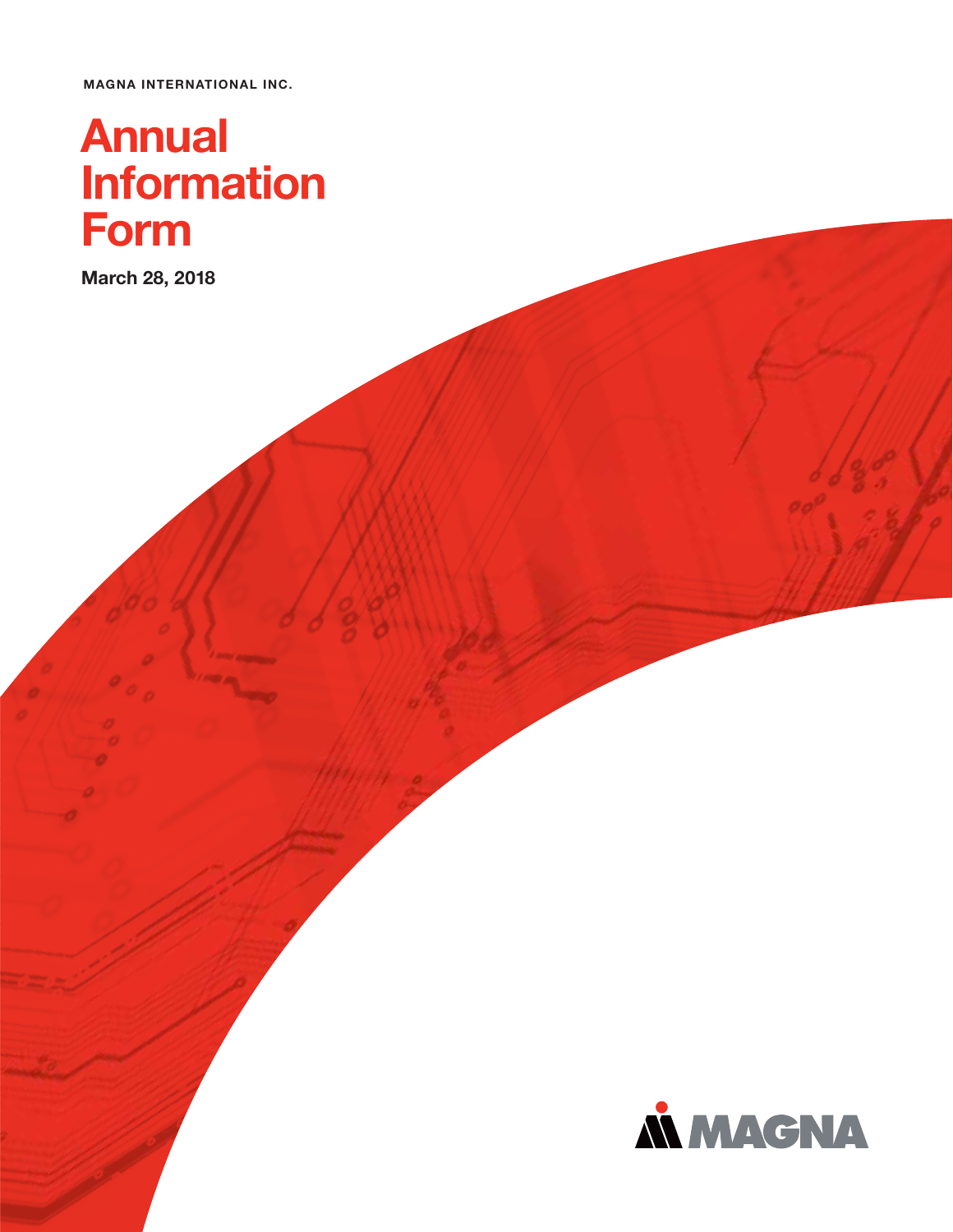## **Annual Information Form**

### **TABLE OF CONTENTS**

- **Corporate Structure**
- **About Magna**
- **Our Industry**
- **Our Business Strategy**
- **Risk Factors**
- **Description of the Business**
- **Innovation and Research & Development**
- **Capital Structure, Financings and Credit Ratings**
- **Directors & Executive Officers**
- **Legal Proceedings**
- **Other Information**
- **Schedules**
- **Appendix Sustainability Report 2017**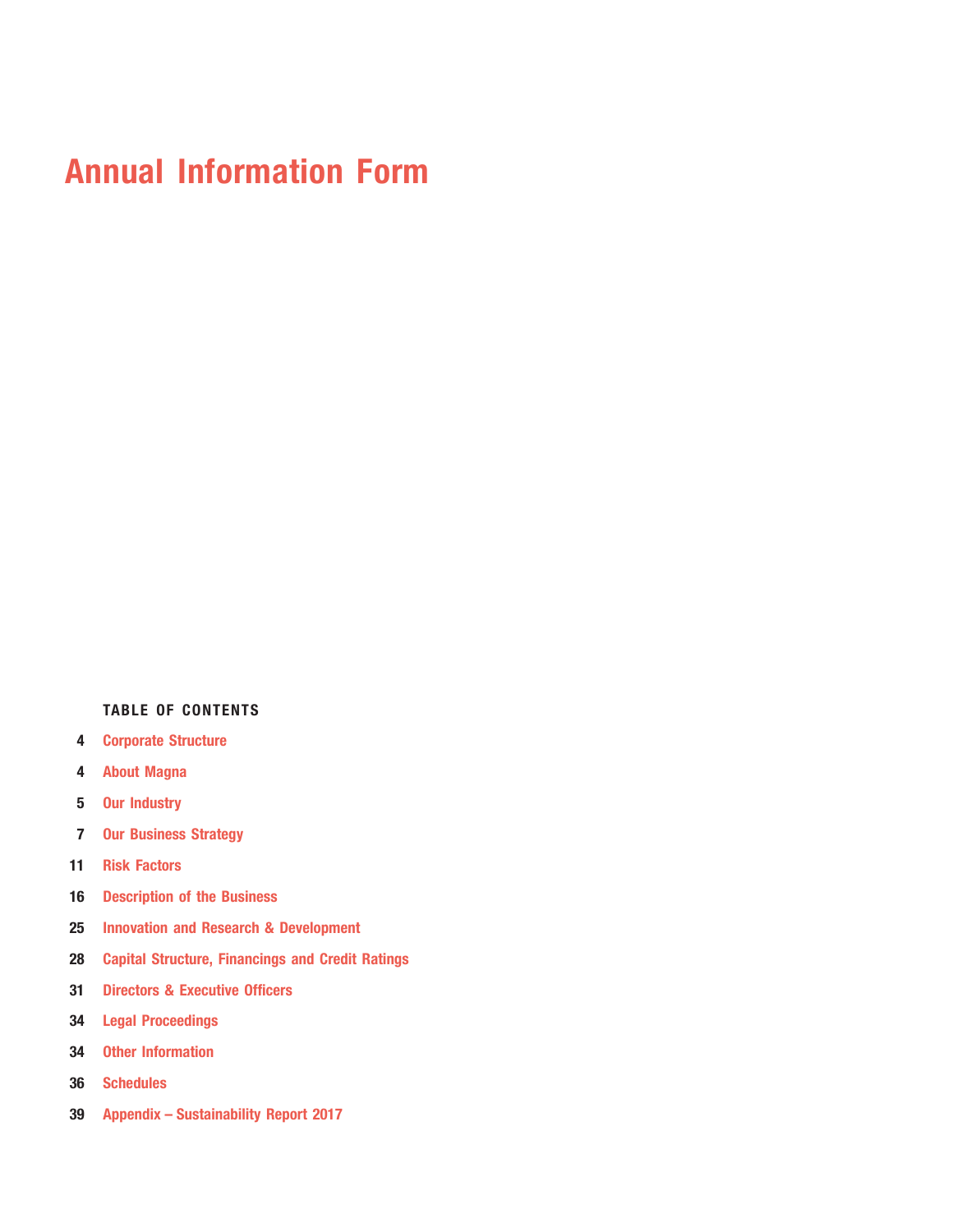## **IMPORTANT INFORMATION ABOUT THIS DOCUMENT**

This Annual Information Form (''AIF'') provides information about Magna International Inc. (''Magna''), including its industry, corporate structure, strategy, risk factors relating to its business and operations, products and services, sustainability activities, and other information related to its business activities.

Readers should note that in this AIF:

- we use the terms "you" and "your" to refer to the shareholder, sales figures disclosed have been prepared in accordance with International Inc. and, where applicable, its subsidiaries. (U.S. GAAP).
- Vice-Presidents. subsidiaries, unless otherwise stated. • we use the term "Executive Management" to refer to our Chief
- this AIF in "Section 6 Description of the Business Products & certain equity-accounted operations. • we use the term operating Group management to refer to our
- all amounts are presented in U.S. dollars, unless we have stated Circular/Proxy Statement dated March 28, 2018 for our 2018
- a reference to "fiscal year" is a reference to the fiscal or financial (the "Meeting").
- while "we", "us", "our", "Company" and "Magna" refer to Magna United States Generally Accepted Accounting Principles
- where we have referred to specific customers or competitors, the Executive Officer, together with all other corporate Executive reference includes the customers' operating divisions and
- manufacturing operations, product development, engineering management within each of the product capabilities described in and sales (''PDE&S'') centres and employee figures include
- Services". The same of the services of the services of the services of the services of the services of the services of the services of the services of the services of the services of the services of the services of the ser otherwise. Annual Meeting of Shareholders to be held on May 10, 2018
- year from January 1 to December 31 of the year stated. **information is current as of March 23**, 2018, unless otherwise stated.

## **FORWARD-LOOKING STATEMENTS**

We disclose ''forward-looking information'' or ''forward-looking statements'' (collectively, ''forward-looking statements'') to provide information about management's current expectations and plans. Such forward-looking statements may not be appropriate for other purposes.

Forward-looking statements may include financial and other projections, as well as statements regarding our future plans, objectives or economic performance, or the assumptions underlying any of the foregoing, and other statements that are not recitations of historical fact. We use words such as "may", "would", "could", "should", "will", "likely", "expect", "anticipate", "believe", "intend", "plan", "aim", ''forecast'', ''outlook'', ''project'', ''estimate'', ''target'' and similar expressions suggesting future outcomes or events to identify forwardlooking statements.

Forward-looking statements in this AIF include, but are not limited to, statements relating to:

- electrification, active aerodynamics, autonomous driving systems repurchases; and and new mobility solutions; estimates of future environmental clean-up and remediation costs • implementation of our business strategy, including strategic
- implementation of our capital strategy, including future returns initiatives relating to vehicle light-weighting; powertrain of capital to our shareholders through dividends and share
	-
- implementation of our segment-specific strategic initiatives;

Our forward-looking statements are based on information currently available to us, and are based on assumptions and analyses made by us in light of our experience and our perception of historical trends, current conditions and expected future developments, as well as other factors we believe are appropriate in the circumstances.

While we believe we have a reasonable basis for making such forward-looking statements, they are not a guarantee of future performance or outcomes. Whether actual results and developments conform to our expectations and predictions is subject to a number of risks, assumptions and uncertainties, many of which are beyond our control, and the effects of which can be difficult to predict, including, without limitation: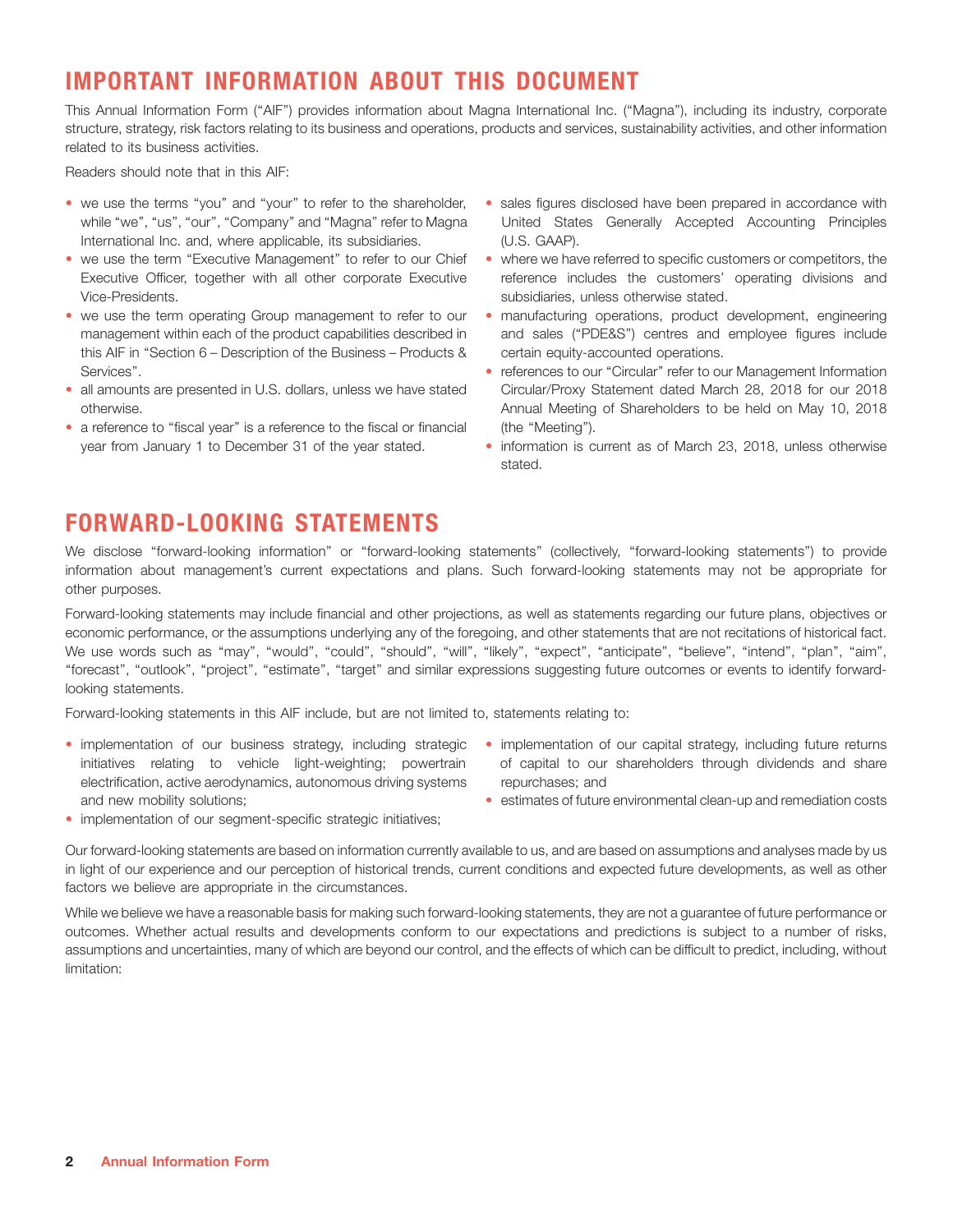#### **Risks Related to the Automotive Industry Acquisition Risks Acquisition Risks**

- economic cyclicality;
- intense competition;
- potential restrictions on free trade; acquisitions; acquisitions;

#### **Customer and Supplier Related Risks**

- concentration of sales with six customers; **business Risks Other Business Risks**
- inability to grow our business with Asian customers;
- shifts in market shares among vehicles or vehicle segments;
- dependence on outsourcing; example the processes;
- quarterly sales fluctuations;
- potential loss of a material purchase order;

- product launch risks;
- operational underperformance;
- restructuring costs; extending the state of tax risks;
- impairment charges;
- labour disruptions; extending the state of the conditions; conditions;
- supply disruptions;
- skilled labour attraction/retention; example and the state past returns;

• IT/Cybersecurity breach; Common Shares; Common Shares; Common Shares; Common Shares; Common Shares; Common Shares; Common Shares; Common Shares; Common Shares; Common Shares; Common Shares; Common Shares; Common Shares;

- pricing risks between time of quote and start of production; **Legal, Regulatory and Other Risks**
- price concessions; and the set of the set of the set of the set of the set of the set of the set of the set of the set of the set of the set of the set of the set of the set of the set of the set of the set of the set of
- commodity costs;
- declines in scrap steel prices; extending the state of the changes in laws; and

- costs to repair or replace defective products;
- warranty costs that exceed our warranty provision;
- costs related to a significant recall;

- competition for strategic acquisition targets;
- an increase in our risk profile as a result of completed
- acquisition integration risk;

- risks related to conducting business through joint ventures;
- **•** our ability to consistently develop innovative products or
- our strategic collaboration with Lyft, Inc.;
- our equity investment in Lyft and other technology companies;
- changing business risk profile;
- manufacturing/Operational Risks **and State of Conductional Conduction** of the changing business risk profile;<br>Figures in foreign markets; when the conduction of the conducting business in foreign markets; when the conducti
	- $\bullet$  fluctuations in relative currency values;
	- an increase in our pension funding obligations;
	-
	- reduced financial flexibility due to rapidly deteriorating economic
	- inability to achieve future investment returns that equal or exceed
	- changes in credit ratings assigned to us;
- T Security Risk **The United States of Conservation Conservation** Changes in credit ratings assigned to us;<br>• the unpredictability of, and fluctuation in, the trading price of our
- a reduction or suspension of our dividend; **Pricing Risks** •

- 
- legal claims and/or regulatory actions against us;
- 
- **environmental compliance costs. Warranty/Recall Risks**

In evaluating forward-looking statements or forward-looking information, we caution readers not to place undue reliance on any forwardlooking statement, and readers should specifically consider the various factors which could cause actual events or results to differ materially from those indicated by such forward-looking statements, including the risks, assumptions and uncertainties above that are discussed in greater detail in this AIF under ''Section 5 – Risk Factors''.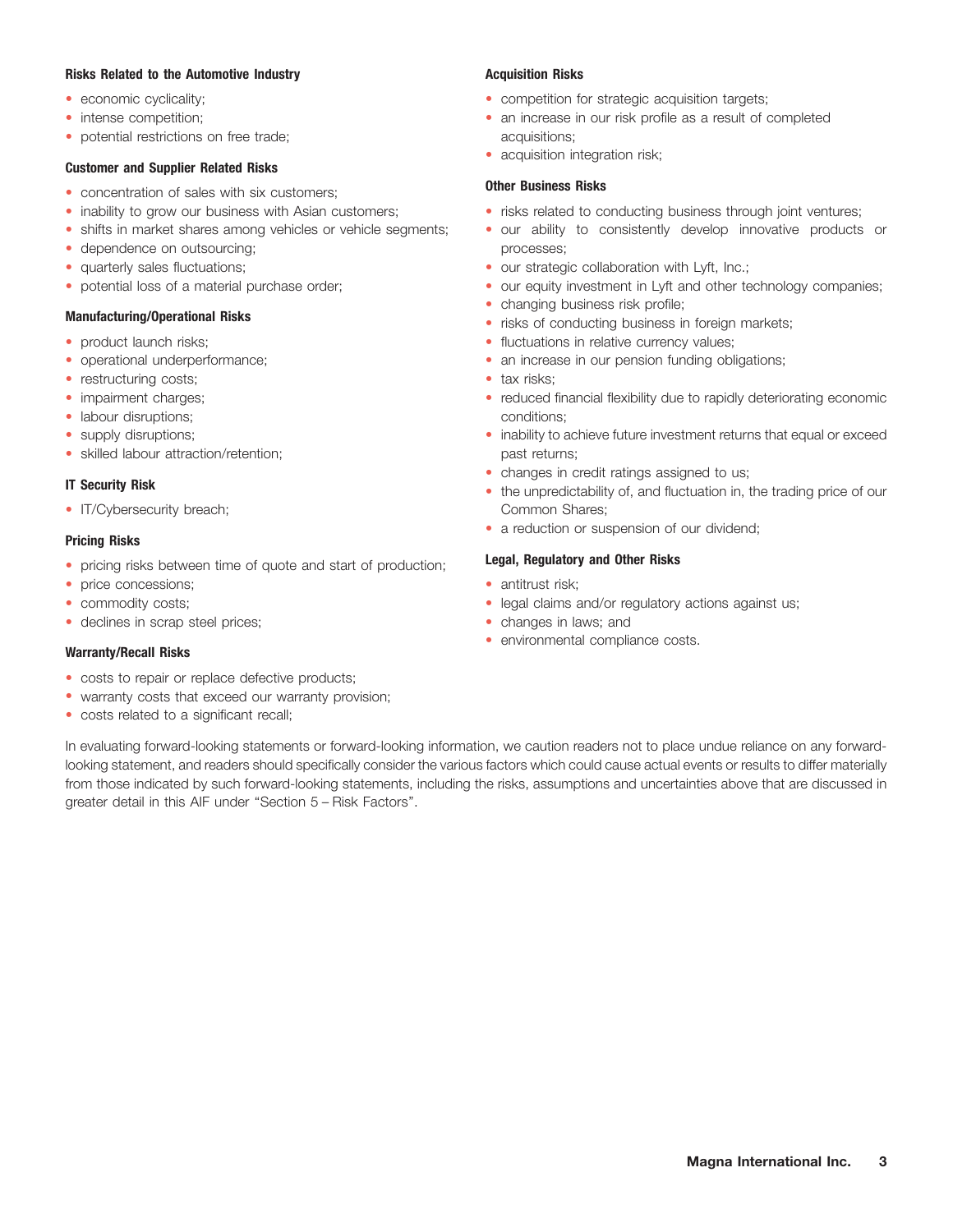## **1. CORPORATE STRUCTURE**

## **ISSUER**

Magna was originally incorporated under the laws of the Province of Ontario, Canada on November 16, 1961. Our charter documents currently consist of amended and restated articles of incorporation dated December 31, 2017, which were issued pursuant to the *Business Corporations Act* (Ontario).

Our registered and head office is located at 337 Magna Drive, Aurora, Ontario, Canada L4G 7K1. Our Common Shares trade on the Toronto Stock Exchange (MG) and the New York Stock Exchange (MGA). For a list of our principal subsidiaries and investments in affiliated companies, please refer to Schedule A.

## **2. ABOUT MAGNA**

## **OVERVIEW**

Magna is a mobility technology company and one of the world's largest suppliers to the automotive industry with over 168,000 entrepreneurial-minded employees delivering mobility solutions through 335 manufacturing operations and 96 PDE&S centres in 28 countries, as follows.



Our operations and operating Group management are aligned under the following product-oriented operating segments:

- Body Exteriors & Structures **Seating Systems** Seating Systems
- 

• Power & Vision

• Complete Vehicles

Each of these reporting segments and the underlying product capabilities within each segment are discussed in greater detail in ''Section 6 – Description of the Business – Products & Services''.

## **OUR CORPORATE CULTURE**

At Magna's foundation is a decentralized, entrepreneurial, fair enterprise culture, the key elements of which are as follows.

### *Decentralization*

We follow a corporate policy of functional and operational decentralization, which we believe increases flexibility, customer responsiveness and productivity.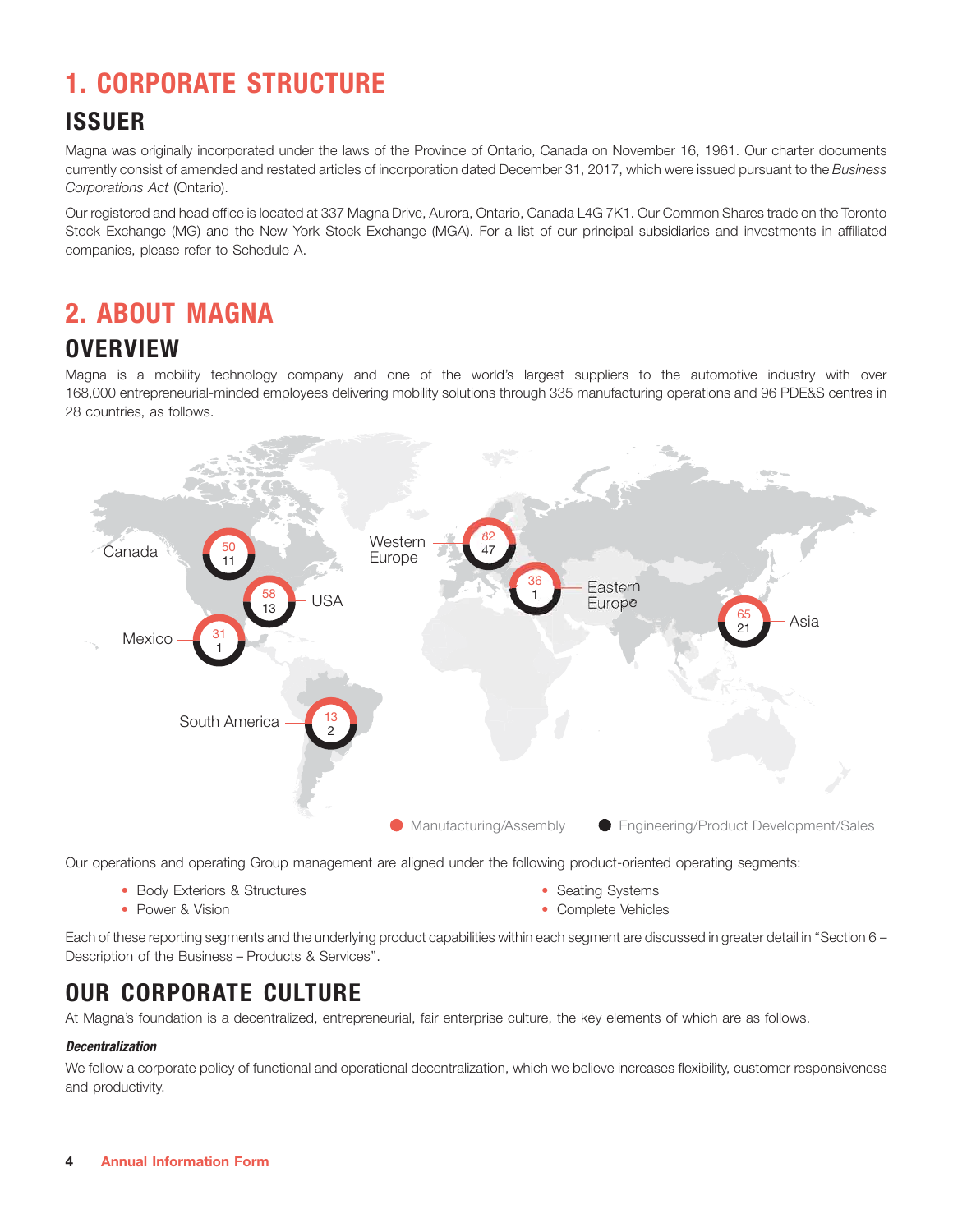- Our manufacturing and assembly operations are conducted through "Divisions", each of which is an autonomous business unit operating within pre-determined guidelines. Each Division is a separate profit centre under the authority of a general manager who has the discretion to determine rates of pay, hours of work and sources of supply, within the framework of our Employee's Charter and our Operational Principles (each as described below), as well as our corporate policies.
- Our operating Group management, which is aligned globally by product area, is responsible for overseeing our Divisions within a product area or product areas, including approval of Divisional business plans and preparation of Group business plans for presentation to Executive Management. Our operating Groups are aligned under four reporting segments overseen by members of Executive Management to ensure that the operating Groups are: taking advantage of cross-Group synergies; sharing research and development; and consistently approaching technology trends that impact their business and our customers.
- Our Executive Management team, led by our CEO, allocates capital, coordinates our mergers and acquisitions and strategic alliances strategy, ensures customer and employee satisfaction and manages succession planning. Executive Management also interfaces with the investment community and is responsible for our long-term strategic planning and future growth, as well as monitoring the performance of Divisional management of our product areas. •

### *Employee's Charter*

We are committed to operating our business in a way that is based on fairness and concern for our employees. Our Employee's Charter sets out key principles outlining this commitment. See ''Appendix – Sustainability Report 2017 – Fairness and Concern for Employees'' for a description of our human resource principles, including our Employee's Charter.

#### *World Class Manufacturing & Our Operational Principles*

As part of our efforts to implement World Class Manufacturing in our facilities globally, each facility is required to adhere to a set of Operational Principles that define a set of common goals and recommend tools/business practices in the following areas: Employee Focus; Safe and Healthful Work Environment; Pride in Craftsmanship and Total Quality; Operational Effectiveness; Scrap and Waste Elimination; Operational Availability; Communication; and Recognition and Rewards. The Magna Operational Principles are linked to our MAFACT assessment program (detailed in ''Section 6 – Description of the Business – Manufacturing and Engineering'') to allow our operations to continually measure their progress in achieving World Class Manufacturing.

#### *Incentive-Based Management Compensation*

We maintain an incentive-based compensation system for management, which directly links incentive compensation to operational performance of an applicable business unit, as measured by profitability. Our approach to executive compensation is described in further detail in the sections of our Circular titled ''Compensation and Performance Report'' and ''Compensation Discussion & Analysis''.

#### *Sustainability*

We are committed to being a responsible corporate citizen that conducts business in a legal and ethical manner. We have demonstrated this commitment in a number of ways, including our support of social and charitable causes, our actions to reduce the environmental impact of our operations, our activities to promote a safe and healthful work environment for our employees and our comprehensive ethics and legal compliance program. For more details on our sustainability initiatives, see ''Appendix – Sustainability Report 2017''.

## **3. OUR INDUSTRY**

## **GENERAL**

The global automotive industry is extremely complex and one of the most high-tech industries in the world. Magna is a Tier 1 supplier of automotive parts. Tier 1 automotive suppliers (''Tier 1 Suppliers'') design, engineer and manufacture components, assemblies, systems, subsystems and modules for original equipment manufacturers (''OEMs'' or ''automobile manufacturers'') of vehicles and light trucks. Tier 1 Suppliers source subcomponents from Tier 2 and other sub-suppliers, which are integrated into the products sold by the Tier 1 Suppliers directly to OEMs.

The global automotive industry is cyclical and sensitive to general economic conditions. Tier 1 Suppliers are heavily dependent upon the levels of car and light truck production as well as the extent of outsourcing by OEMs. Vehicle production levels in North America and Europe are generally aligned with vehicle sales levels, which in turn are affected by consumer confidence levels. Vehicle production levels, vehicle sales levels and consumer confidence may be less directly related in other major markets, such as China.

## **AUTOMOTIVE PRODUCTION MARKETS**

OEMs have historically built their vehicles in the regions where those vehicles are sold and, as a result, many OEMs have established manufacturing facilities throughout the world. Since OEMs typically use lean manufacturing and supply chain management techniques in their operations, many Tier 1 Supplier facilities are located relatively close to OEM facilities to reduce the cost and risks associated with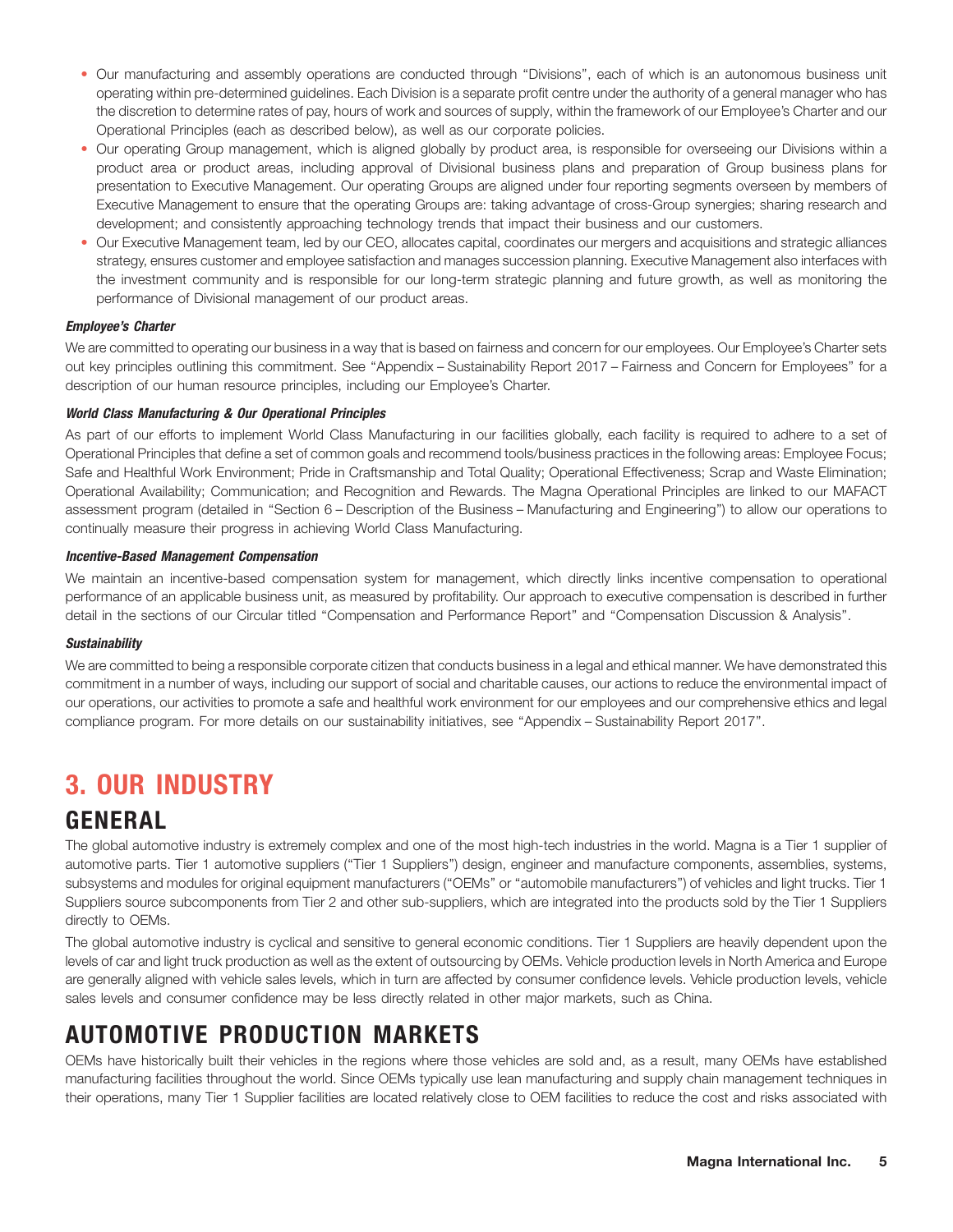longer supply chains. See ''Section 6 – Description of the Business – Manufacturing and Engineering'' for details of Magna's global manufacturing footprint.

China, Europe, North America, Japan, India and South Korea represent the largest automotive production markets globally, accounting for approximately 92% of vehicles produced globally. China's approximate 30% share of global production led all markets in 2017. The local demand for vehicles in China, India and other markets outside of North America and Western Europe has increased significantly in recent years. This increasing local demand has helped boost the local automotive industry in these countries and has attracted investments in manufacturing from North American, European and Asian-based automobile manufacturers, through stand-alone investments and/or joint ventures with local partners. There has also been increasing migration of component and vehicle design, development and engineering to certain of these markets, particularly China.

## **CUSTOMERS**

OEMs produced over 95 million vehicles in 2017. The top 15 OEMs in 2017, based on vehicle production, were:

- 1. Volkswagen Group 1. Volkswagen Group
- 2. Renault-Nissan-Mitsubishi Alliance 10. Suzuki Motor Corporation
- 3. Toyota Motor Corporation 11. Daimler AG
- 4. Hyundai Motor Group 12. BMW AG
- 
- 
- 
- 8. Fiat Chrysler Automobiles
- 
- 
- 
- 
- 5. General Motors Company 13. SAIC Motor Corporation
- 6. Ford Motor Company 14. Zhejiang Geely Holding Group
- 7. Honda Motor Company 15. Mazda Motor Corporation

The considerable growth of the Chinese automotive market over the past decade has led to the significant growth of several Chinese OEMs, including SAIC and Geely, as listed above. For a list of our top customers on a consolidated basis and within each reporting segment, see ''Section 6 – Description of the Business – Products & Services''.

## **COMPETITION**

The global Tier 1 automotive supply industry is highly competitive, capital intensive and has high barriers to entry for some product areas. Competition comes primarily from automobile manufacturers and from other automotive suppliers, including ones in which one or more automobile manufacturers may have direct or indirect investments.

The basis on which automobile manufacturers select automotive suppliers is determined by a number of factors, which may include: price; quality; proprietary technologies; ability to supply products from multiple manufacturing sites in support of global production programs; scope of in-house tooling, manufacturing and engineering capabilities; existing agreements; historical performance; timeliness of delivery; the supplier's overall relationship with the automobile manufacturer, including service, quality and responsiveness to the customer; financial strength; and other factors. Competition has also intensified as automobile manufacturers continue to increase the range of vehicles built from high-volume global platforms.

The number of competitors that are asked by automobile manufacturers to bid on any individual product has been reduced in many cases. We expect further reductions as a result of the increasing preference of automobile manufacturers to deal with fewer suppliers and reward those suppliers with earlier and deeper involvement. However, with the growing importance of electronics in the automotive value chain, a number of electronics and semiconductor companies have entered or expanded their presence in the automotive industry. Additionally, disruptive technology innovators are changing the competitive landscape of the automotive industry through the development of high-value product and service offerings.

Based on 2016 global automotive parts sales to OEMs, the top 10 Tier 1 Suppliers globally are:

| 1. Robert Bosch GmbH             | 6. Aisin Seiki Co.* |
|----------------------------------|---------------------|
| 2. ZF Friedrichshafen AG         | 7. Hyundai Mobis*   |
| 3. Magna International Inc.      | 8. Faurecia S.A.*   |
| 4. Denso Corporation*            | 9. Lear Corporation |
| 5. Continental AG                | 10. Valeo S.A.      |
| * OEM subsidiary or OEM investee |                     |

A number of Tier 1 Suppliers can produce the same types of components, assemblies, modules and systems that we currently produce. Some of our competitors may have greater technical or other resources than we do and some of them may be stronger in markets in which we operate. A list of our key competitors within each product capability in our reporting segments can be found in "Section 6 – Description of the Business – Products & Services''.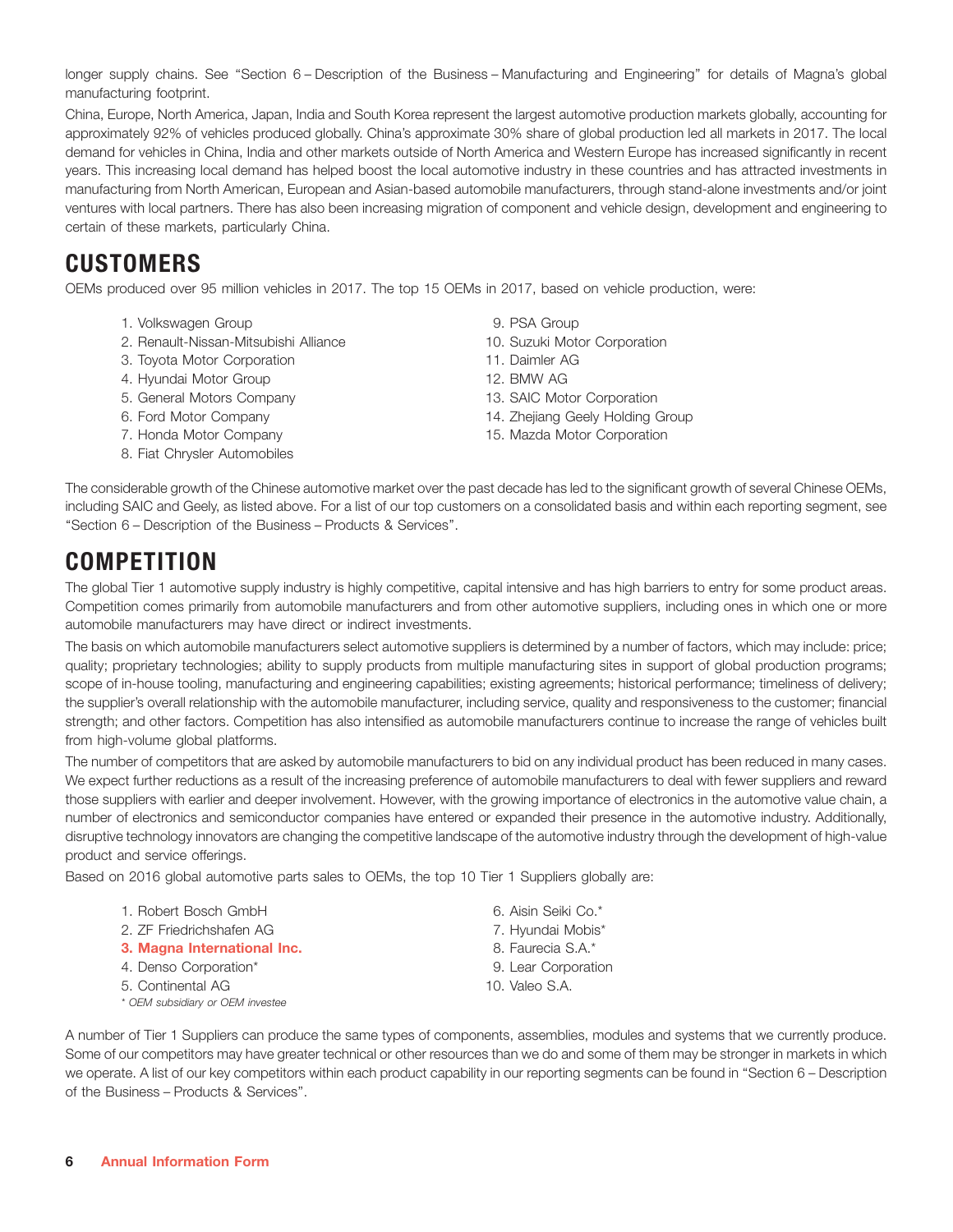#### *Magna's Competitive Advantage*

We believe that we possess a breadth of systems and vehicle integration capabilities and full vehicle competence, which is unmatched by our competitors. In particular, our ability to take a ''holistic'' view of the vehicle, our electronics integration capabilities, and our extensive vehicle assembly and systems expertise, combined with our strong balance sheet, corporate culture, and other factors, provide us with an important competitive advantage.

## **4. OUR BUSINESS STRATEGY**

Our corporate strategy is centred on our best understanding of future mobility. This represents our Board and Management's common view regarding the automotive systems and services which will continue to be relevant and valued by OEM customers over the next 12-15 years.

In developing our strategy, consideration has been given to various factors that are shaping how consumers view the car and the role of the car in their lives. While there are many trends influencing the evolution of the vehicle, we believe the three primary trends driving long-term, structural changes in the industry are the demand for:

- fuel-efficiency and  $CO<sub>2</sub>$  emissions reduction solutions;
- vehicle autonomy features; and
- new mobility services.

Each of these trends is discussed below, along with our strategic initiatives to create value from the opportunities they present as well as a general discussion of the related risks. For a discussion of the risk factors that could impact our ability to successfully achieve our strategic goals, see ''Section 5 – Risk Factors''.

### **TREND**

#### Fuel-Efficiency and CO<sub>2</sub> Emissions Reduction Solutions

#### **Opportunities Challenges** Challenges

environmental concerns such as urban air quality and congestion, opportunities can be realized, include: have led regulators in many jurisdictions to respond with strict fuel consumption and  $CO<sub>2</sub>$  emissions regulations, restricted driving zones in urban centres and consumer purchase incentives for hybrid and electric vehicles.

These regulatory actions have led to increased:

- focus by automobile manufacturers on optimizing existing internal
- · consumer demand for hybrid, electric and other alternative-

This trend has also increased demand by automobile manufacturers for vehicle body lightweighting in order to help reverse the ''weight spiral'' – the increase in vehicle weight over time – and achieve lower fuel consumption and  $CO<sub>2</sub>$  emissions.<br>A number of risks which could impact our ability to successfully

The focus on lightweighting has increased the importance in the realize our strategic initiatives in relation to this trend are described in automotive value chain of lighter weight materials such as ''Section 5 – Risk Factors'', including: high-strength steels, aluminum, thermoplastics and advanced composites.

Growing awareness about the impact of climate change and other Challenges which may impact the extent to which some of the

- relative lack of maturity of electric battery technology;
- cost to consumers;
- infrastructure challenges such as the availability of charging stations and power generation source/cleanliness;
- availability of certain raw materials, such as "rare earth" minerals
- Focus by automobile manufacturers on optimizing existing internal<br>
combustion engines (ICE); and<br>
consumer demand for hybrid, electric and other alternative-<br>
energy vehicles to reduce tailpipe emissions.<br>
energy vehicles
	- fiber, as well as lithium batteries.

#### **Risks to Magna**

- Intense Competition;
- Skilled Labour Attraction/Retention;
- Acquisition of Strategic Targets;
- Technology and Innovation; and
- Changing Business Risk Profile.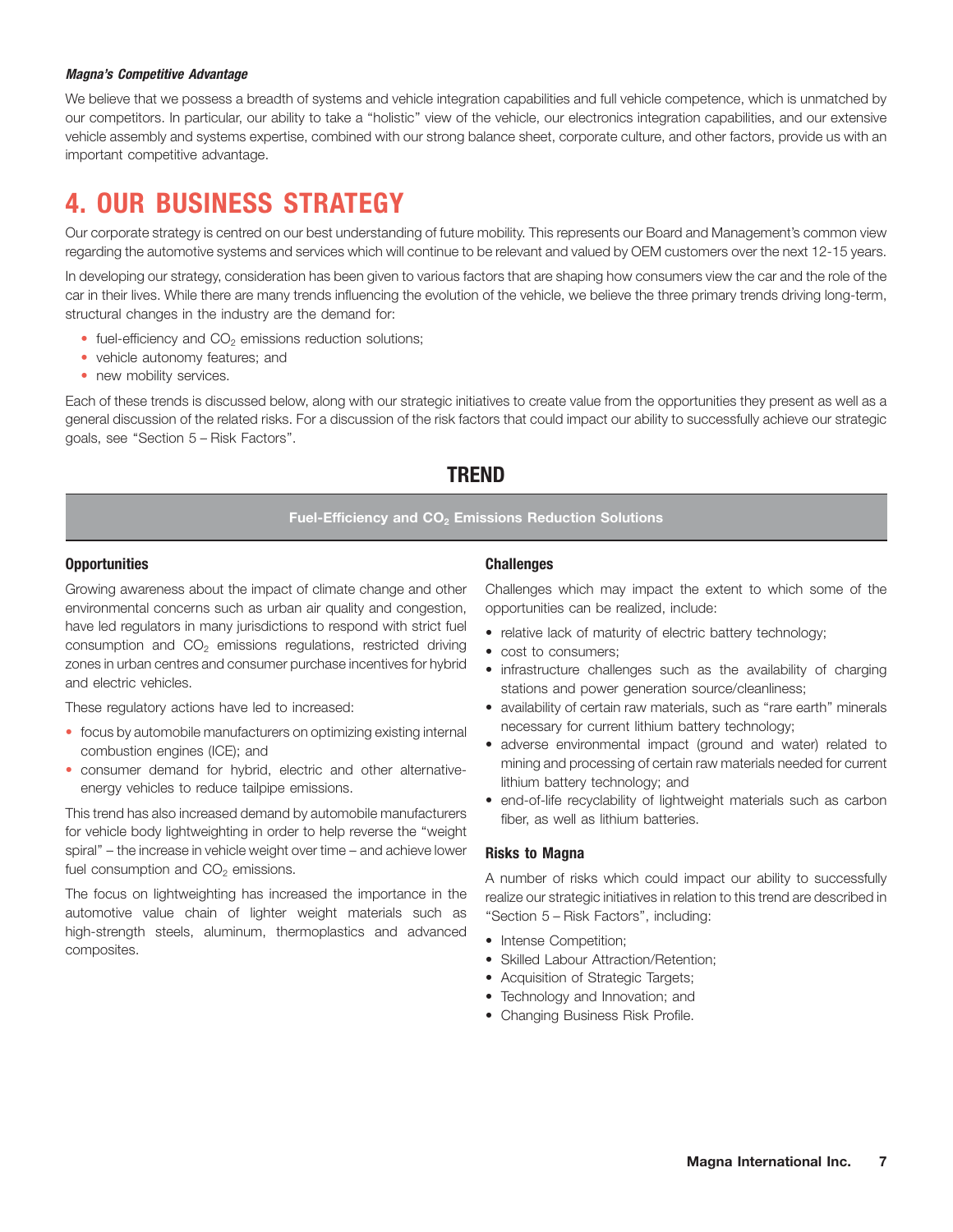## **STRATEGIC INITIATIVES**

### **Vehicle Lightweighting, Powertrain Electrification and Active Aerodynamics**

In light of the expectation that, in the short-term, gas-powered, internal combustion engines will remain the dominant powertrain in vehicles, we continue to support our OEM customers through solutions enabling lighter vehicles with improved/optimized • powertrain efficiency and enhanced aerodynamics, including:

- **Lightweight Products & Materials:** The breadth of Magna's<br>
engineering capabilities across all major sections of the vehicle,<br>
together with our full vehicle capabilities, allow us to address<br>
OEMs' lightweighting needs " advanced materials, multi-material joining processes, manufacturing processes and lightweight products. Since products made from high-strength steel, aluminum, thermoplastics and advanced composites command higher prices and generate higher margins than products made from more conventional materials, our focus on such materials enables us to achieve some of this higher content per vehicle. • Lightweight Products & Materials: The breadth of Magna's
- internal combustion and electric powertrains. Through the Getrag Group of Companies, which we acquired in 2016, we offer customers a range of efficient dual-clutch transmissions which can be applied in internal combustion engines, as well as hybrid and electric powertrain architectures. Dual-clutch transmissions consist of two sub-transmissions the operation of which overlap resulting in no torque interruption, and thus lower fuel consumption than conventional automotive transmissions with torque converters.
- **Optimizing Vehicle Weight, Powertrain Efficiency and <b>Active Aerodynamics:** Magna offers a growing range of active aerodynamics innovations that redirect airflow to reduce air drag **Aerodynamics** on vehicles, resulting in reduced fuel consumption and  $CO<sub>2</sub>$ emissions. Examples include active grille shutters, active air dams, active front deflectors, active liftgate spoilers and active tailgate and underbody panels.
	- *Powertrain Electrification:* Despite forecasts relating to the

**Efficient Transmissions:** Efficient gearboxes are needed for both scalable range of hybrid dual-clutch transmissions, a highly We are agnostic on hybrid and electric vehicle penetration rates and instead are focused on offering a range of solutions that address the full range of potential of customer powertrain needs through a range of scalable powertrain electrification solutions. We are leveraging our powertrain expertise to offer customers a variety of electrified solutions for a range of vehicles from 48V mild hybrids to full electric vehicles. Product offerings include a integrated eDrive system platform (consisting of e-motor, gearbox, e-Axles, inverter and control software) and electrified auxiliaries like thermal management modules, electric water pumps and electric oil pumps.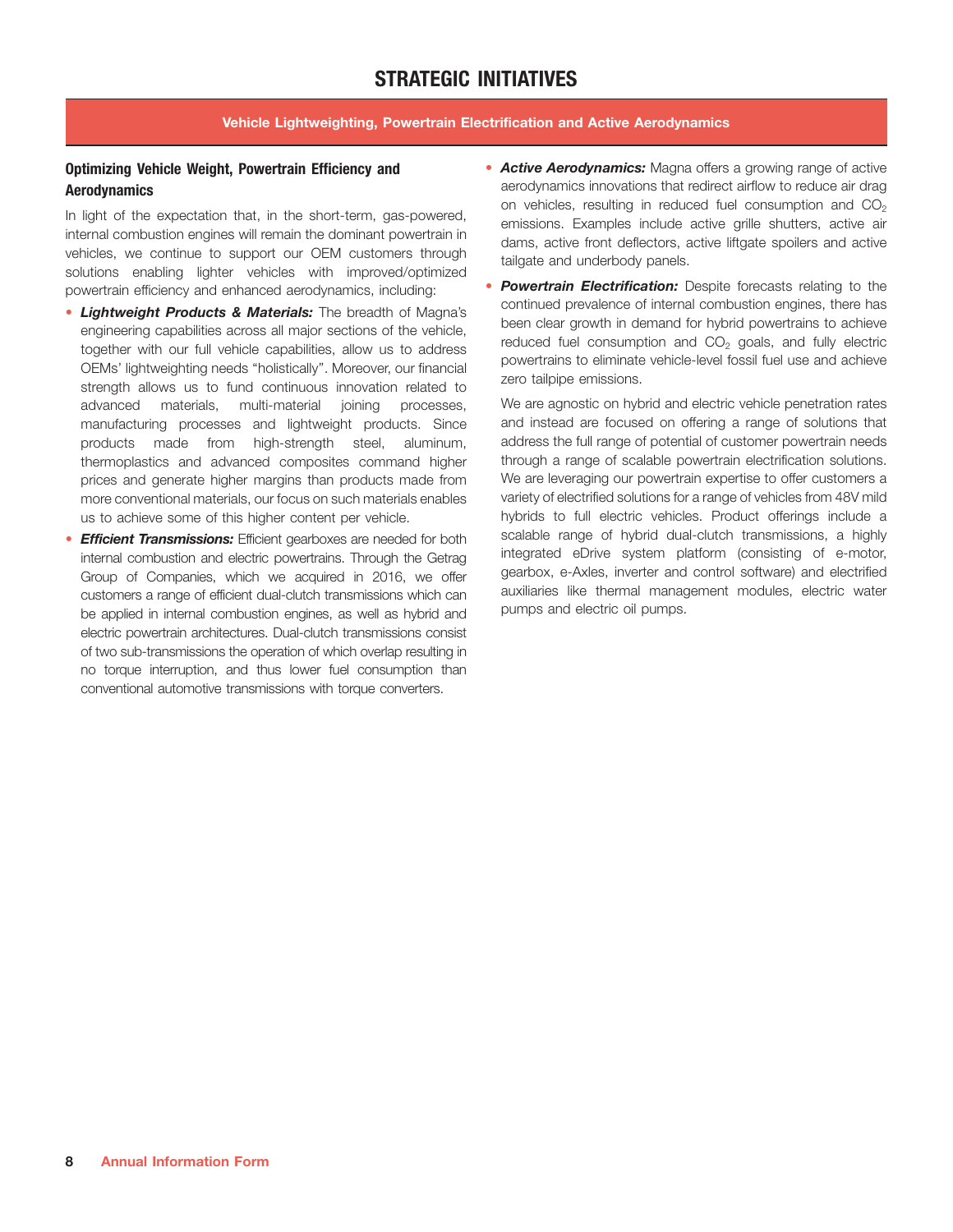#### **Vehicle Autonomy Features**

Automobile manufacturers are expanding the range of advanced driver assistance systems ("ADAS") in their vehicles.

These systems represent the building blocks for fully-autonomous driving whereby the driving system rather than a human driver will be capable of monitoring the driving environment and performing most or all driving tasks.

Autonomous driving systems are expected to improve safety through accident mitigation and improved vehicle control. In addition, driver time can be freed for non-driving related activities.

Technological advancements in sensing (camera, ultrasonic, radar and LiDAR), image recognition and data processing are helping to A number of risks which could impact our ability to successfully lower the cost of autonomous features and accelerate the long-term realize our strategic initiatives in relation to this trend are described in progression from partially-automated to fully-automated vehicles. ''Section 5 – Risk Factors'', including:

Challenges which may impact the extent to which some of the opportunities can be realized, include:

- relative lack of maturity of some technologies; The Strategic collaboration with Lyft, Inc. ("Lyft"); and
- 
- **Opportunities COPPORTUNITIES • COPPORTUNITIES • COPPORTUNITIES • consumer acceptance of vehicle autonomy;** 
	- cost, funding and other considerations related to vehicle-to-infrastructure communications;
	- challenges involving the interaction of autonomous vehicles with non-autonomous vehicles, pedestrians, cyclists and others on roadways;
	- legislative/regulatory considerations;
	- data sharing and privacy considerations; and
	- functionality of cybersecurity software to prevent hacking of autonomous vehicles.

#### **Risks to Magna**

- 
- Intense Competition; **Challenges** Skilled Labour Attraction/Retention;
	- Acquisition of Strategic Targets;
	- Technology and Innovation;
	-
- cost to consumers; extending the cost to consumers; extending cost to consumers; extending  $\blacksquare$

## **STRATEGIC INITIATIVES**

#### **Development of Scalable Solutions for Autonomous Driving Systems**

Magna has the building blocks needed for different levels of *LiDAR:* We have worked with a strategic technology partner to autonomous solutions: integrate their cost effective solid state LiDAR for highly

### *Full Suite of Sensing technologies:*

• **Full Suite of Sensing technologies:**<br> **Camera:** We are currently the market leader in camera-based<br>
ADAS. Our camera-based solutions consist of front and rear<br>
facing cameras, with image processing abilities to create a based systems include automatic emergency braking, traffic sign and traffic light recognition, forward collision warning, lane keeping/lane departure assistance, adaptive cruise control, high beam assistance, pre-collision control and others.

*Radar:* Working with a technology start-up, we have developed a scalable radar platform, consisting of mid- and long-range radars for a variety of automotive applications. Among other things, this radar platform provides higher resolution at longer • ranges, as well as improved object detection and classification compared to current radars.

- *Scalable ADAS Domain Controller:* We have developed a scalable controller platform to support a range of automated driving functionality from automated parking applications (Level 0-2\*) to automated driving (Level 3-4\*).
- *Autonomous Vehicle Platform Development:* We are participating as technology integrater on a BMW/Intel/Mobileye development platform aimed at providing an autonomous vehicle platform that can be adopted by multiple automakers.
- **Partnership with Lyft:** We have partnered with Lyft to develop and manufacture self-driving systems at scale that can be deployed on the Lyft network as well as for the entire automotive industry.

\* SAE International (J3016) Autonomy Levels Classification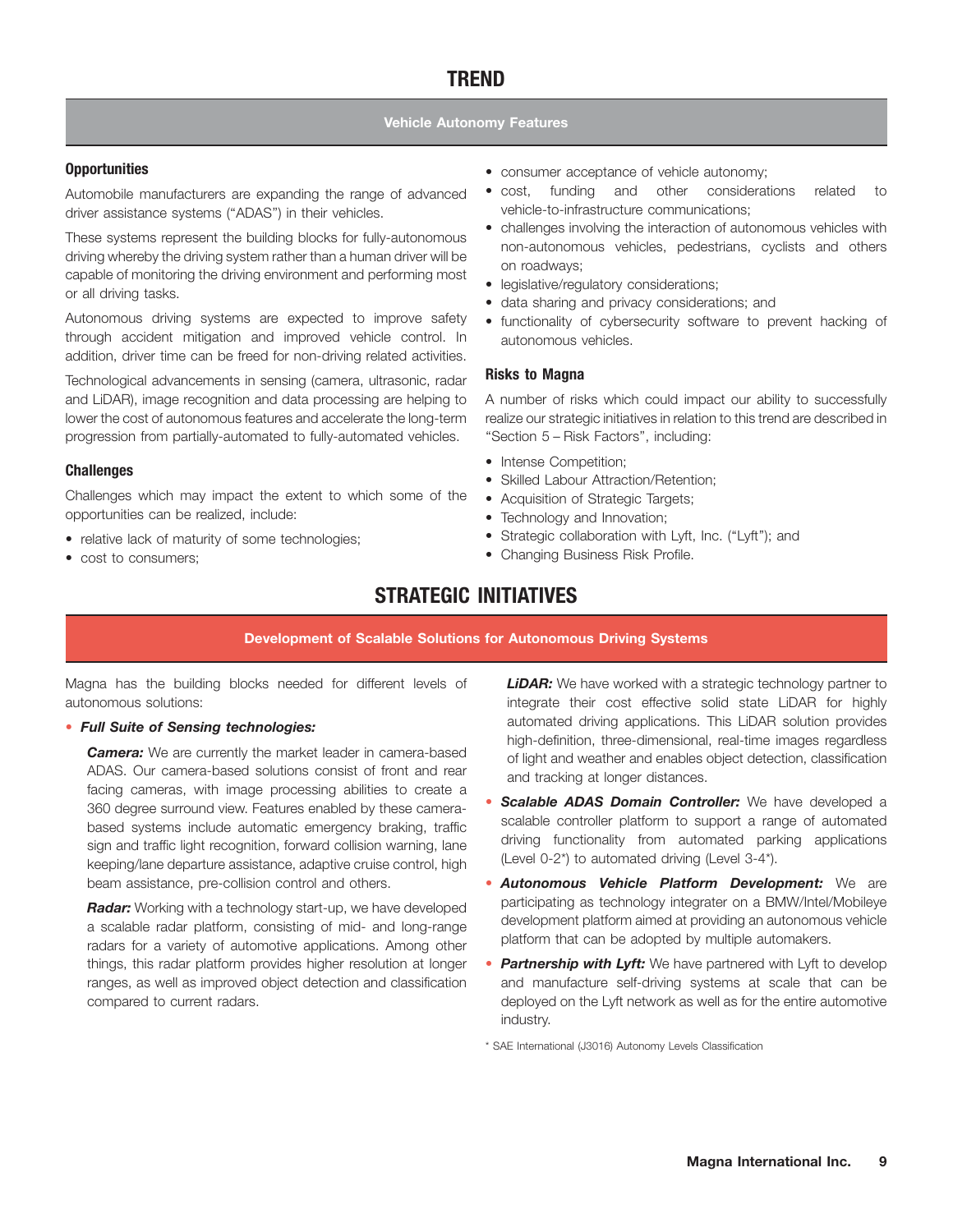#### **New Mobility Services**

#### **Opportunities Challenges**

considerations, digital lifestyles, technological changes and other opportunities can be realized, include those discussed under the factors, mobility concepts and solutions are evolving. The fuel efficiency and autonomy trends above, as well as the potential

technology-enabled on-demand shared mobility services (such as ride-hailing, car-sharing, ride-sharing, etc.) are giving consumers access to vehicles on an ''as needed basis'', which is reducing dependence on personally owned and driven vehicles. A number of risks which could impact our ability to successfully

- add potential new mobility revenue models for OEMs and/or their<br>suppliers including fleet maintenance, mobility service provision<br>and service integration;<br>increase opportunities for collaboration by OEMs and/or their<br>suppl
- increase opportunities for collaboration by OEMs and/or their
- to include local/regional governments, transit authorities and fleet operators. • expand the range of potential customers for automotive suppliers

Since the demand for new mobility solutions is being driven largely by consumers in urban centres, there is strong overlap with the trends towards reduced  $CO<sub>2</sub>$  emissions, including demand for electric vehicles. Additionally, since new mobility service providers aim to achieve cost efficiencies over the long-term, they are focused on the deployment of autonomous vehicles.

Driven largely by intensifying urbanization, environmental Challenges which may impact the extent to which some of the Increasing vehicle connectivity and the continued development of reduction in overall demand for new vehicles as a result of the tochnology-onabled on-demand shared mobility sensions (such as growth of ride-sharing and sim

#### **Risks to Magna**

The demand for new mobility services may:<br>
• add potential new mobility revenue models for OEMs and/or their<br>
• Intense Competition;<br>
• Intense Competition;

- 
- 
- 
- 
- 

## **STRATEGIC INITIATIVES**

#### **New Mobility Solutions Based on Full Breadth of Magna Capabilities**

consumption/ $CO<sub>2</sub>$  and vehicle autonomy trends – over the medium including: to long-term, new mobility concepts are expected to be lightweight, electric or other zero emission, fully autonomous vehicles. We possess the capabilities that support new mobility, including through:

- Magna's Powertrain and Complete Vehicles operating groups,
- propulsion systems;<br>
our ability to offer customers one of the most versatile test<br>
environments for highly automated vehicles in Graz, Austria,<br>
including the entire test "chain" from virtual simulation to test rigs<br>
to t • our ability to offer customers one of the most versatile test<br>environments for highly automated vehicles in Graz, Austria, • highly integrated e-drive systems and full suite of sensors
- a concept for a scalable, urban venicle, autonomous shulle<br>platform (MAX4) developed and engineered by our Complete<br>Vehicles operating group, and which it could manufacture<br>through its complete vehicle assembly operations. · a concept for a scalable, urban vehicle, autonomous shuttle

The MAX4 concept vehicle and other potential new mobility solutions take advantage of our complete systems knowledge and

New mobility solutions involve the convergence of fuel can draw in Magna's expertise across its entire product range,

#### *Body Exteriors & Structures:*

- new chassis architectures that require leading-edge technology in multiple materials; and
- Magna's Powertrain and Complete Vehicles operating groups, sensor integration into the vehicle body required as a result of which have significant expertise in alternative energy storage and increased autonomy.

• reconfigurable seating solutions that are optimized to facilitate

#### *Complete Vehicles:*

• non-OEM branded ("white-label") mobility service providers which will need full vehicle engineering and assembly.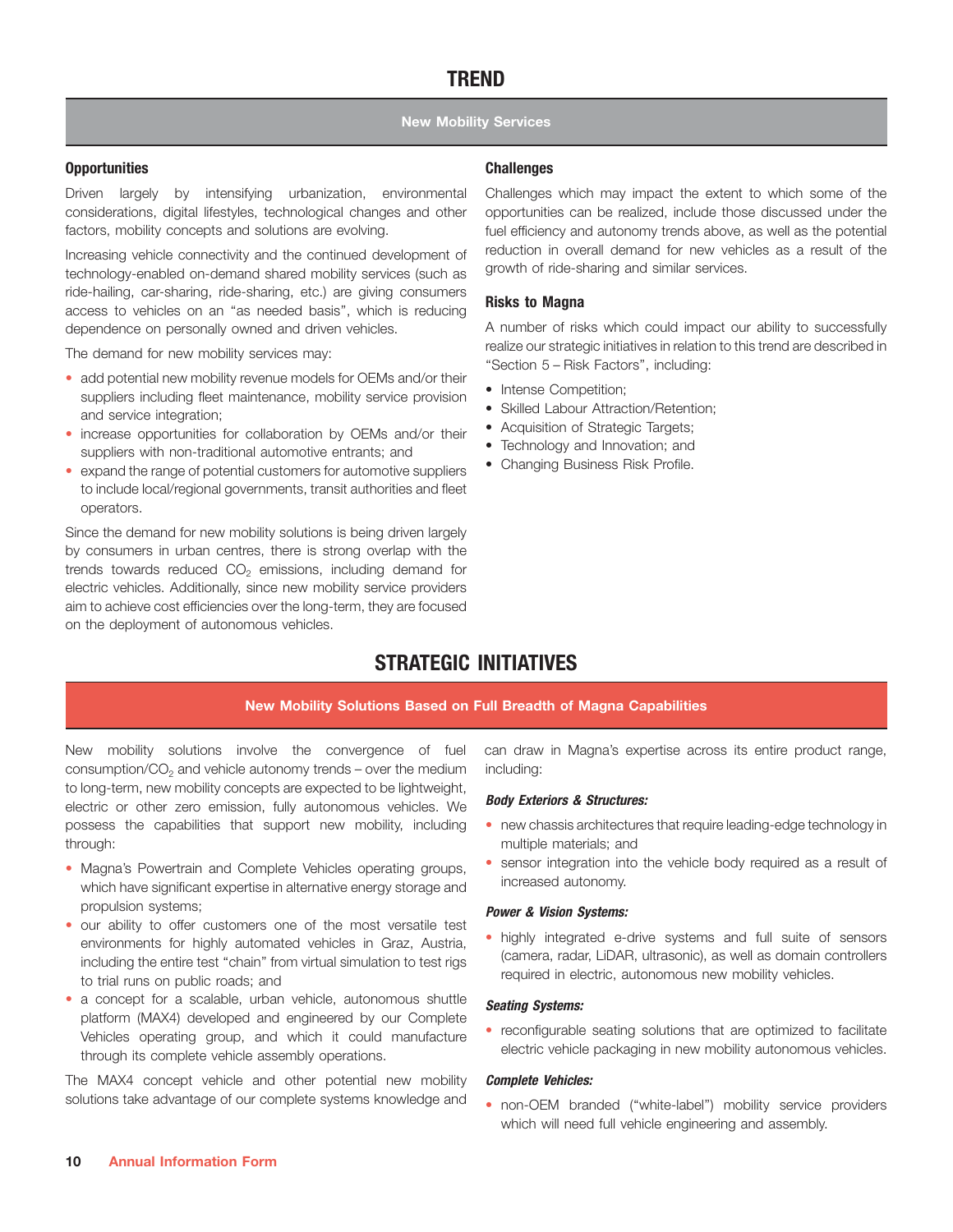The development of innovative technologies and solutions which are responsive to the three trends above requires dedication of significant R&D resources and capital investment. We believe that the relatively stable profitability and cash generation from our ''traditional'' businesses, each of which operates in product areas of stragetic importance to the ''Car of the Future'', provide us with the ability to fund the R&D and capital investment required to realize the opportunities described above. Additionally, we believe that our comprehensive knowledge and understanding of the entire vehicle and the interaction of various complex vehicle systems provide us with unique advantages in executing our long-term strategy.

Some of our recent innovations, initiatives and progress addressing powertrain electrification, vehicle autonomy and new mobility can be found in ''Section 7 – Innovation and Research & Development – Innovations; and Innovation Awards'', and in our Circular under ''Compensation and Performance Report''.

## **5. RISK FACTORS**

The industry in which we compete and the business we conduct are subject to a number of risks and uncertainties. These risks and uncertainties, together with a number of assumptions underlie the forward-looking statements made in this AIF. In order to fully understand these risks, uncertainties and assumptions, you should carefully consider the following risk factors in addition to other information included in this AIF.

### **RISKS RELATED TO THE AUTOMOTIVE INDUSTRY**

- *Economic Cyclicality:* The global automotive industry is cyclical, with the potential for regional differences in timing of expansion and contraction of economic cycles. A worsening of economic or political conditions in North America, Europe or Asia may result in lower consumer confidence, which typically translates into lower vehicle sales and production levels. A significant decline in vehicle production volumes from current levels could have a material adverse effect on our profitability and financial condition.
- *Intense Competition:* The automotive supply industry is highly competitive and becoming more so. Some of our competitors have higher or more rapidly growing market share than we do in certain product or geographic areas. Additionally, a number of established electronics and semiconductor companies have entered or expanded their presence in the automotive industry, while disruptive technology innovators have been introducing novel product and service solutions which traditional automotive suppliers may not be able to match. Failure to successfully compete with existing or new competitors, including failure to grow sales of our electronics products or services at or above the rate of growth of electronics content, could have a material adverse effect on our operations, profitability and ability to fully implement our business strategy.
- *Trade Restrictions:* The global growth of the automotive industry has been aided by the free movement of goods, services, people and capital through bilateral and regional trade agreements, particularly in North America and Europe. Introduction of measures which impede free trade, including new or increased tariffs and other trade barriers, could have a material adverse effect on our operations and profitability.

### **CUSTOMER AND SUPPLIER RELATED RISKS**

- *Customer Concentration:* Although we supply parts to all of the leading OEMs, a significant majority of our sales are to six customers: General Motors, Ford, Fiat Chrysler, Daimler, BMW and Volkswagen. In light of the amount of business we currently have with these six customers, our opportunities for incremental growth with them in North America and Europe may be limited. While we continue to diversify our business, there is no assurance we will be successful. Shifts in market share away from our top customers could have a material adverse effect on our profitability.
- *Growth with Asian OEMs:* The amount of business we have with Japanese, Korean and Chinese-based OEMs generally lags with that of our six largest customers, due in part to the existing relationships between such Asian OEMs and their preferred suppliers. Our inability to grow our business with Asian-based OEMs could have an adverse effect on our profitability.
- *Market Shifts:* While we supply parts for a wide variety of vehicles produced globally, we do not supply parts for all vehicles produced, nor is the number or value of parts evenly distributed among the vehicles for which we do supply parts. Shifts in market shares away from vehicles on which we have significant content, as well as vehicle segments in which our sales may be more heavily concentrated, could have a material adverse effect on our profitability.
- *Dependence on Outsourcing:* We depend on outsourcing by OEMs. A reduction in outsourcing by OEMs or the loss of any material production or assembly programs combined with the failure to secure alternative programs with sufficient volumes and margins, could have a material adverse effect on our profitability.
- *Quarterly Sales Fluctuations:* Our business is generally not seasonal, but our sales and profits are closely related to our automotive customers' vehicle production schedules. Our largest customers typically shut down vehicle production for brief periods which fall during our third and fourth fiscal quarters. These scheduled shutdowns of our customers' production facilities could cause our sales and profitability to fluctuate when comparing fiscal quarters within any given year.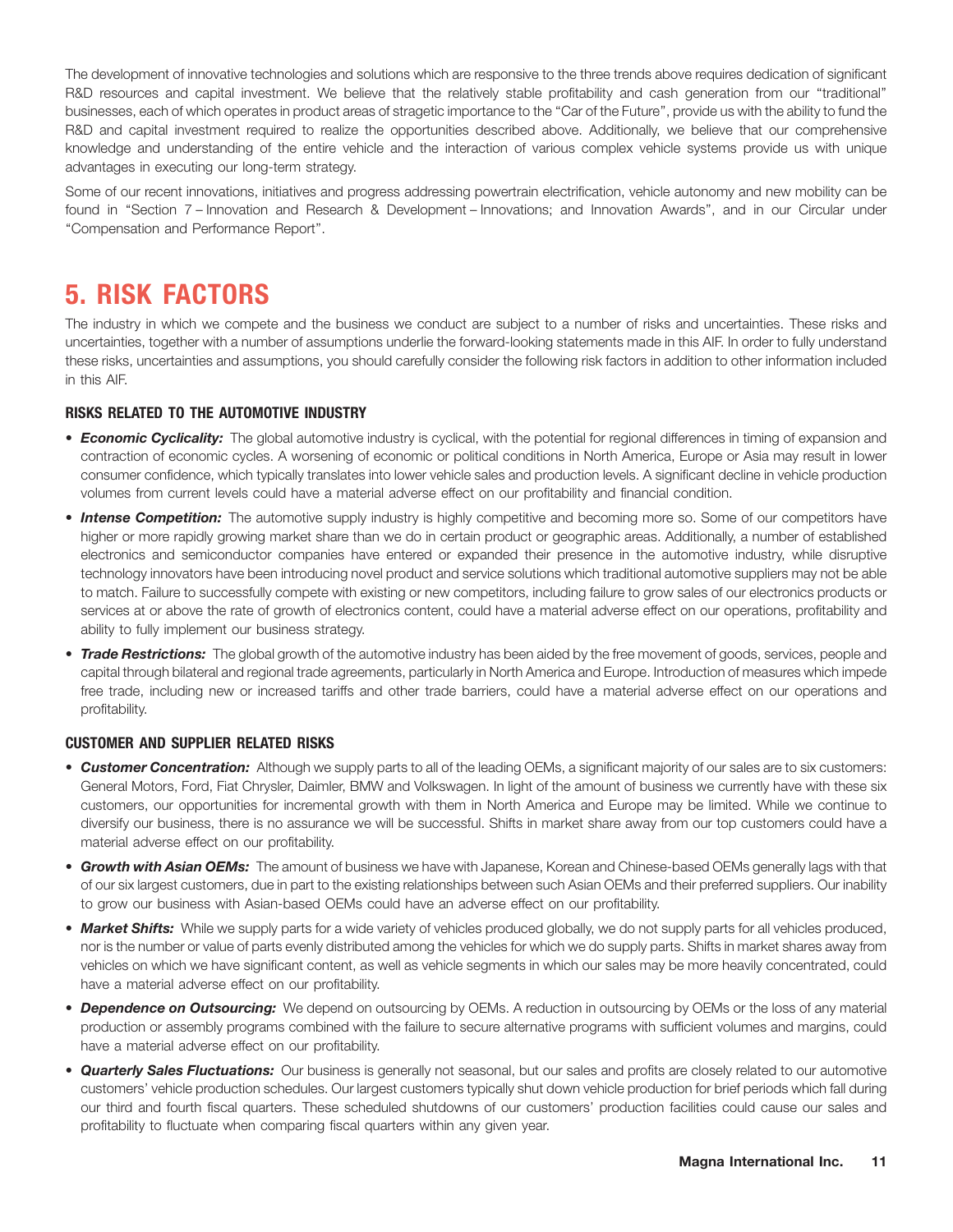• *Customer Purchase Orders:* Contracts from our customers consist of blanket purchase orders which generally provide for the supply of a customer's annual requirements rather than a specific quantity of products, and can be terminated by a customer at any time. If a purchase order is terminated, we may have various pre-production, engineering and other costs which we may not recover from our customer and which could have an adverse effect on our profitability.

### **MANUFACTURING/OPERATIONAL RISKS**

- *Product Launch:* The launch of production is a complex process, the success of which depends on a wide range of factors, including: the timing of design changes by our customers relative to start of production; production readiness of our and our suppliers' manufacturing facilities; robustness of manufacturing processes; quality and production readiness of tooling and equipment; employees; and initial product quality. Our failure to successfully launch material new or takeover business could have a material adverse effect on our profitability and reputation with our customers.
- *Operational Underperformance:* From time to time, we may have some operating divisions which are not performing at expected levels of profitability. The complexity of automotive manufacturing operations often makes it difficult to achieve a quick turnaround of underperforming divisions. Significant underperformance of one or more operating divisions could have a material adverse effect on our profitability and operations.
- *Restructuring Costs:* We may sell some product lines and/or downsize, close or sell some of our operating divisions. By taking such actions, we may incur restructuring, downsizing and/or other significant non-recurring costs. These costs may be higher in some countries than others and could have a material adverse effect on our profitability.
- *Impairments:* We have in the past recorded significant impairment charges related to goodwill and long-lived assets and may do so again in the future. The early termination, loss, renegotiation of the terms of, or delay in the implementation of, any significant production contract could be indicators of impairment, as may the technological obsolescence of any of our products or production assets. In addition, to the extent that forward-looking assumptions regarding: the impact of turnaround plans on underperforming operations; new business opportunities; program price and cost assumptions on current and future business; the timing and success of new program launches; and forecast production volumes; are not met, any resulting impairment loss could have a material adverse effect on our profitability.
- *Labour Disruptions:* Some of our manufacturing facilities are unionized, as are many manufacturing facilities of our customers and suppliers. While unionized facilities are subject to the risk of labour disruptions from time to time, we cannot predict whether or when any labour disruption may arise, or how long such a disruption could last. A significant labour disruption could lead to a lengthy shutdown of our or our customers' and/or our suppliers' production lines, which could have a material adverse effect on our operations and profitability.
- *Supply Disruptions:* Events attributable to us or our suppliers which prevent us from supplying products to our customers could result in a range of adverse consequences, including penalties or business interruption claims by our customers, loss of business and reputational damage. The inability to promptly resume the supply of products could have a material adverse effect on our operations and profitability.
- *Skilled Labour Attraction/Retention:* Our business depends on our ability to attract, develop and retain experienced and highly skilled personnel. Such personnel are in high demand in the areas in which we compete, and competition for their services is intense. As a result of the rapid changes in the automotive industry, particularly in response to electrification, autonomous driving and new mobility trends, we have a growing need for personnel with software and other technical skills, and we may face substantial competition for such personnel, including from traditional software industry companies. The inability to attract and retain highly-skilled personnel could have an adverse effect on our operations and our ability to fully implement our business strategy.

#### **IT SECURITY**

• *IT/Cybersecurity Breach:* Although we have established and continue to enhance security controls intended to protect our IT systems and infrastructure, there is no guarantee that such security measures will be effective in preventing unauthorized physical access or cyberattacks. A significant breach of our IT systems could: result in theft of funds; cause disruptions in our manufacturing operations; lead to the loss, destruction or inappropriate use of sensitive data; or result in theft of our, our customers' or our suppliers' intellectual property or confidential information. The occurrence of any of the foregoing could adversely affect our operations and/or reputation, and could lead to claims against us that could have a material adverse effect on our profitability.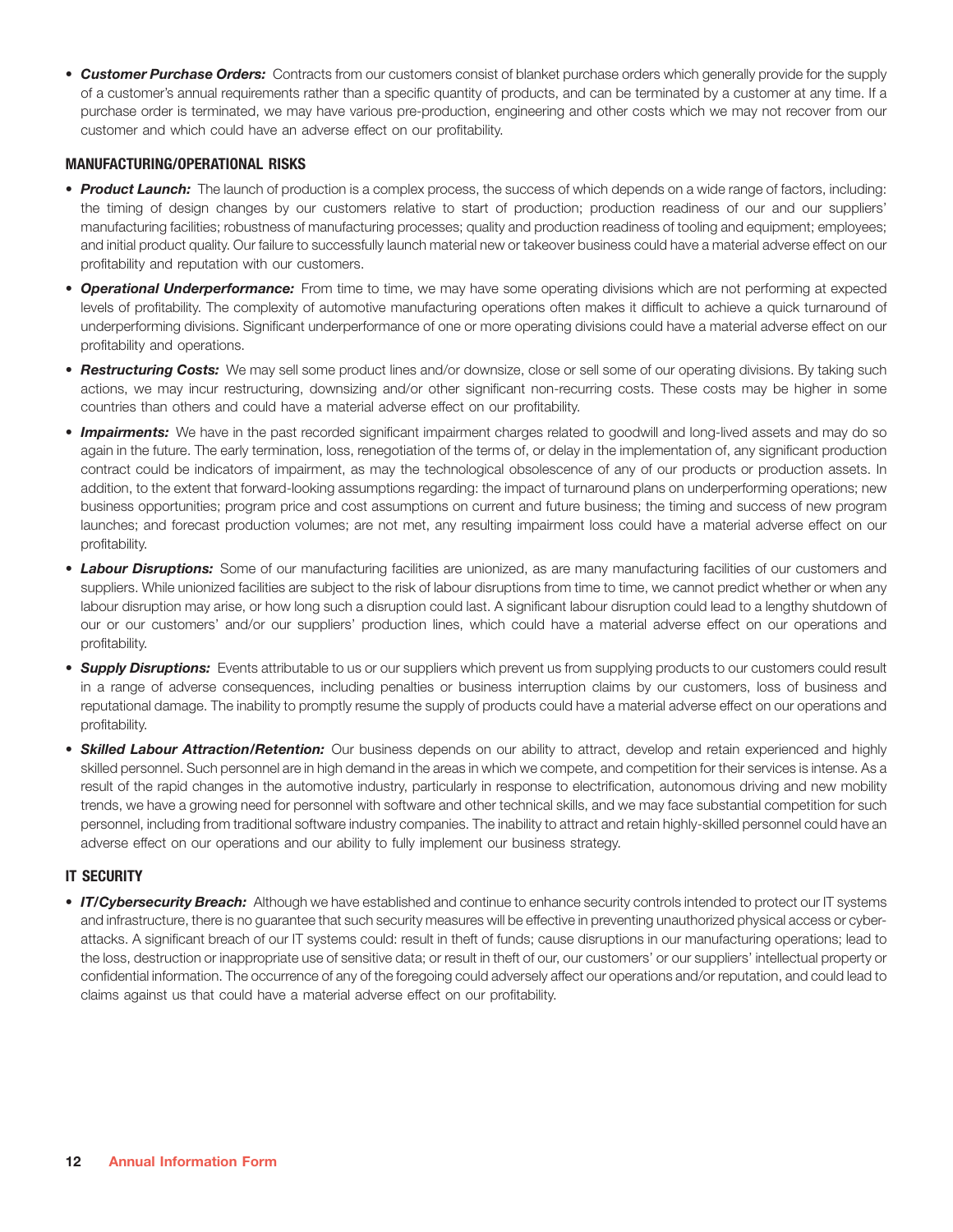#### **PRICING RISKS**

- *Quote/Pricing Assumptions:* The time between award of new production business and start of production typically ranges between two and four years. Since product pricing is determined at the time of award, we are subject to significant pricing risk due to changes in input costs and quote assumptions between the time of award and start of production. The inability to quote effectively, or a material change in input cost or other quote assumptions between program award and production, could have an adverse effect on our profitability.
- *Customer Pricing Pressure:* We face ongoing pricing pressure from OEMs, including through: long-term supply agreements with mutually agreed price reductions over the life of the agreement; incremental annual price concession demands; pressure to absorb costs related to product design, engineering and tooling; and refusal to fully offset inflationary price increases. OEMs possess significant leverage over their suppliers due to their purchasing power and the highly competitive nature of the automotive supply industry. As a result of the broad portfolio of parts we supply to our six largest OEM customers, such customers may be able to exert greater leverage over us as compared to our competitors. We attempt to offset price concessions and costs in a number of ways, including through negotiations with our customers, improved operating efficiencies and cost reduction efforts. Our inability to fully offset price concessions and/or absorb design, engineering and tooling costs, could have a material adverse effect on our profitability.
- *Commodity Price Volatility:* Prices for certain key raw materials and commodities used in our parts, including steel and resin, can be volatile. To the extent we are unable to offset commodity price increases by: passing such increases to our customers, by engineering products with reduced commodity content, implementing hedging strategies, or otherwise, such additional commodity costs could have an adverse effect on our profitability.
- *Scrap Steel Price Volatility:* Some of our manufacturing facilities generate a significant amount of scrap steel in their manufacturing processes, but recover some of the value through the sale of such scrap steel. Scrap steel prices can also be volatile and don't necessarily move in the same direction as steel prices. Declines in scrap steel prices from time to time could have an adverse effect on our profitability.

#### **WARRANTY/RECALL RISKS**

- *Repair/Replacement Costs:* We are responsible for repair and replacement costs of defective products we supply to our customers. The obligation to repair or replace defective products could have a material adverse effect on our operations and profitability.
- *Warranty Provisions:* Warranty provisions for our powertrain systems and complete vehicle programs are established on the basis of the terms in the applicable award agreements and our or our customer's warranty experience with the applicable type of product. Warranty provisions for our other products are based on our best estimate of the amounts necessary to settle existing or probable claims related to product defects. Actual warranty experience which results in costs that exceed our warranty provisions, could have a material adverse effect on our profitability.
- *Recall Costs:* Our customers are required by law to recall vehicles where there is an unreasonable safety risk or non-compliance with legislative safety standards. In the event of a recall related to products we have supplied, we may be held responsible for a range of costs including the customer's administrative costs of the recall, dealerships' charges for removal of the defective product and reinstallation of the replacement product, as well as the cost of manufacturing and delivering such replacement product. A significant recall could have a material adverse effect on our operations, profitability and reputation.

#### **ACQUISITION RISKS**

- *Acquisition of Strategic Targets:* We intend to continue to pursue acquisitions in those product areas which we have identified as key to our long-term business strategy. However, as a result of intense competition in these strategic areas, we may not be able to acquire the targets which we need to achieve our strategic objectives.
- *Heightened Risk Profile Due to Acquisitions:* Acquisitions are subject to a range of inherent risks, including through the assumption of incremental regulatory/compliance, pricing, supply chain, commodities, labour relations, litigation, environmental, pensions, warranty, recall, IT, tax or other risks. Although we seek to conduct appropriate levels of due diligence on our acquisition targets, these efforts may not always prove to be sufficient in identifying all risks and liabilities related to the acquisition, including as a result of: limited access to information; time constraints for conducting due diligence; inability to access target company facilities and/or personnel; or other limitations in the due diligence process. Additionally, we may identify risks and liabilities that we are not able to sufficiently mitigate through appropriate contractual or other protections. The realization of any such risks could have a material adverse effect on our profitability.
- *Acquisition Integration and Synergies:* We may not be able to successfully integrate or achieve anticipated synergies from those acquisitions which we do complete and/or such acquisitions may be dilutive in the short to medium term. Either of these outcomes could have a material adverse effect on our profitability.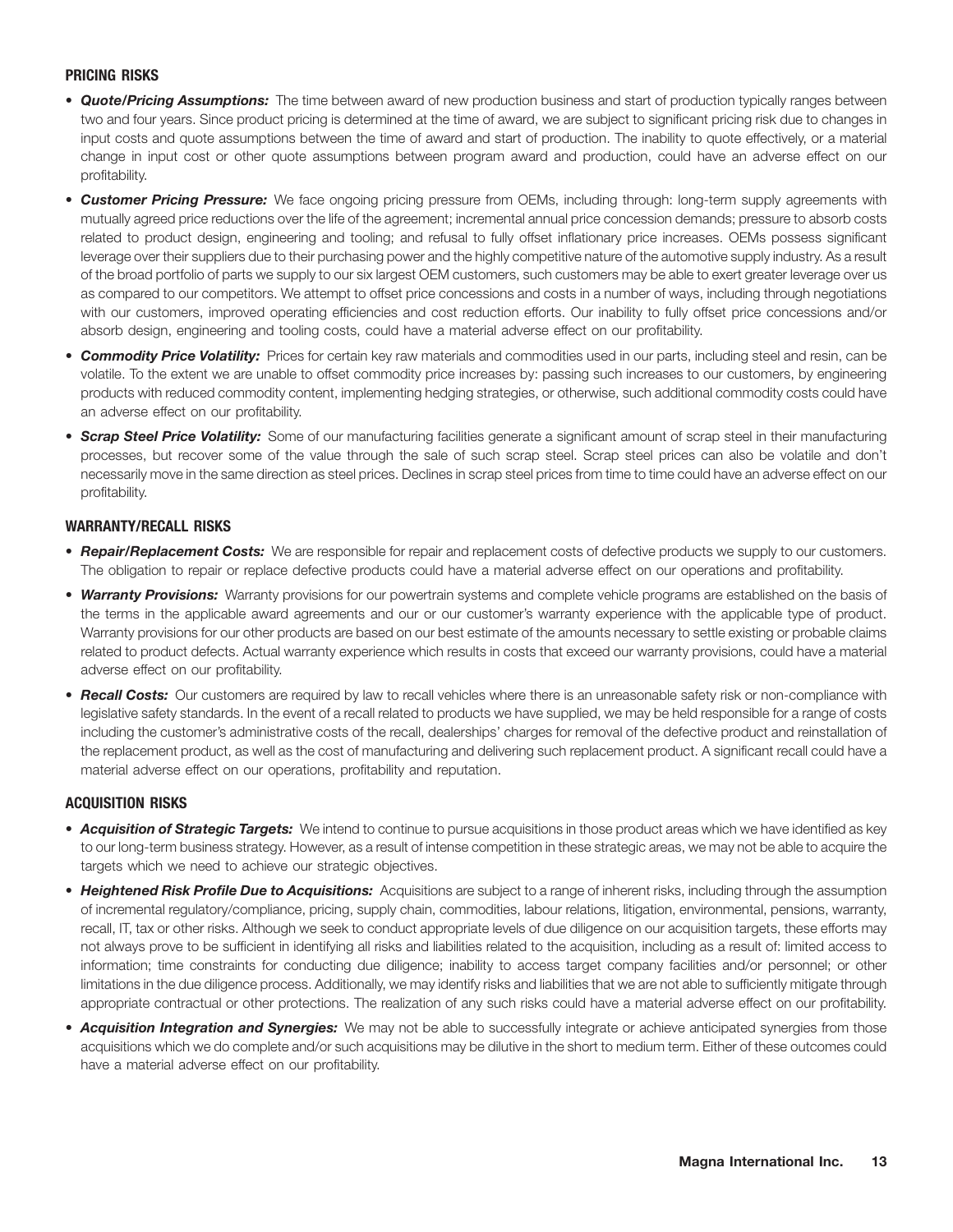#### **OTHER BUSINESS RISKS**

- *Joint Ventures:* We conduct certain of our operations through joint ventures under contractual arrangements under which we share management responsibilities with one or more partners. Joint venture operations carry a range of risks, including those relating to: failure of our joint venture partner(s) to satisfy contractual obligations; potential conflicts between us and our joint venture partner(s); strategic objectives of joint venture partner(s) that may differ from our own; potential delays in decision-making; a more limited ability to control legal and regulatory compliance within the joint venture(s); and other risks inherent to non-wholly-owned operations. The likelihood of such occurrences and their potential effect on us vary depending on the joint venture arrangement, however, the occurrence of any such risks could have an adverse effect on our operations, profitability and reputation.
- *Technology and Innovation:* While we continue to invest in technology and innovation which we believe will be critical to our long-term growth, the automotive industry is experiencing rapid technological change and significant disruption. Our ability to anticipate changes in technology and to successfully develop and introduce new and enhanced products and/or manufacturing processes on a timely basis will be a significant factor in our ability to remain competitive. If we are unsuccessful or are less successful than our competitors in consistently developing innovative products and/or processes, we may be placed at a competitive disadvantage, which could have a material adverse effect on our profitability, financial condition and ability to fully implement our business strategy.
- **Lyft Collaboration:** We are collaborating with Lyft to jointly fund, develop and manufacture self-driving systems that may be manufactured and installed onto vehicles by Magna. Development funding payments by Magna will be expensed in the year in which they are incurred, and may be material. Magna's potential opportunities from the collaboration include the sale of complete self-driving systems (hardware and software) to Lyft or others, licensing of technology to others and use of data. Lyft is not obligated to use any jointly developed self-driving systems in their vehicle fleet, has the right to purchase and use competing third-party systems, and may separately license any jointly developed self-driving technology or data to others. We cannot provide assurance that commercially viable technology or products will result from the collaboration with Lyft or that we will achieve all of the strategic objectives intended from the collaboration.
- *Equity Investment in Lyft and Other Technology Companies:* In addition to our development activities, we are investing \$200 million in Lyft and currently have venture capital investments of approximately \$82 million in other technology companies. Such investments are an important element of our long-term strategy and we may make further equity investments in such companies. Investing in such companies involves a high degree of risk, including the potential loss of some or all of our investment value. In addition, there is currently no public market for Lyft's shares, nor for the shares of our other investments in start-ups, and we may be unable to monetize our equity investments in the future. The materialization of such investment-related risks could have an adverse effect on our profitability or financial condition.
- *Changing Business Risk Profile:* The risk profile of our business is changing with the increasing importance to us of product areas such as powertrain and electronics. As our business evolves, we may face new or heightened risks, including: challenges in quoting for profitable returns on products with leading-edge technologies for which we may not have significant quoting experience; increased warranty and recall risks on new products and leading-edge technologies; increased product liability risks on safety-related products or systems; heightened risk of technological obsolescence of some of our products, processes and/or assets; and difficulties in attracting or retaining employees with critical skills in high-demand areas. Realization of one or more such risks could have a material adverse effect on our operations, profitability or financial condition.
- *Risks of Doing Business in Foreign Markets:* The establishment of manufacturing operations in new markets carries a number of risks, including those relating to: political, civil and economic instability and uncertainty; corruption risks; high inflation and our ability to recover inflation-related cost increases; trade, customs and tax risks; expropriation risks; currency exchange rates; currency controls; limitations on the repatriation of funds; insufficient infrastructure; competition to attract and retain qualified employees; and other risks associated with conducting business internationally. Expansion of our business in non-traditional markets is an important element of our long-term strategy and, as a result, our exposure to the risks described above may be greater in the future. The likelihood of such occurrences and their potential effect on us vary from country to country and are unpredictable, however, the occurrence of any such risks could have an adverse effect on our operations, profitability and financial condition.
- *Relative Foreign Exchange Rates:* Our profitability is affected by movements of our U.S. dollar reporting currency against the Canadian dollar, the euro, the British pound and other currencies in which we generate revenues and incur expenses. Significant long-term fluctuations in relative currency values, in particular a significant change in the relative values of the U.S. dollar, Canadian dollar or euro, could have an adverse effect on our profitability and financial condition and any sustained change in such relative currency values could adversely impact our competitiveness in certain geographic regions.
- *Tax Risks:* At any given time, we may face tax exposures arising out of changes in tax or transfer pricing laws, tax reassessments or otherwise. To the extent we cannot implement measures to offset these exposures, they may have an adverse effect on our profitability. We have incurred losses in some countries which we may not be able to fully or partially offset against income we have earned in those countries. In some cases, we may not be able to utilize these losses at all if we cannot generate profits in those countries and/or if we have ceased conducting business in those countries altogether. Our inability to utilize tax losses could adversely affect our profitability.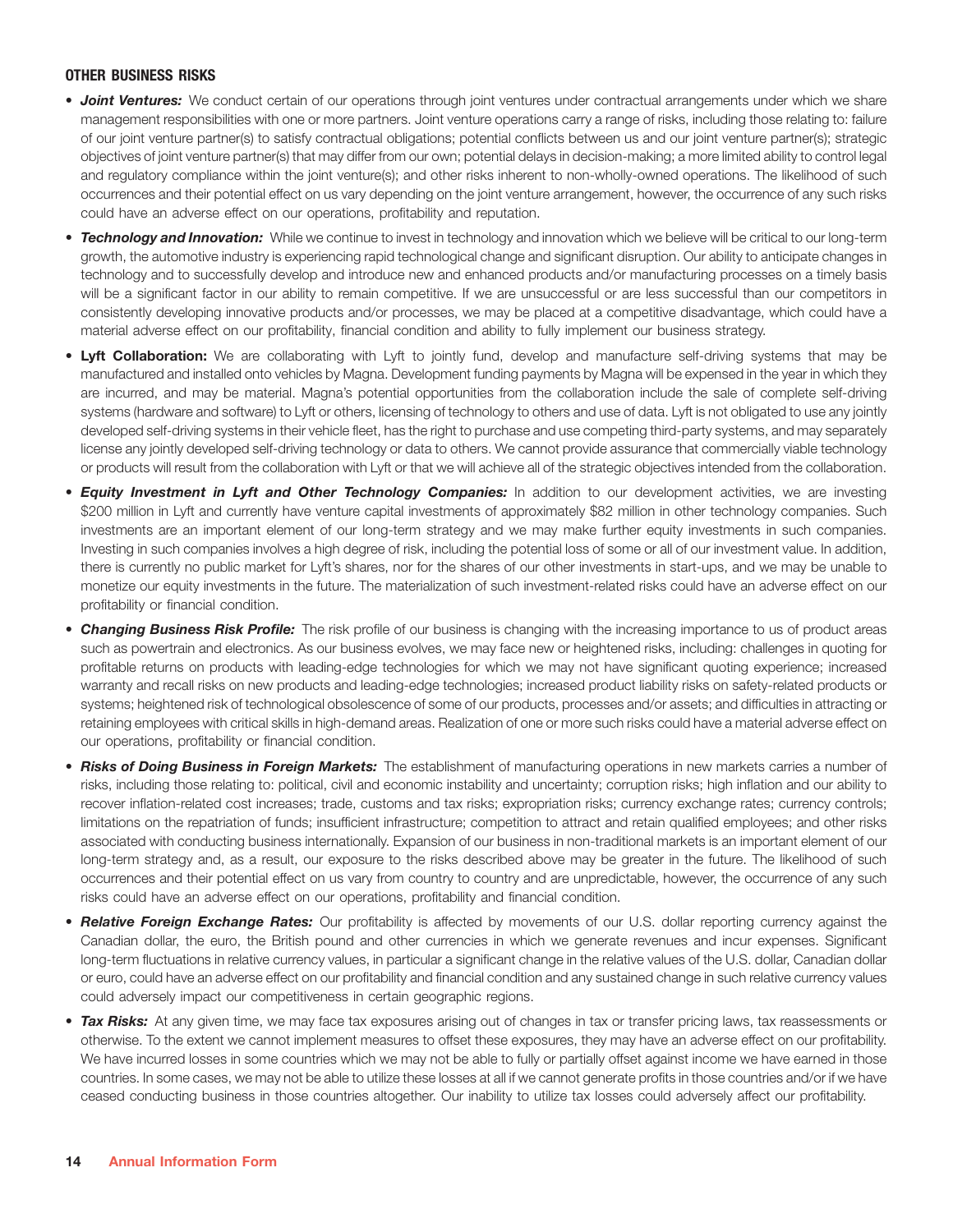- *Pension Risks:* Some of our current and former employees in Canada, the United States and Germany participate in defined benefit pension plans. Although such plans in North America have been closed to new participants, existing participants in Canada continue to accrue benefits. Our defined benefit pension plans in Germany are not funded and plans in Canada and the United States may not be fully funded. Our pension funding obligations in North America could increase significantly due to a reduction in plan funding status caused by a variety of factors, including: weak performance of capital markets; declining interest rates; failure to achieve sufficient investment returns; investment risks inherent in the investment portfolios of the plans; and other factors. A significant increase in our pension funding obligations could have an adverse effect on our profitability and financial condition.
- *Financial Flexibility:* The occurrence of an economic shock not contemplated in our business plan, a rapid deterioration of conditions or a prolonged recession could result in the depletion of our cash resources, which could have a material adverse effect on our operations and financial condition.
- *Returns on Capital Investments:* In recent years, we have invested significant amounts of money in our business through capital expenditures to support new facilities, expansion of existing facilities, purchases of production equipment and acquisitions. Returns achieved on such investments in the past are not necessarily indicative of the returns we may achieve on future investments and our inability to achieve returns on future investments which equal or exceed returns on past investments could have a material adverse effect on our level of profitability.
- *Credit Ratings Changes:* There is no assurance that any credit rating currently assigned to us will remain in effect for any period of time or that any rating will not be revised or withdrawn entirely by a rating agency in the future. A downgrade in the credit ratings assigned to us by one or more agencies could increase our cost of borrowing or impact our ability to negotiate loans, which could have an adverse effect on our profitability, financial condition and the trading price of our Common Shares.
- **Stock Price Fluctuation:** Trading prices of our Common Shares cannot be predicted and may fluctuate significantly due to a variety of factors, many of which are outside our control.
- *Dividends:* Our Board may in certain circumstances determine that it is in the best interests of the Company to reduce or suspend our dividend. In such event, the trading price of our Common Shares may be materially affected.

### **LEGAL, REGULATORY AND OTHER RISKS**

- *Antitrust Proceedings:* The automotive industry has in recent years been the subject of increased government enforcement of antitrust and competition laws. Where wrongful conduct is found, the relevant antitrust authority can, depending on the jurisdiction, initiate administrative or criminal legal proceedings and impose administrative or criminal fines, penalties or restitution payments. OEMs, car dealers and consumers may also be able to claim against antitrust violators through civil lawsuits. The Company's policy is to comply with all applicable laws, including antitrust and competition laws, and has implemented a robust compliance training program to mitigate against the risk of an antitrust violation. However, in the event of an antitrust violation, Magna could suffer reputational damage and be subject to criminal or administrative fines or penalties, restitution settlements, or civil damages that could have a material adverse effect on Magna's profitability.
- *Legal and Regulatory Proceedings:* From time to time, we may become involved in regulatory proceedings, or become liable for legal, contractual and other claims by various parties, including customers, suppliers, former employees, class action plaintiffs and others. Depending on the nature or duration of any potential proceedings or claims, we may incur substantial costs and expenses, may be required to devote significant management time and resources to the matters and may suffer reputational damage as a result of regulatory proceedings. On an ongoing basis, we attempt to assess the likelihood of any adverse judgments or outcomes to these proceedings or claims, although it is difficult to predict final outcomes with any degree of certainty. Except as disclosed from time to time in our consolidated financial statements and/or our Executive Management's Discussion & Analysis, we do not believe that any of the proceedings or claims to which we are party will have a material adverse effect on our profitability; however, we cannot provide any assurance to this effect.
- *Changes in Laws:* A significant change in the current regulatory environment in our principal markets, including changes in tax and other laws which impose additional costs on automotive manufacturers or consumers, could have an adverse effect on our profitability.
- *Environmental Compliance:* While we regularly attempt to estimate environmental clean-up liabilities, such an exercise is complex. In addition, environmental laws and regulations are complex, change frequently and have tended to become more stringent and expensive over time. In certain circumstances, we could be named as a Potentially Responsible Party (''PRP'') with respect to a contaminated site. Costs associated with being a PRP could be material depending on site conditions and the number of participating PRPs. As a result, we may incur material costs or liabilities significantly in excess of amounts we have reserved, which could have an adverse effect on our operations, profitability, financial condition or reputation.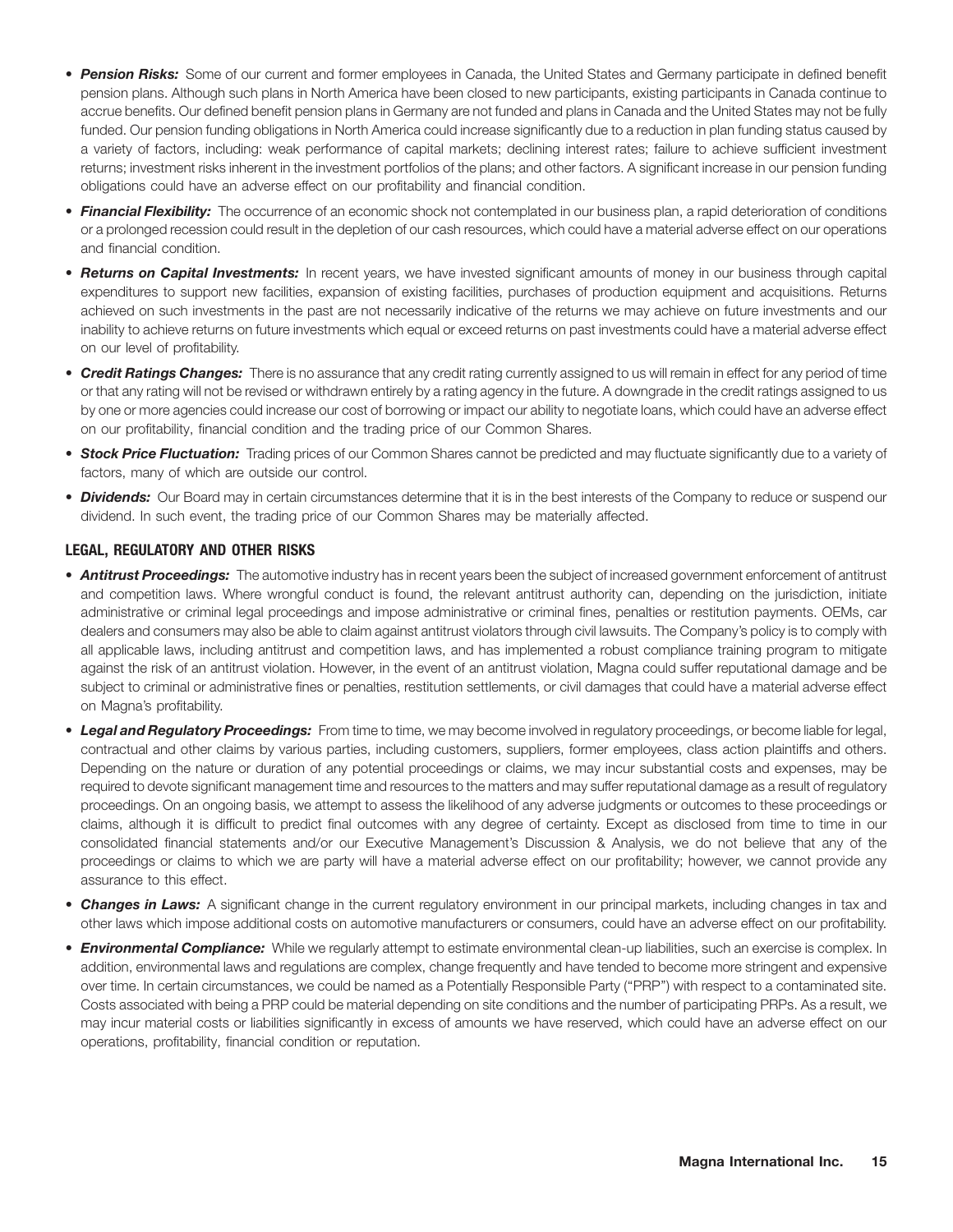## **6. DESCRIPTION OF THE BUSINESS**

## **GEOGRAPHIC MARKETS & CUSTOMERS**

### **Major Customers**

While we supply products and services to a large number of customers worldwide, sales to our six largest customers represented the following proportions of our consolidated sales in 2017 and 2016:

| <b>Customer</b> | 2017 | 2016 |
|-----------------|------|------|
| General Motors  | 18%  | 20%  |
| Ford            | 16%  | 16%  |
| Fiat/Chrysler   | 14%  | 15%  |
| Daimler         | 12%  | 12%  |
| <b>BMW</b>      | 11%  | 10%  |
| Volkswagen      | 10%  | 10%  |
| Other           | 19%  | 17%  |
| <b>TOTAL</b>    | 100% | 100% |

### **Customer Management Offices**

We have a globally-structured sales, engineering and marketing team spread across multiple global locations where our customers maintain engineering, commercial and/or manufacturing facilities. The various internal operating divisions and subsidiaries of the automobile manufacturers normally initiate many of their own purchasing decisions. As a result, an automobile manufacturer may effectively constitute multiple customers.

#### **Purchase Orders**

Our sales are generated through customer requests to quote on particular products, as well as the tools and dies required to produce parts. Purchase orders for our products are typically for one or more models, and typically extend over the life of each model, which is generally four to seven years. However, purchase orders issued by our automobile manufacturer customers typically do not require them to purchase any minimum number of our products. Releases under such purchase orders, which authorize us to supply specific quantities of products, are issued for planning, raw material and production purposes, which is typically over a one to four month period in advance of anticipated delivery dates. The actual number of products that we supply under purchase orders in any given year is dependent upon the number of vehicles produced by the automobile manufacturers of the specific models in which those products are incorporated.

It has been our experience that once we receive purchase orders for products for a particular vehicle model or program, we will usually continue to supply those products until the end of that model or program. However, automobile manufacturers could cease sourcing their production requirements from us for a number of reasons, including if we refuse to accept demands for price reductions or other concessions.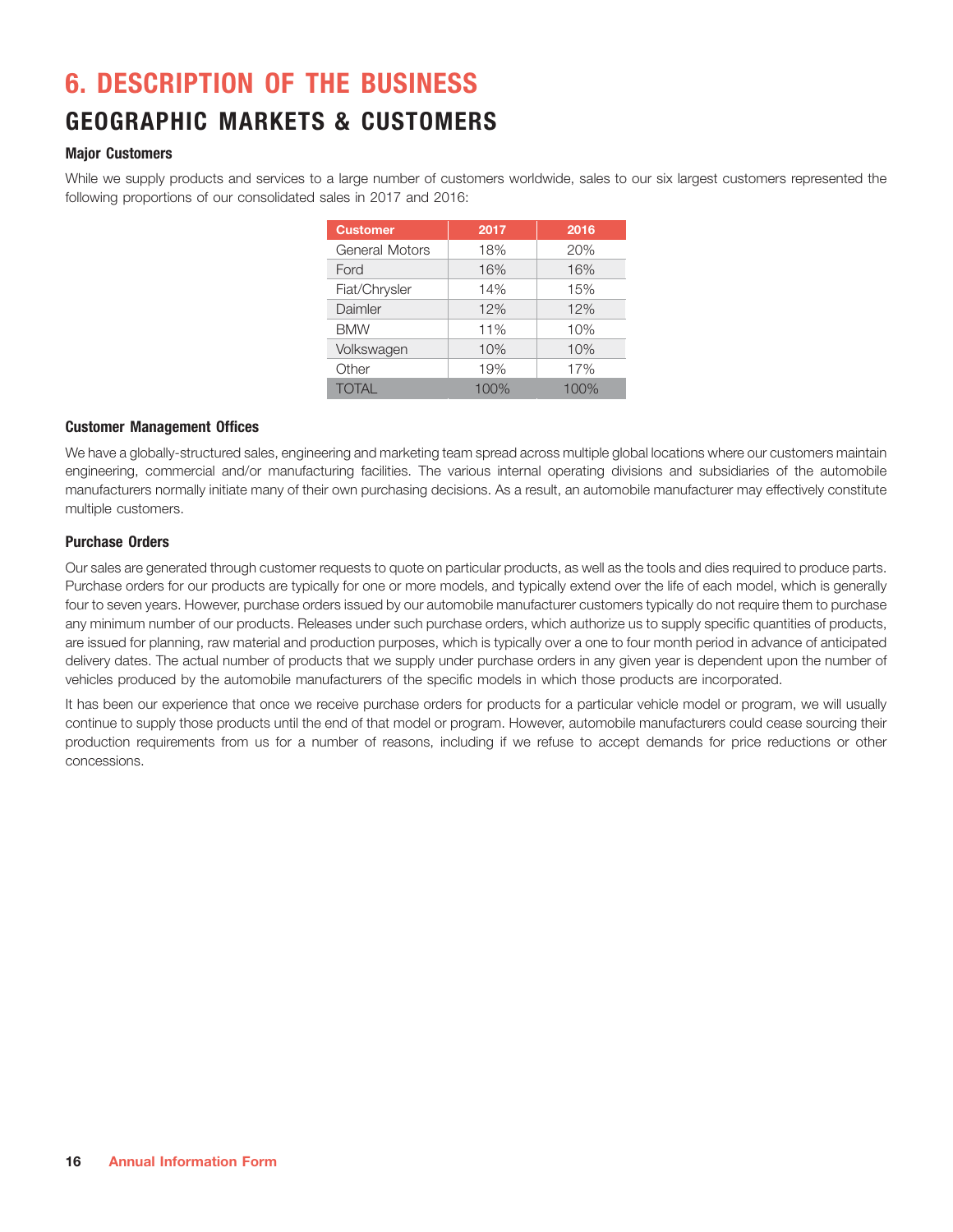## **MANUFACTURING & ENGINEERING**

### **World Class Manufacturing**

Our goal is to be recognized as a leader in ''World Class Manufacturing''. Our global operating units have embraced this goal which aims to achieve ''best in class'' performance in all areas of manufacturing. In order to drive continuous improvement, we monitor our progress in achieving World Class Manufacturing by using an assessment process that is similar to the method used by our customers in their own plants and to evaluate their suppliers. Our assessment process, known as the Magna Factory Concept or MAFACT, is supplemented with elements we view as critical to achieving World Class Manufacturing in accordance with our Operational Principles. Best practices, ''lessons learned'' and key initiatives are shared among our global operating units, including through regular internal World Class Manufacturing conferences that bring together our senior corporate and operating group leadership. We also continue to look at ways to integrate leading-edge manufacturing trends into our operations, including Artificial Intelligence (AI) capabilities designed to, among other things: increase information available to human operators to enhance decision-making; automate certain processes to increase efficiency and safety; and perform predictive maintenance on equipment.

### **Facilities**

As at December 31, 2017, we had the following manufacturing and PDE&S facilities:



Our manufacturing and PDE&S facilities occupied approximately 73 million and 3.3 million square feet, respectively. These facilities were broken down between third party leases (including from Granite Real Estate Investment Trust (''Granite REIT''), a Canadian-based, publiclytraded real estate investment trust), and those owned by us as follows:

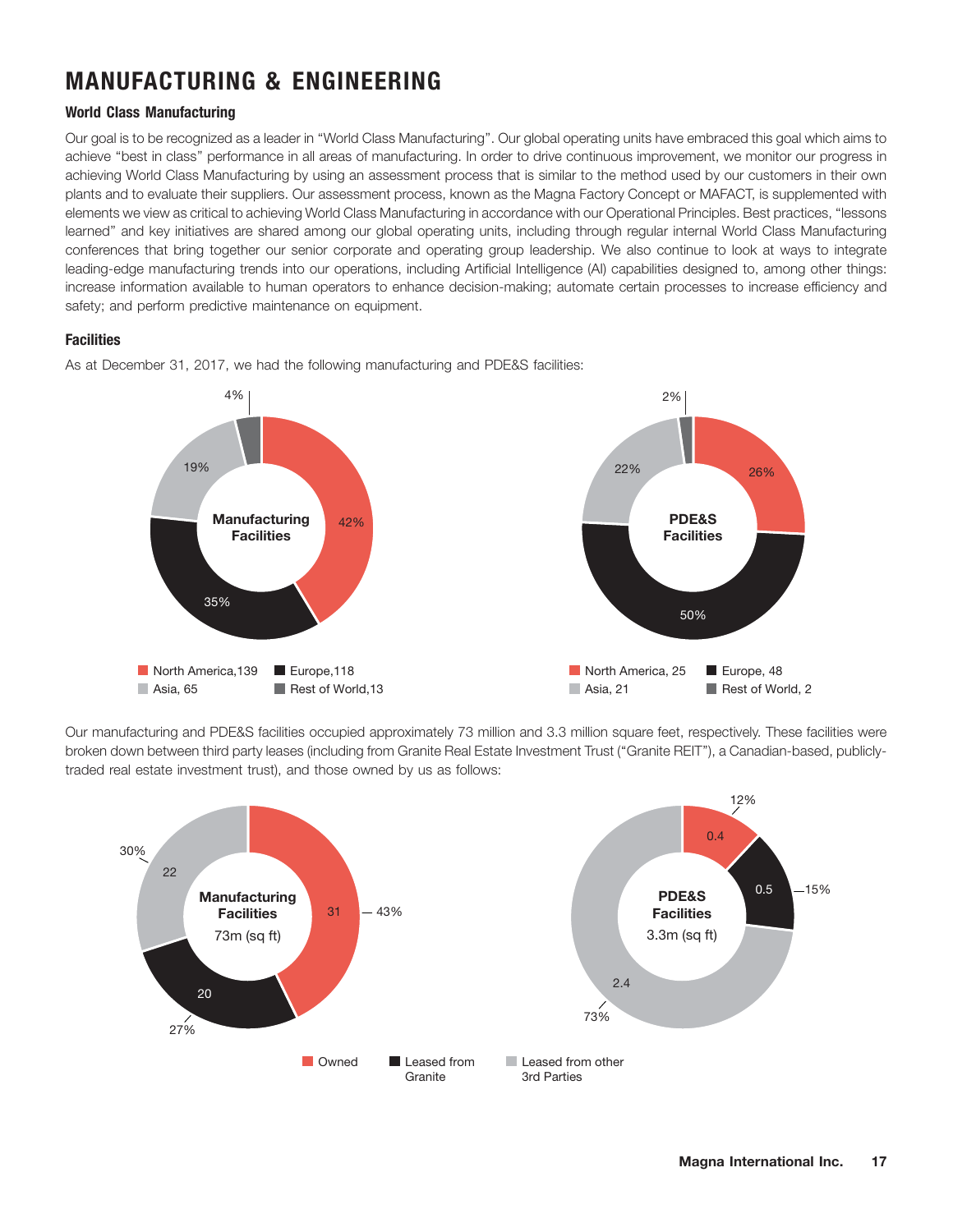We are operating many of our manufacturing facilities on a multi-shift basis. Our facility leases typically have terms of at least five years with one or more options to renew. Among other terms, our leases typically require us to return the facilities to the condition in which we received them at start of the lease (reasonable wear and tear excepted). From time to time, the cost of doing so may be significant due to such factors as the length of the lease period, the nature of the manufacturing operations, the extent of modifications made to the lease premises over the term of the lease and other factors.

We are also subject to environmental laws and regulations both as tenant and owner of our properties. Our leases with third party landlords generally provide that we must maintain the leased properties in accordance with all applicable laws, including environmental laws. We are also responsible for removing all hazardous and toxic substances as required by applicable laws and, in any event, prior to the termination of our occupation of the leased properties. Magna routinely conducts Phase 1 Environmental Assessments, and if necessary Phase 2 site investigations, at manufacturing locations prior to occupancy to identify any pre-existing contamination at leased or owned sites. Magna would typically be responsible to address new impacts or exacerbations of existing impacts as defined by lease terms or regulatory requirements. Our leases with third party landlords generally also contain indemnities in favour of the landlord with respect to environmental matters and those indemnities expire after a specified period of time following the termination of the leases.

#### **Key Commodities**

We purchase the majority of our commodities from regional suppliers where we do business. Factors such as price, quality, transportation costs, warehousing costs, availability of supply and timeliness of delivery have an impact on the decision to source from certain suppliers. We also purchase some key commodities offshore when shortages occur or when we choose to source one supplier for a global program. Prices for certain key commodities used in our parts production, particularly steel and resin, continue to be volatile.

Approximately two-thirds of our steel is acquired through resale programs operated by automobile manufacturers and the balance is generally acquired through annual or six month contracts. Under customer steel resale programs we are not exposed to steel price volatility, thus helping to manage our production costs. Certain of our operations generate scrap steel, which we typically sell at prices that fluctuate with published market indexes. Most of our resin purchases fluctuate directly with market indexes, although we do participate in some customer resale programs on a small portion of our resin purchases. To date, we have not experienced any significant difficulty in obtaining supplies of parts, components or key commodities for our manufacturing operations. Consistent with lean manufacturing principles, we do not carry inventories of key commodities or finished products significantly in excess of those reasonably required to meet production and shipping schedules.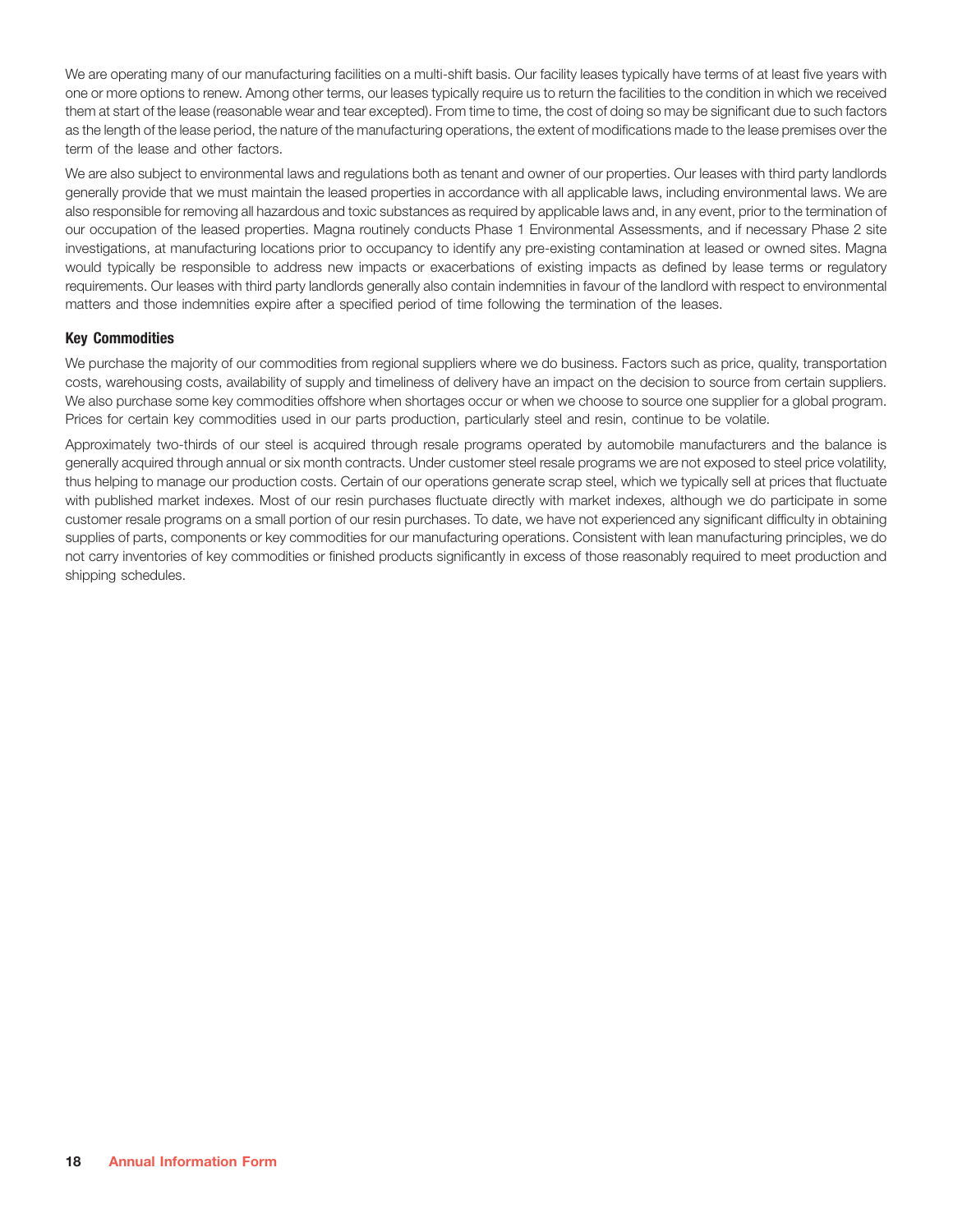## **PRODUCTS & SERVICES**

### **Top Programs**

Our top fifteen programs/platforms based on 2017 production and vehicle assembly sales were:

|                          |                                                                       |                           | <b>Body Exteriors</b><br>& Structures |              |            |             | <b>Power &amp; Vision</b> |                     | <b>Seating</b><br><b>Systems</b> | <b>Complete</b><br><b>Vehicles</b>     |
|--------------------------|-----------------------------------------------------------------------|---------------------------|---------------------------------------|--------------|------------|-------------|---------------------------|---------------------|----------------------------------|----------------------------------------|
| <b>Customer</b>          | <b>Vehicle</b>                                                        | <b>Body &amp; Chassis</b> | <b>Exteriors</b>                      | Roof Systems | Powertrain | Electronics | Mirrors & Lighting        | <b>Mechatronics</b> | <b>Seating Systems</b>           | Vehicle Engineering &<br>Manufacturing |
| General<br><b>Motors</b> | Full-Size SUVs &<br>Pick-up Trucks                                    | $\bullet$                 | $\bullet$                             |              | $\bullet$  | $\bullet$   | $\bullet$                 | $\bullet$           |                                  |                                        |
| <b>BMW</b>               | <b>BMW 5-Series</b>                                                   | $\bullet$                 | $\bullet$                             |              | $\bullet$  | $\bullet$   | $\bullet$                 | $\bullet$           |                                  | $\bullet$                              |
| Daimler                  | Mercedes-Benz<br>G-Class                                              |                           |                                       | $\bullet$    | $\bullet$  |             | $\bullet$                 | $\bullet$           |                                  | $\bullet$                              |
| Fiat/Chrysler            | Chrysler Pacifica,<br>Dodge Grand Caravan                             | $\bullet$                 | $\bullet$                             |              | $\bullet$  | $\bullet$   | $\bullet$                 | $\bullet$           | $\bullet$                        |                                        |
| Ford                     | Ford Escape, Ford<br>Kuga, Lincoln MKC                                | $\bullet$                 | $\bullet$                             |              | $\bullet$  | $\bullet$   | $\bullet$                 | $\bullet$           | $\bullet$                        |                                        |
| General<br><b>Motors</b> | Chevrolet Equinox,<br><b>GMC Terrain</b>                              | $\bullet$                 | $\bullet$                             |              | $\bullet$  | $\bullet$   | $\bullet$                 | $\bullet$           | $\bullet$                        |                                        |
| Fiat/Chrysler            | Jeep Grand Cherokee                                                   | $\bullet$                 | $\bullet$                             |              | $\bullet$  | $\bullet$   | $\bullet$                 | $\bullet$           | $\bullet$                        |                                        |
| General<br><b>Motors</b> | <b>Buick Enclave,</b><br>Chevrolet Traverse,<br><b>GMC Acadia</b>     | $\bullet$                 | $\bullet$                             |              | $\bullet$  | $\bullet$   | $\bullet$                 | $\bullet$           | $\bullet$                        |                                        |
| Fiat/Chrysler            | Ram Pick-up Trucks                                                    | ۰                         | $\bullet$                             |              | $\bullet$  | $\bullet$   | $\bullet$                 | $\bullet$           | $\bullet$                        |                                        |
| Ford                     | Ford Transit, Ford<br><b>Transit Custom</b>                           | $\bullet$                 | $\bullet$                             |              | $\bullet$  | $\bullet$   | $\bullet$                 | $\bullet$           | $\bullet$                        |                                        |
| Daimler                  | Mercedes-Benz<br>GLS/GI-Class, GLE/M-<br>Class, GLE Coupe,<br>R-Class | $\bullet$                 | $\bullet$                             |              | ٠          |             | $\bullet$                 | $\bullet$           | ۵                                |                                        |
| Ford                     | Ford F-Series Super<br>Duty Trucks                                    | $\bullet$                 | $\bullet$                             |              | $\bullet$  | $\bullet$   | $\bullet$                 | $\bullet$           | $\bullet$                        |                                        |
| Fiat/Chrysler            | Jeep Cherokee                                                         | ٠                         | $\bullet$                             |              | $\bullet$  | $\bullet$   | $\bullet$                 | $\bullet$           | $\bullet$                        |                                        |
| Ford                     | Ford Edge                                                             | $\bullet$                 | $\bullet$                             |              | $\bullet$  | $\bullet$   | $\bullet$                 | $\bullet$           | $\bullet$                        |                                        |
| Fiat/Chrysler            | Jeep Wrangler                                                         | $\bullet$                 | $\bullet$                             |              | ٠          |             | $\bullet$                 | $\bullet$           | $\bullet$                        |                                        |

Note: Capabilities represented may not be on each vehicle or each trim level of each vehicle. Additionally, our capabilities in each product area range from components to full systems, only some of which may be represented on any particular program.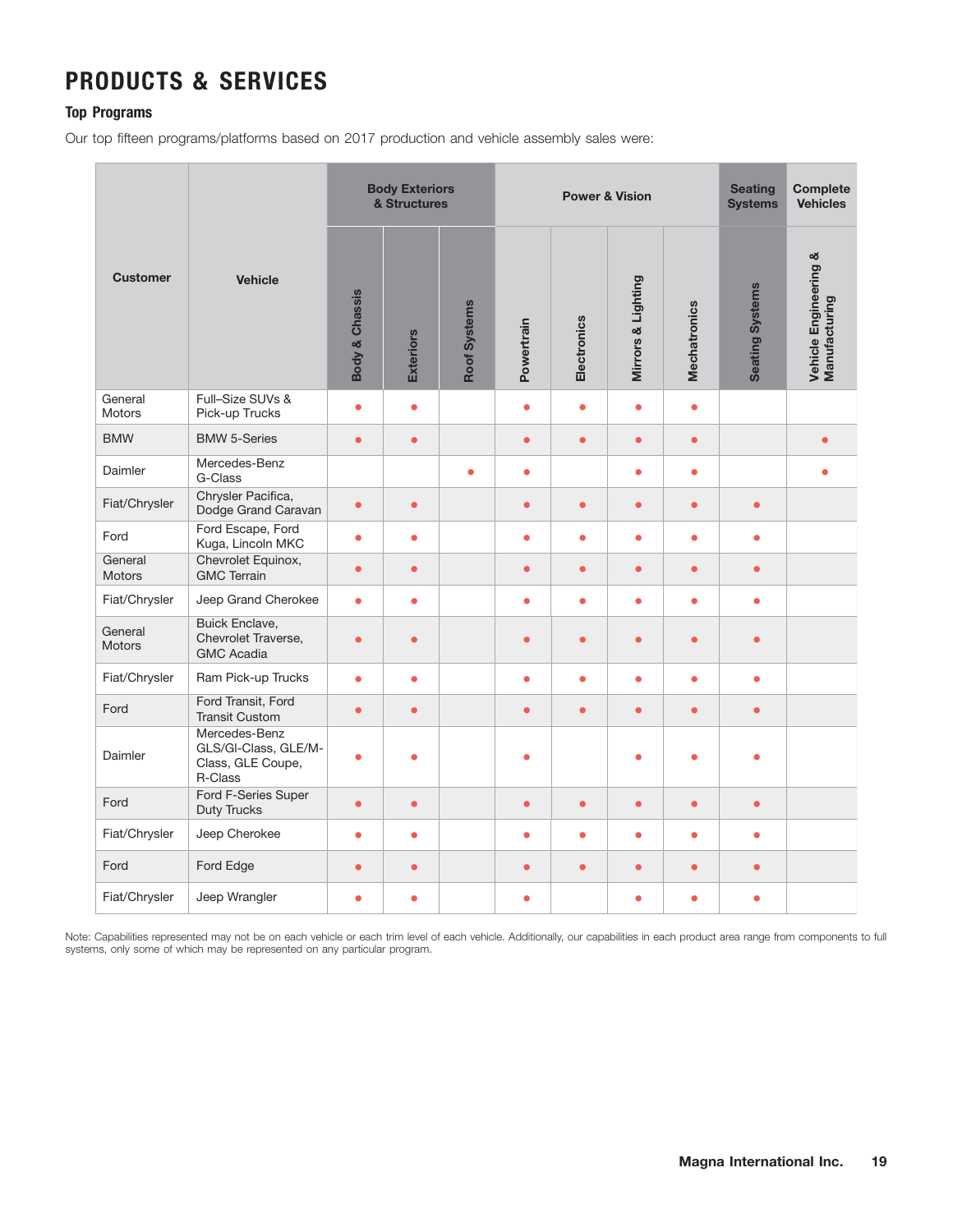### **Product Segments**

A description of our product and service capabilities, processes, top customers and key competitors by reporting segment follow. Manufacturing facility and PDE&S Centres counts below include joint venture facilities. The 2017 Sales information in each product segment below is unaudited and does not reflect our adoption of the new ASC 606 revenue recognition standard, including the change in accounting for tooling and pre-production engineering beginning in 2018.

## **BODY EXTERIORS & STRUCTURES**

Our Body Exteriors & Structures segment includes our body and chassis systems, exterior systems and roof systems operations.

**Facilities**

**Manufacturing PDE&S Centres Countries Employees 2017 Sales**



\* Figure includes certain manufacturing facilities and PDE&S centres shared with other reporting segments.

#### *Top Segment Programs*

| <b>Customer</b>   | <b>Vehicle</b>                  |
|-------------------|---------------------------------|
| 1. General Motors | Full-Size SUVs & Pick-up Trucks |
| 2. General Motors | Chevrolet Equinox, GMC Terrain  |
| 3. Fiat/Chrysler  | Ram Pick-up Trucks              |
| 4. Fiat/Chrysler  | Jeep Cherokee                   |
| 5. Ford           | Ford F-Series Super Duty Trucks |

#### *Segment Trends and Strategic Focus*

Key trends in this segment include: fuel-efficiency; and CO<sub>2</sub> reduction. Our strategic focus in this segment is on vehicle lightweighting, active aerodynamics and use of multi-materials, as well as continued growth in the Chinese market.

### *Product Capabilities*

#### **BODY AND CHASSIS**

- 
- chassis systems
- 

#### • *Forming technologies:* • •

- 
- engineering and testing  $\cdot$  cold stamping, including  $\cdot$  Fiat/Chrysler  $\cdot$  Metalsa, S.A. de C.V.
	-
	- roll forming
	-
	- advanced welding  **Honda**
	- *Finishing technologies:*
	- e-coating
	- heat treating
	- high temperature wax coating

- 
- 
- 
- Daimler
- Volkswagen
- 
- PSA Peugeot Citroën
- 
- Renault-Nissan

### **PRODUCTS KEY PROCESSES TOP CUSTOMERS TO KEY COMPETITORS**

- body systems **General Motors General Motors CENT General Motors General Motors General Motors General Motors General Motors General Motors General Motors General Motors General Motors General Moto** 
	- hydroforming  $\cdot$  Ford  $\cdot$  Gestamp Automoción S.L.
		-
		- high-strength steel **Daimler** Daimler **Daimler** Martinrea International Inc.
	- hot stamping  $\bullet$  Volkswagen  $\bullet$  Tower International, Inc.
		- RMW **F-Tech Inc.**
	- aluminum casting PSA Peugeot Citroën · Flex-N-Gate Corporation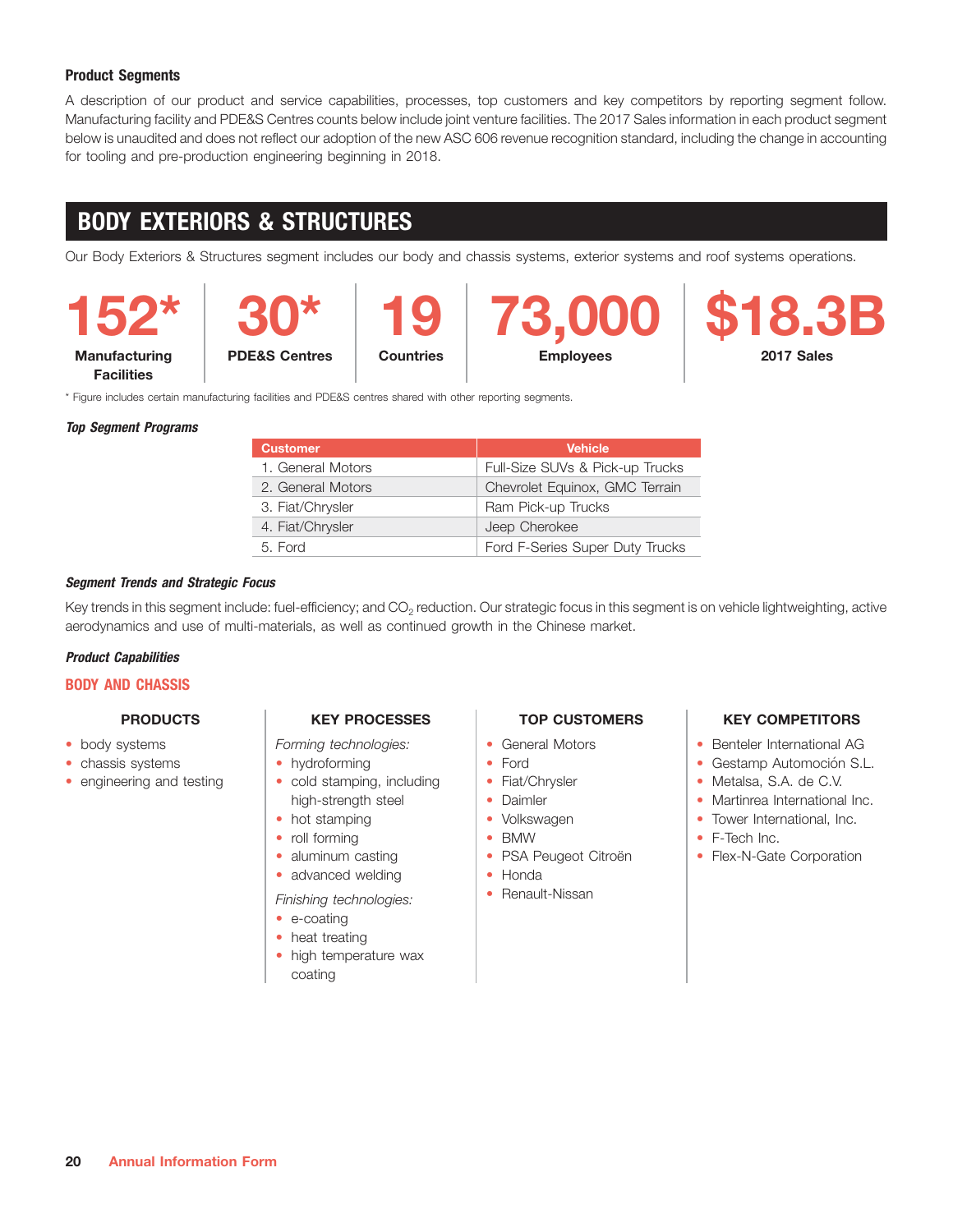#### **EXTERIORS**

- 
- 
- 
- 
- lightweight composites
- 
- 
- running board & roof racks | molding  $\overrightarrow{ }$  Honda  $\overrightarrow{ }$  Honda  $\overrightarrow{ }$  HBPO GmbH
- fuel systems Chery Automobile

fascia & trim Fiat/Chrysler Valeo S.A. • *Molding technologies:* • •

- injection molding
- liftgate & exterior modules  $\qquad \bullet \quad$  extrusion processes, such  $\qquad \bullet \quad$  Ford  $\qquad \bullet \quad$  Plastic Omnium S.A. • active aerodynamics and a sco-extrusion, thermoset **•** General Motors **••** Samvardhana Motherson and thermoplastic extrusion **| BMW** Peguform
- sealing systems structural reaction injection structure interference and the Hitachi Chemical • engineered glass and the compression & thermoset **•** Renault-Nissan **Company, Ltd.** 
	-
- fuel systems *Finishing processes:* Chery Autor Chery Autor *Finishing processes: Hyundai-Kia* 
	-
	- chrome plating • vacuum anodizing
	- in-mold film
	- *Assembly processes:*
	- adhesive bonding
	- infrared, sonic, vibration and resistance welding
	- manual and automated assembly & sequencing
- **ROOF SYSTEMS**

- 
- retractable hard tops and  $\qquad \qquad \bullet$  backlight gluing  $\qquad \qquad \bullet$  Fiat/Chrysler  $\qquad \qquad \bullet$  Inteva Products, LLC soft tops **manual and automated** To PSA Peugeot Citroën **I** Inalfa Roof Systems

- sliding folding & modular | "cut and sew" of complete | Daimler Webasto Group roofs **fabric covers Fabric Covers Volkswagen** Valmet Automotive Inc.
	-
	- complete roof assembly  $\bullet$  General Motors Group B.V.

### **PRODUCTS KEY PROCESSES TOP CUSTOMERS TO KEY COMPETITORS**

- 
- 
- 
- 
- 
- 
- 
- 
- 

- 
- front end modules injection molding Volkswagen Flex-N-Gate Corporation
	-
	-
	-
	-

- Volkswagen
- 
- 
- General Motors

### PRODUCTS **KEY PROCESSES TOP CUSTOMERS TO KEY COMPETITORS**

- 
- 
- 
- 

## **POWER & VISION**

Our Power and Vision segment comprises of our global powertrain systems, electronics systems, mirrors & lighting and mechatronics operations.





\* Figure includes certain manufacturing facilities and PDE&S centres shared with other reporting segments.



*Top Segment Programs*

| <b>Customer</b>   | <b>Vehicle</b>                            |
|-------------------|-------------------------------------------|
| 1. General Motors | Full-Size SUVs & Pick-up Trucks           |
| 2. Fiat/Chrysler  | Ram Pick-up Trucks                        |
| 3. Fiat/Chrysler  | Chrysler Pacifica, Dodge Grand<br>Caravan |
| 4. Ford           | Ford F-Series F150                        |
| 5. Daimler        | Mercedes-Benz GLC, GLC<br>Coupe           |

- -
	-
	-
	-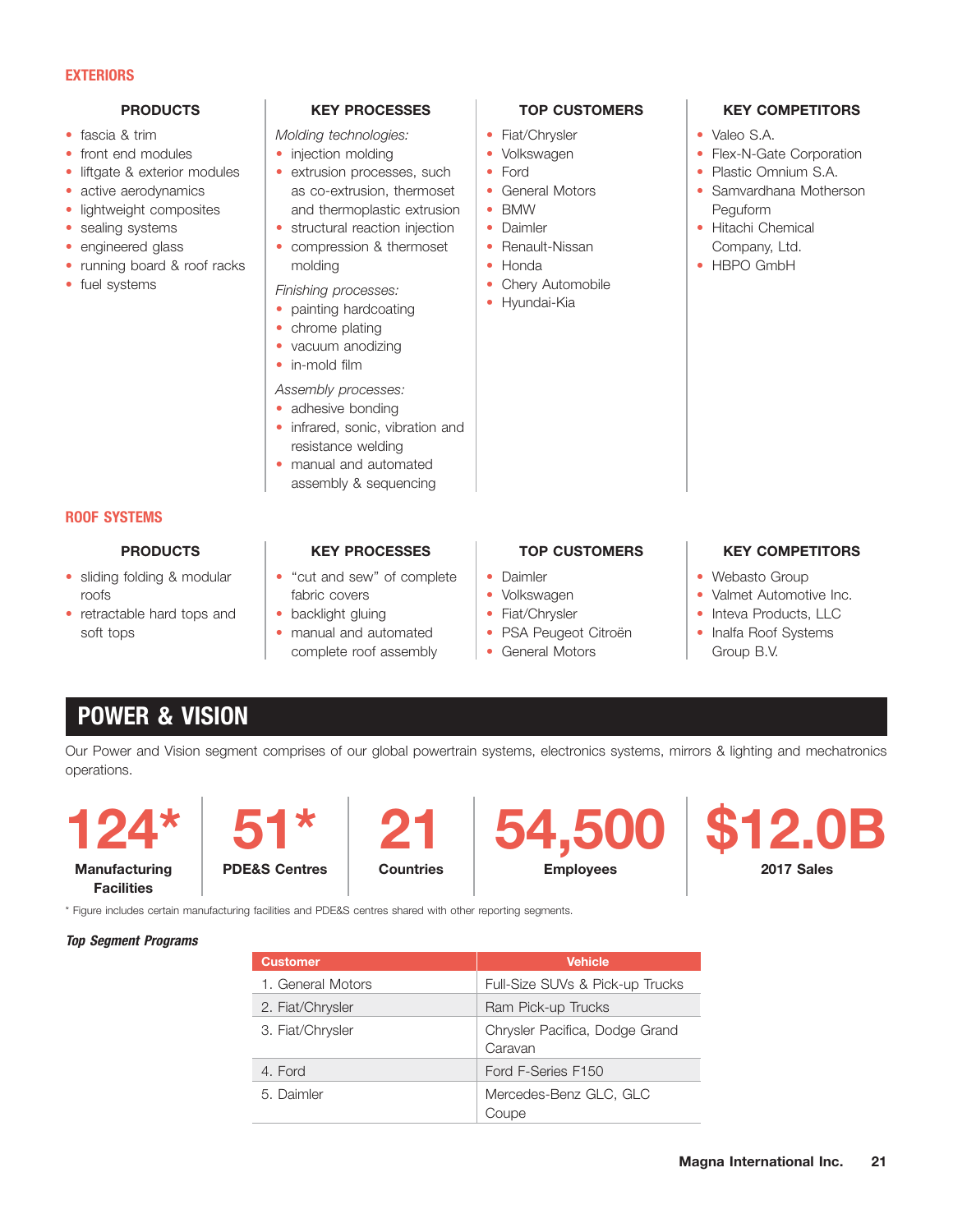#### *Segment Trends and Strategic Focus*

Key trends in this segment include: electrification, autonomous driving and new mobility solutions. Our strategic focus in this segment is on enhancing our innovative product portfolio to take advantage of electrification opportunities, particularly through our capabilities in powertrain, lighting and electronic actuators, as well as developing flexible and scalable solutions for the autonomous driving market.

#### *Product Capabilities*

#### **POWERTRAIN**

- transmission systems  $\vert \cdot \vert$  metal die-forming  $\vert \cdot \vert$  General Motors  $\vert \cdot \vert$  Aisin Seiki Co., Ltd.
- driveline systems flow-forming Volkswagen ZF Group ••••
- fluid pressure & controls
- metal-forming solutions | synchronous roll-forming | Daimler Nidec Corporation
- engineering services and the die-spline rolling the Ford the Ford of the GKN plc

- 
- 
- stamping and spinning  $\cdot$  Fiat/Chrysler  $\cdot$  JATCO Ltd.
	-
- 
- precision-heavy stamping  $\cdot \cdot$  Renault-Nissan  $\cdot \cdot$  BorgWarner Inc.
- fineblanking
- aluminum die casting and  $\|\cdot\|$  Great Wall Automobile  $\|\cdot\|$  Johnson Electric precision machining **Tata Motors American Axle & Mftg, Inc.**
- plastic injection molding  $\qquad$  |  $\qquad$  Robert Bosch GmbH
- welding
- soft and hard processing of Valeo Siemens eAutomotive • gears and shafts
- rotary swaging
- hardening
- laser welding
- manual and automated assembly
- end-of-line testing

- 
- 
- 
- 
- 
- 
- 
- 
- Tata Motors

### **PRODUCTS KEY PROCESSES TOP CUSTOMERS TO KEY COMPETITORS**

- 
- 
- 
- 
- 
- 
- BMW Rheinmetall AG
	-
	-
	-
	- Linamar Corporation
	-
	- Continental AG

### **ELECTRONICS**

- advanced driver assistance
- 
- 

- surface mount placements  $\cdot$  Ford  $\cdot$  Continental AG systems/ADAS **of electronic components of General Motors expansion Robert Bosch GmbH** • secure connectivity and printed circuit boards and the Mazda and the Valeo S.A.
- electronic controllers **•** manual and automated **•** Fiat/Chrysler **•** Autoliv Inc. assembly of electronic  $\cdot$  Honda  $\cdot$  ZF Group modules **ADAC** Plastics **ADAC** Plastics **Aptiv PLC**

- 
- General Motors
- 
- 
- Honda
- 

### **PRODUCTS KEY PROCESSES TOP CUSTOMERS TO KEY COMPETITORS**

- 
- 
- 
- 
- 
-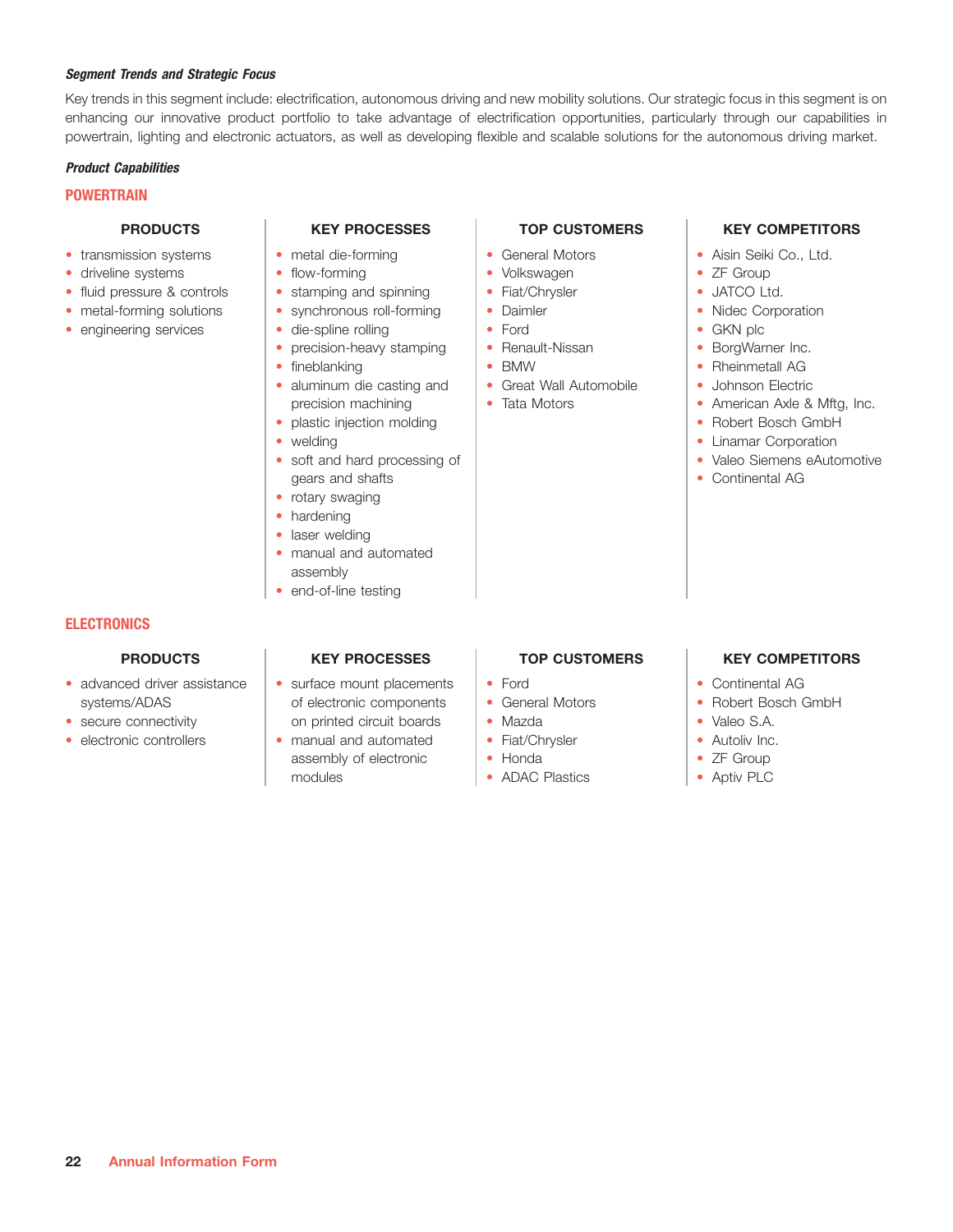#### **MIRRORS & LIGHTING**

- 
- exterior mirrors  $\vert$  injection molding  $\vert$  Daimler  $\vert$  SMR Automotive
- actuators
- 
- 
- small lighting and tail lamps  $\begin{array}{c|c|c|c|c} \bullet & \text{BMW} & \bullet & \text{SA.} \ \bullet & \text{Factoric controllers} & \bullet & \text{Valeo S.A.} \ \end{array}$ • headlamps & tail lamps assembly assembly volkswagen values of the small lighting and tail lamps values are electronic controllers value of the Magnetic Magnetic Magnetic Magnetic Magnetic Magnetic Magnetic Magnetic Magne
- 

- interior mirrors **electronics integration** Mirrors **Mirrors** Mirrors **Mirrors Mirrors** 
	-
	- painting  $\cdot$  Ford  $\cdot$  Gentex Corporation
- door handle illumination  $\cdot$  manual and automated  $\cdot$  General Motors  $\cdot$  Ficosa International S.A. • headlamps & tail lamps assembly volkswagen and volkswagen

### **PRODUCTS KEY PROCESSES TOP CUSTOMERS TO KEY COMPETITORS**

- 
- 
- 
- 
- 
- 

#### *Lighting* •

- General Motors
- Fiat/Chrysler
- Ford
- Harley-Davidson
- Daimler

#### **MECHATRONICS**

- latching systems
- 
- 
- 
- 
- 
- wire forming (rods)

- 
- 
- window systems manual and automated Renault-Nissan Inteva Products, LLC •••• • power closure systems and assembly and and assembly and a Daimler and AG and AG AG AG AG AG AG AG AG AG AG AG
	-
	-

- 
- 
- 
- 
- 
- 

- Magneti Marelli S.p.A.
- Hella KGaA Hueck & Co.

### **PRODUCTS KEY PROCESSES TOP CUSTOMERS KEY COMPETITORS**

- light stamping  $\begin{vmatrix} \cdot & \cdot & \cdot \\ \cdot & \cdot & \cdot \\ \cdot & \cdot & \cdot \end{vmatrix}$  Brose Fahrzeugteile • door modules  $\vert$  • injection molding  $\vert$  • General Motors  $\vert$  GmbH & Co. KG
	-
	-

## **SEATING SYSTEMS**

Our Seating Systems segment comprises our global seating systems operations.

**Facilities**

\* Figure includes certain PDE&S centres shared with other reporting segments.

**27,000 \$5.4**<br>Employees **Manufacturing PDE&S Centres Countries | Employees** 



*Top Segment Programs*

| <b>Vehicle</b>                                |
|-----------------------------------------------|
| Chrysler Pacifica, Dodge Grand<br>Caravan     |
| Ford Escape, Ford Kuga, Lincoln<br><b>MKC</b> |
| Jeep Grand Cherokee                           |
| Chevrolet Equinox, GMC Terrain                |
| Ford Transit, Ford Transit Custom             |
|                                               |

• electronic features and the volkswagen of the volkswagen of the volkswagen • handle assemblies **Ford** 

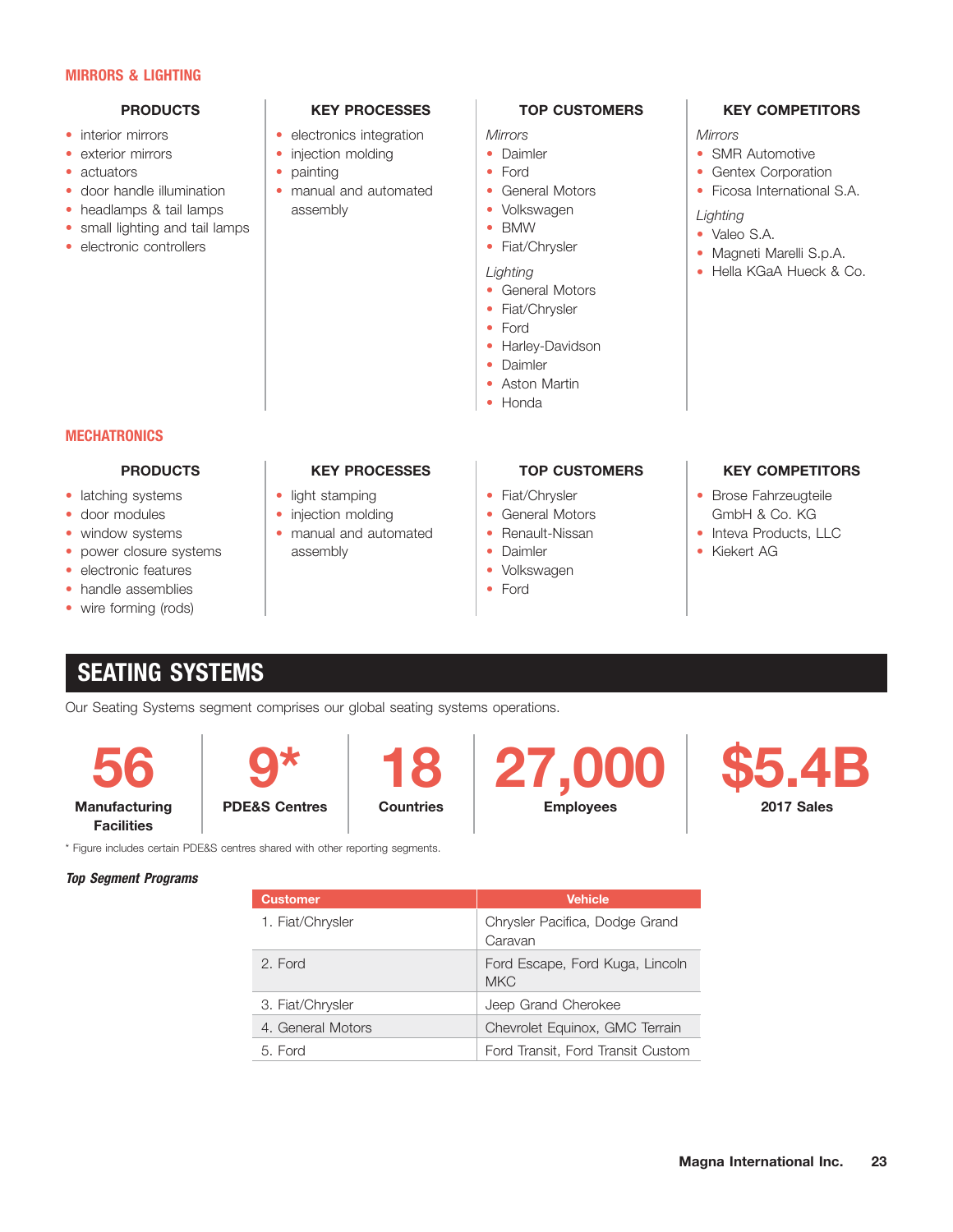#### *Segment Trends and Strategic Focus*

Key trends in this segment include: autonomous driving and new mobility solutions. Our strategic focus in this segment is on commercializing technologies that support the future of mobility. We also continue to focus on expansion in Asian markets, including through potential joint venture opportunities in China.

#### *Product Capabilities*

#### **SEATING SYSTEMS**

- complete seating systems  $\vert \cdot \vert$  traditional "cut and sew"  $\vert \cdot \vert$  Ford  $\vert \cdot \vert$  + Adient plc
- seat structures,
- 

- technology **Fiat/Chrysler Component Lear Corporation**
- mechanism & hardware  $\begin{array}{|c|c|c|c|c|}\n\hline\n\bullet\end{array}$  Faurecia S.A. solutions assembly assembly assembly assembly assemble  $\sim$  Volkswagen
- foam & trim products | patented Multi-Material Mold-In-Place<sup>™</sup> technology

- 
- 
- 
- 

#### **PRODUCTS KEY PROCESSES TOP CUSTOMERS TO KEY COMPETITORS**

- 
- 
- 

## **COMPLETE VEHICLES**

Our Complete Vehicles segment comprises our global complete vehicle engineering and manufacturing operations.

|                                           |                          |                  | 12.000           |            |
|-------------------------------------------|--------------------------|------------------|------------------|------------|
| <b>Manufacturing</b><br><b>Facilities</b> | <b>PDE&amp;S Centres</b> | <b>Countries</b> | <b>Employees</b> | 2017 Sales |

\* Figure includes certain manufacturing facilities and PDE&S centres shared with other reporting segments.

#### *Top Segment Programs*

| <b>Customer</b> | <b>Vehicle</b>        |
|-----------------|-----------------------|
| 1. Daimler      | Mercedes-Benz G-Class |
| 2. BMW          | <b>BMW 5-Series</b>   |
| 3. Tata Motors  | Jaguar E-Pace         |

#### *Segment Trends and Strategic Focus*

Key trends in this segment include: alternative propulsion systems, autonomous driving and new mobility solutions. In addition to our core complete vehicle manufacturing business, our strategic focus in this segment is on leveraging our expertise in alternative energy storage and propulsion systems by further strengthening and capitalizing on our know how in different propulsion systems. We also continue to focus on integration and testing of autonomous driving systems, and we support our customers with one of the most versatile test environments for highly automated vehicles. In addition, our one-stop-shop supports the acceleration and market entry of new mobility solutions, exemplified by the utilization of our extensive component, systems, complete vehicle and manufacturing know-how to develop the concept of a scalable urban vehicle/autonomous shuttle platform.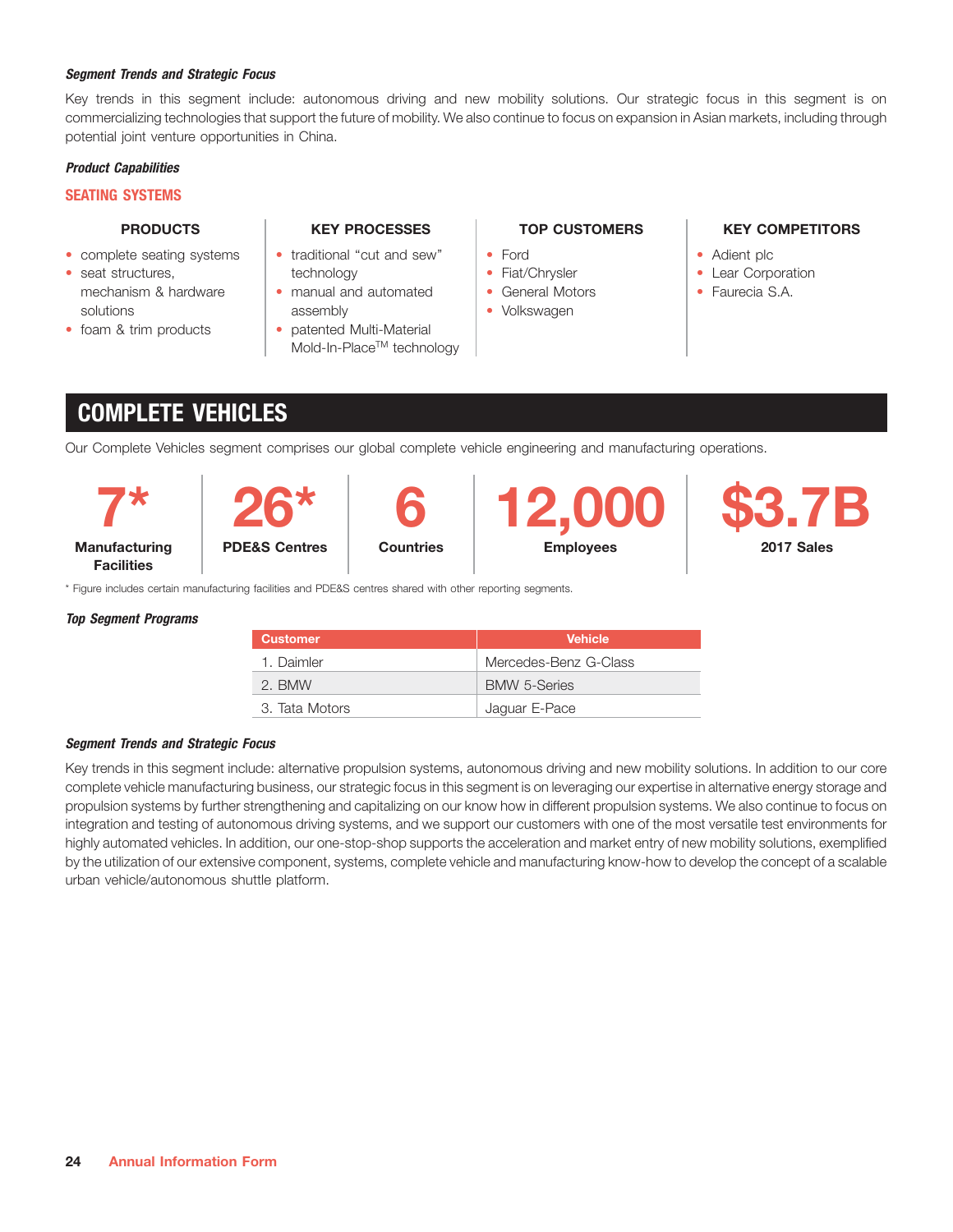#### *Product Capabilities*

### **VEHICLE ENGINEERING & MANUFACTURING**

- 
- 

- contract manufacturing  $\vert \cdot \vert$  manual and automated  $\vert \cdot \vert$  BMW  $\vert$  Contract Manufacturing • engineering services and a welding the control of the Daimler term of the VDL Nedcar B.V.
	- bonding and riveting Tata Motors Valmet Automotive •••
	- painting/coating (dipped and | PSA Peugeot Citroën | Bertrandt Group sprayed) and sealing IAV GmbH cycler testing GmbH cycler testing IAV GmbH cycler testing IAV GmbH cycler testing IAV GmbH can all the UAV GmbH can al Frieniual and automated **• Engineering Services**<br> **example of the Services example of the Services**<br> **example of the Services**<br> **example of the Services**<br> **example of the Services**<br> **example of the Services**<br> **example**
	-
	- manual and automated • • assembly

- 
- 
- 
- manual and automated  $\bullet$  Brilliance China
	-

#### **PRODUCTS KEY PROCESSES TOP CUSTOMERS TO KEY COMPETITORS**

- 
- 

- 
- 
- 

### **Tooling & Engineering**

We design, engineer and manufacture tooling for our own use, as well as for sale to our customers. However, a predominant amount of our tooling used in our production programs is purchased by us from third parties and sold to our customers on a pass-through basis. Additionally, we provide engineering support services, independent of particular production programs on which we may have production sales.

### **Acquisitions and Divestitures**

For further details of our acquisitions and divestitures in the last three fiscal years, refer to ''Schedule B – Acquisitions and Divestitures''.

## **7. INNOVATION AND RESEARCH & DEVELOPMENT**

## **FOCUS ON INNOVATION AND TECHNOLOGY**

We have historically emphasized technology development and product and process innovation as a key element of our business strategy. See ''Section 4 – Our Business Strategy'' for further details. We seek to continue to be an industry leader in innovative products, services, processes and the use of materials. In order to help achieve this strategic goal, we intend to continue to direct significant resources to commercialize new products and services and develop new processes, which will provide additional value to our customers.

We expect that our involvement with automobile manufacturers and new mobility partners in the development of innovative product and process technologies will increase as automobile manufacturers further involve automotive suppliers in the overall vehicle development process.

## **OUR RESEARCH AND DEVELOPMENT PROCESS**

Magna R&D activities take place at our Divisional/operating Group level and at the corporate level. Our Divisional/operating Groups work with our OEM customers to identify product gaps. Magna's Corporate R&D team, under the global direction of our Executive Vice-President and Chief Technology Officer, analyze the key mega-trends that are expected to drive future mobility and automotive development. As part of these efforts, our Corporate R&D team engages with the advanced engineering and product development teams of our OEM customers to understand their product strategies and better align our own product strategy and technology development with customer needs.

All of our R&D projects follow an ''innovation development process'' or ''IDP''. The IDP is a multi-stage process aimed at turning ideas into innovations that can ultimately be commercialized. The initial stage of the process is designed to foster the generation of ideas and includes, among other things: identification, understanding and analysis of societal, digital, demographic, regulatory, industry and other trends which may create demand for and thus drive development of new automotive technologies; review of academic research; collecting and screening ideas submitted through innovation programs; and automotive customer input.

Concepts that progress past this initial stage are further evaluated, including with respect to: fit with our strategy regarding mobility, autonomy and electrification; commercialization potential; and risks and challenges to further development. Selected innovations then progress through subsequent stages towards product or process realization, validation and eventually, product launch.

Our R&D initiatives are supported by and involve close collaboration with our Corporate R&D group. Our Divisional/operating Group R&D teams work together with our Corporate R&D group on technology development, and where necessary specific working groups are established to discuss and develop technological solutions.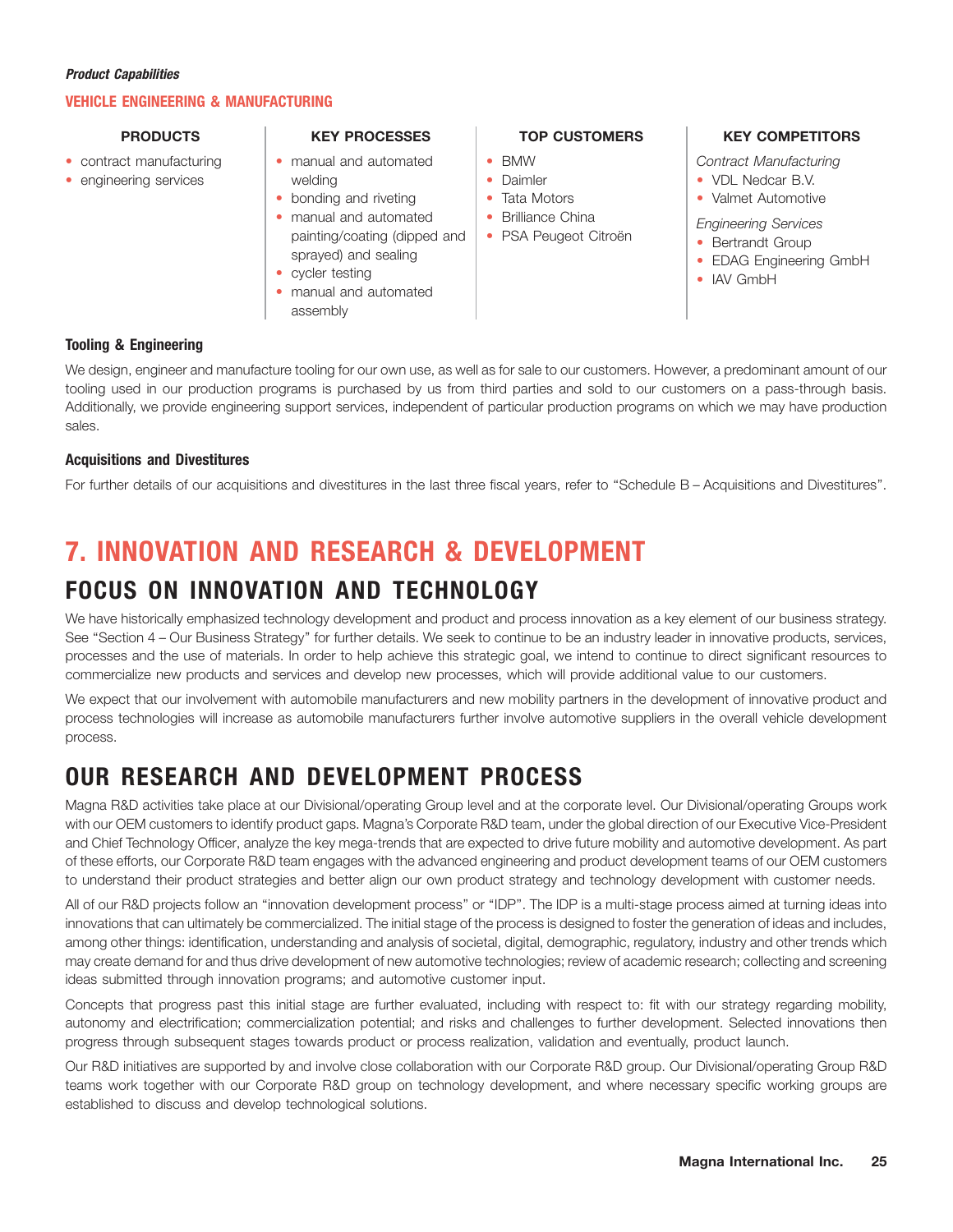In addition to our internal processes, technology outreach and working groups, we have formed a Technology Advisory Council ("TAC"), which currently consists of six members and is led by our Chief Technology Officer. The members of the TAC assist in identifying additional business opportunities and contribute their extensive Technology-related knowledge, expertise and experience to our strategic planning process in areas such as ADAS, automotive safety, overall industry trends and next-generation technologies.

As a key part of our own innovation efforts and to gain further access to innovative thinking outside of our company, we also partner with potential inventors, entrepreneurs, universities, technical institutions, the venture capital community and start-ups to help bring innovative ideas to market. We also look for the best ideas from other industries and apply them to mobility, a process we call ''auto-qualifying''. As part of our continuing efforts to develop innovative solutions to the technology challenges of new mobility and the automotive industry, in the last 12-15 months, we have investigated over 1100 potential innovations, which has led to 22 active projects. We currently have approximately \$282 million in equity investments in 12 technology partnerships that we believe provide important product or technology development opportunities for our business.

## **INTELLECTUAL PROPERTY**

We own and use numerous patents, trademarks, and other intellectual property in connection with our operations. In addition, certain of our operating Groups license their technology to third parties on a limited basis. We also license and use, to a minor extent, patents owned by others. From time to time, claims of intellectual property infringement are made by us or against us. At present, we believe that the outcome of any pending claim, whether positive or negative, will not have a material adverse effect upon us. While in the aggregate our intellectual property and licenses are considered important in the operation of our business, we do not consider them of such importance that the expiry of any one patent or license would materially affect our business.

## **INNOVATIONS**

Innovation is a foundation of Magna's success and an important factor in our competitiveness, a key operational priority and a critical element of our business strategy. Our current strategic focus is aimed at responding to key industry trends, as discussed in ''Section 4 – Our Business Strategy''. Some examples of recent innovations are as follows:

Our SOMATEMP Seat represents one of our latest seating We have developed high dynamic response haptic actuators which innovations. Using seat based climate control technology that is are able to power open and close tailgates in two seconds either faster than current market solutions, the SOMATEMP Seat offers through a light physical touch or automatically through a remote significantly faster time to cooling sensation and to desired control. The technology which was licensed by Magna from a temperature. The more efficient climate control system results in start-up company and advanced through our R&D process, is an reduced HVAC draw, allowing for battery range extension in electric example of our ''open innovation'' activities which aim to gain vehicles. access to innovative thinking outside of our Company.

### **etelligentDrive™ System/e1 Concept Vehicle Solid State LiDAR**

Addressing the trend towards vehicle electrification, Magna's Recognizing that LiDAR is one of the critical enablers to achieve the etelligentDrive System, featured on the e1 demonstration concept desired levels of performance and overall safety in developing vehicle showcases different electric-drive (e-drive) concepts and autonomous technologies, Magna collaborated with Israeli start-up, systems as well as our vehicle integration capabilities. The Innoviz Technologies, to integrate automotive-grade, solid-state e1 concept consists of one highly integrated e-drive system on the LiDAR into its autonomous driving platform (the MAX4). This solidfront axle and one on the rear axle with two electric motors. As a state high-resolution LiDAR technology generates an accurate and result of this innovative approach, the vehicle is able to achieve dense 3D point cloud of the vehicle's surroundings in real time, even superior longitudinal and lateral dynamics, as well as greater vehicle in challenging settings such as direct sunlight, varying weather stability. Our e-drives provide 100% torque immediately, without the conditions and multi-LiDAR environments. lag found in torque curves of conventional boosted or non-boosted internal combustion engines. Each e-drive system in the vehicle **Active Air Dam** uses three 140-kilowatt motors, adding up to an overall Our active air dam is the first of its kind on a high-volume production performance of a 420-kilowatt (560 horsepower) peak. The vehicle, the 2019 Dodge Ram 1500 pick-up truck. This innovation e-motors are combined with a single-speed reduction-gear continues to build on our Active Aerodynamic (Actero™) systems,

### **SOMATEMP Seat COMPUTE TAILS AND SOMATEMP Seat COMPUTE TAILS AND TAILS AND TAILS AND TAILS AND TAILS AND TAILS AND TAILS AND TAILS AND TAILS AND TAILS AND TAILS AND TAILS AND TAILS AND TAILS AND TAILS AND TAILS AND TAILS A**

transmission and inverter into a compact package. which are designed to improve fuel economy by redirecting airflow to reduce vehicle drag. The air dam is estimated to reduce vehicle drag by 7%, and across the Ram truck fleet, the active aero system is anticipated to save about 10 million gallons of fuel annually.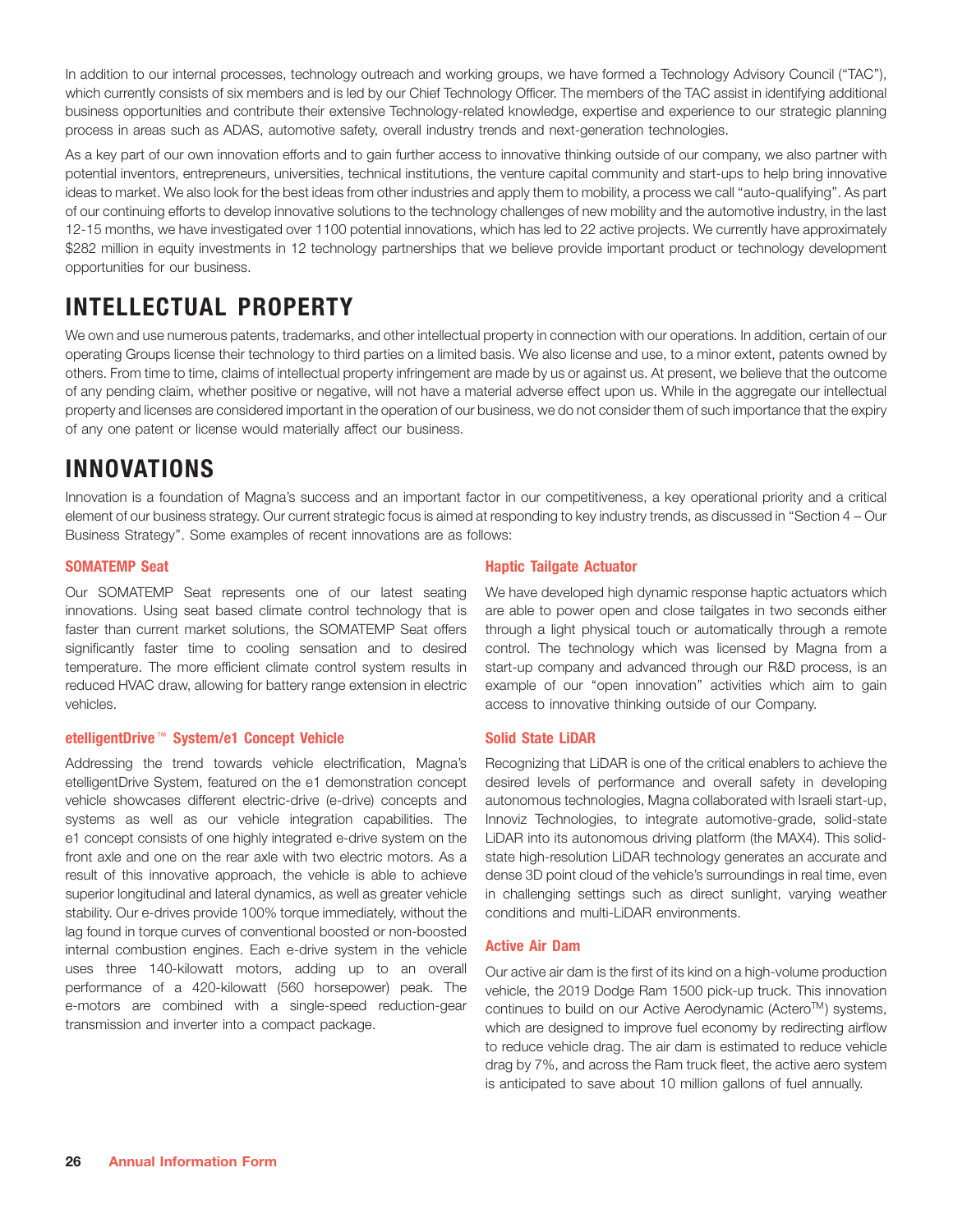We have developed a multi-sensor suite of biometric monitoring Our MAX4 autonomous driving platform is a fully integrated,

#### **Driver Monitoring Systems MAX4 Autonomous Driving Platform**

tools that monitor the attentiveness and drowsiness of a driver. customizable and scalable autonomous driving sensing and Sensors embedded in the seat of the car use radar-based heartrate compute platform that can enable up to Level 4 autonomous driving monitoring without the need for body electrodes. The sensors work capabilities in both urban and highway environments. Level 4 in conjunction with cameras located in the mirrors, which monitor automation includes vehicles that can perform all safety-critical things such as gaze direction and blink rate and send data to a functions for the duration of a trip in a specified operational design domain controller for actionable vehicle commands (i.e. a driver domain with no input from a driver, except for destination or alert). navigation input. The MAX4 combines cameras, RADAR, LiDAR and We have also introduced real time pressure seating technology. ultrasonic sensors with a compute platform that is designed for easy<br>Using flovible and acquirate sensors that menitor seat surface integration with any automa Using flexible and accurate sensors that monitor seat surface<br>pressure and location in real time, our next generation occupation<br>classification system detects and classifies occupant size and<br>position, detects any out-of-p taking up cargo space in the rear of the vehicle or personal space in the main compartment.

## **INNOVATION AWARDS**

In addition to the innovations described above, a number of our product and process innovations have received accolades and awards in 2017, including the following:

#### *Automotive News* **2018 PACE Award Finalist GM Supplier of the Year Innovation Award**

We have been selected as a finalist for the 2018 Automotive News We received the General Motors Supplier of the Year Innovation Pace Awards for the Trailer Angle Detection System, jointly Award for our use of laser cutting and welding on the front fascias developed with Ford and available on the Ford F-Series pick-up which appear on the 2017 Chevrolet Camaro ZL1. The innovative trucks. The technology is an electronic driver assistance system, process used provides greater flexibility when making lower-volume available on Ford F-Series that enables the Trailer Reverse Guidance parts and enables weight savings by using thinner-walled and Pro-Trailer Backup Assist systems. components.

#### **Multiple Awards for our Carbon Fiber Composite Subframe Innovation Award (SPE Detroit)**

Our prototype carbon fiber composite subframe, developed in We received an Innovation Award in the Exteriors category from the cooperation with Ford, replaced 45 steel parts with 2 molded and Society of Plastics Engineers Detroit Chapter for our torsional 4 metallic parts (87% reduction in the number of parts used), welding process. The process is a new way to join thermoplastic reducing mass by approximately 34%, compared to a stamped materials together. The process features a high-speed twisting steel equivalent. The subframe was recognized with: motion that creates enough friction-based heat to join a plastic

- a Process Innovation Award and People's Choice Award from the Society of Plastics Engineers (SPE); and
- international trade fair for connected cars.

• a Gold Award at the eMove 360° Munich Expo, an annual to be joined, is currently being used on the 2017 Skoda Octavia. bracket to a thermoplastic fascia. The innovative process achieves<br>an approximate 10% weight reduction by allowing thinner materials

#### **AutomotiveINNOVATIONS Award**

**Materials Innovation Award (SPE)** For the second time in three years, we were awarded The Center of We received a Materials Innovation Award from the Society of Automotive Management (CAM) and PricewaterhouseCoopers<br>Plastics Engineers (SPE) for our class A body panel made from (PWC) Germany AutomotiveINNOVATIONS Award as Plastics Engineers (SPE) for our class-A body panel made from (PwC) Germany Automotive NNOVATIONS Award as the Most<br>reclaimed carbon fiber, which weighs 30-40% less than an linnovative Automotive Supplier. The 2017 award i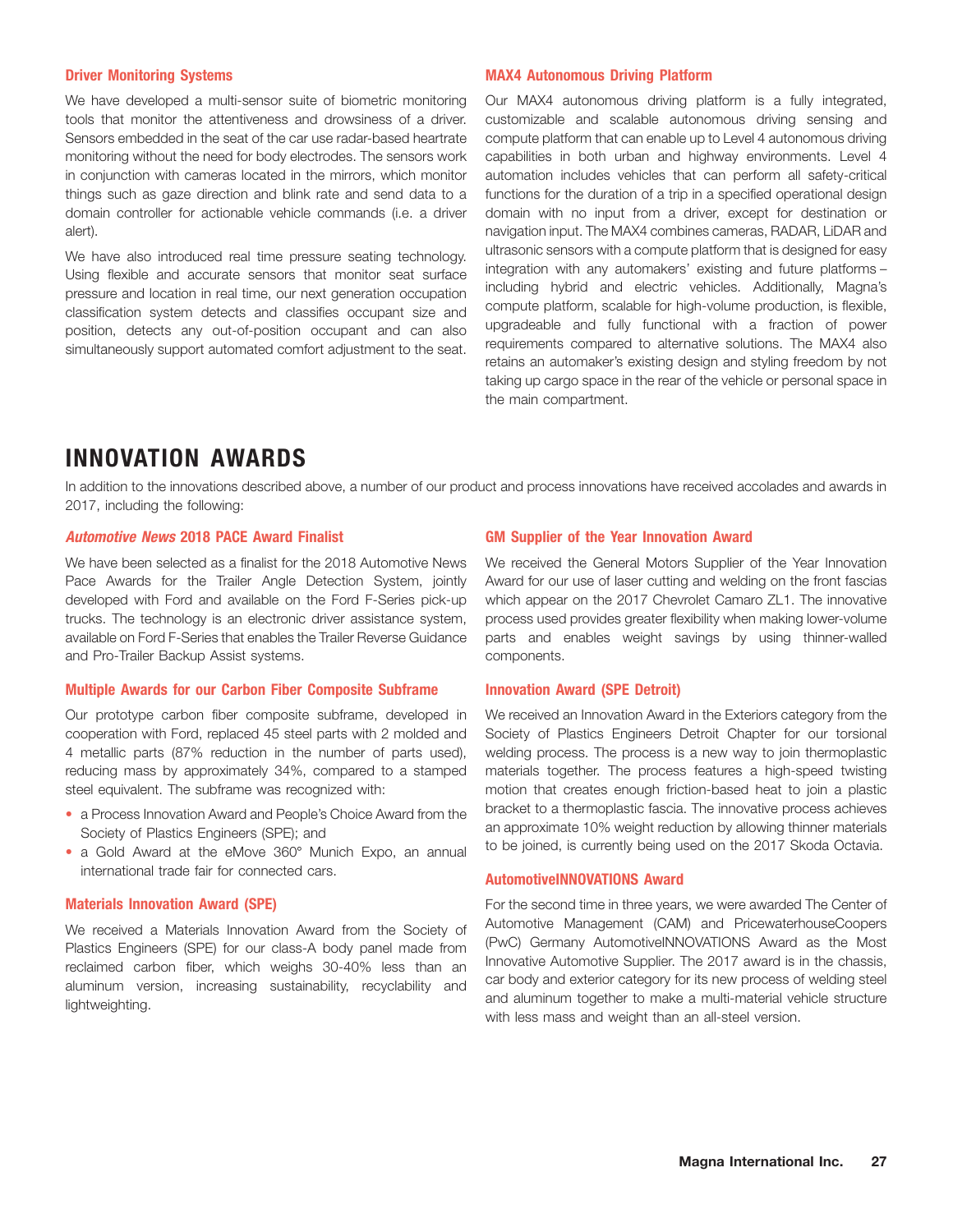## **8. CAPITAL STRUCTURE, FINANCINGS AND CREDIT RATINGS**

### **Our Capital Strategy**

We have returned significant amounts of capital to our shareholders in recent years in the form of dividends and share repurchases and have also made significant levels of investment in our business. As a result, we had an Adjusted Debt ratio of 1.13 times Adjusted EBITDA<sup>(1)</sup> by the end of 2017 and aim to maintain such ratio in the range of 1.0 – 1.5 times Adjusted EBITDA.

Going forward, we continue to focus on growing our earnings and maximizing free cash flow, while looking to maintain the efficiency of our capital structure by:

- preserving liquidity and maintaining a high investment grade credit rating;
- ensuring the cash on our balance sheet remains at a level reasonably required to run our operations and invest in our business through organic growth, innovation spending, and acquisitions that fit our product strategy;
- steadily growing dividends over time; and
- returning excess cash to shareholders in the form of share repurchases.

(1) Adjusted Debt is calculated by taking our long and short term debt and adding adjustments relating to operating leases and pension obligations. Adjusted EBITDA is calculated by taking our Earnings before Interest, Taxes, Depreciation and Amortization and adding adjustments relating to operating leases, pension obligations and unusual items. In each case, such adjustments reflect a methodology for calculating such ratios used by Moody's.

#### **Authorized Share Capital**

Our authorized share capital consists of an unlimited number of Common Shares and 99,760,000 Preference Shares, issuable in series, all with no par value. As of March 23, 2018, the Record Date for our Meeting, a total of 358,106,216 Common Shares were issued and outstanding. No Preference Shares have been issued or are outstanding.

The following is a brief description of the significant attributes of our authorized share capital and is qualified in its entirety by reference to the detailed provisions in our charter documents. The attributes of our Common Shares and our Preference Shares are set out in our charter documents.

#### **Common Shares**

The holders of our Common Shares are entitled:

- to one vote for each Common Share held at all meetings of our shareholders, other than meetings of the holders of another class or series of shares;
- to receive any dividends that may be declared by our Board, subject to the preferential rights attaching to any shares ranking in priority to our Common Shares; and
- to receive, after the payment of our liabilities and subject to the rights of the holders of any shares ranking in priority to our Common Shares, all our property and assets available for distribution in the event of our liquidation, dissolution or winding-up, whether voluntary or involuntary, or any other distribution of assets among our shareholders for the purpose of winding-up our affairs.

For further details of our market for securities, refer to "Schedule C – Market for Securities".

#### **Preference Shares**

Our Board may, without the approval of any of our shareholders, fix the number of shares in, and determine the attributes of, an individual series of Preference Shares and issue shares of such series from time to time. The shares of each such series will be entitled to a preference over our Common Shares, but will rank equally with the Preference Shares of every other series with respect to the payment of dividends and in the distribution of all our property and assets available for distribution in the event of our liquidation, dissolution or winding-up, whether voluntary or involuntary, or any other distribution of assets among our shareholders for the purpose of winding-up our affairs. No Preference Shares have been issued or are outstanding and we do not currently anticipate issuing any such shares. In the event we do issue Preference Shares in the future, we would expect to issue them solely for legitimate financing purposes and not to block a change of control transaction.

#### **Amendments to Share Provisions and Other Matters**

The provisions attaching to our Preference Shares, to a series of our Preference Shares and to our Common Shares may not be deleted or varied without the approval of the holders of the class or series concerned. In addition, no shares of a class ranking prior to or on a parity with our Preference Shares, or our Common Shares, may be created without the approval of the holders of the class or each series of the class concerned. Any approval required to be given must be given by two-thirds of the votes cast by those present or voting at a meeting of the holders of the class or series concerned duly called for that purpose in addition to any other consent or approval required by law.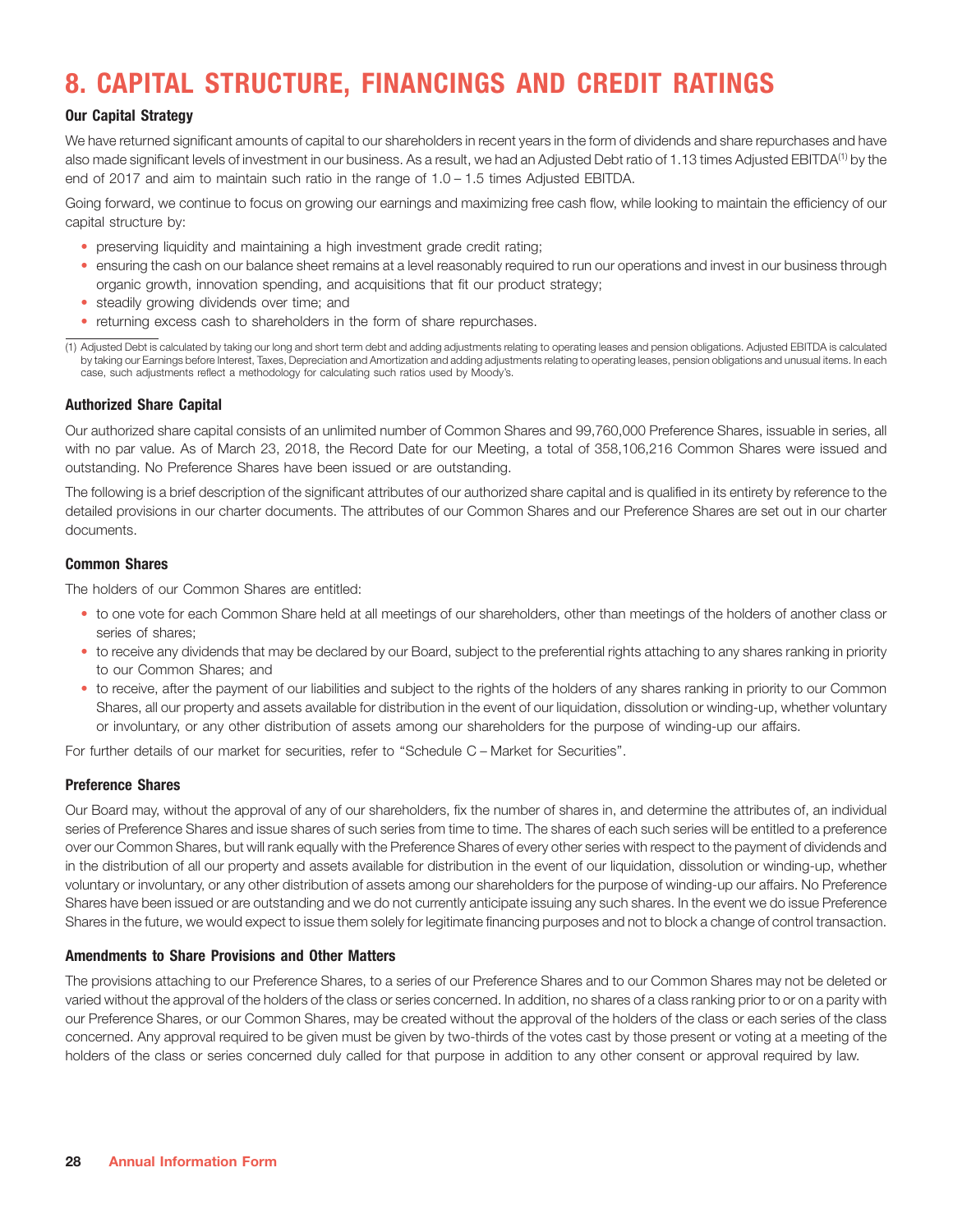### **Dividends**



The following table sets forth the cash dividends paid and payable on our Common Shares for the last three years.

We intend to continue paying a quarterly dividend from our cash flow from operations, with the aim of regularly increasing the dividend consistent with our practice since 2010. The declaration and payment of dividends, including the dividend rate, is reviewed quarterly by our Board and is subject to the Board's discretion taking into account our cash flow, capital requirements, our financial condition and other factors they consider relevant. See ''Section 5 – Risk Factors''.

### **Dividend Reinvestment Plan (DRIP)**

Since 1994, we have maintained a dividend reinvestment plan in which registered shareholders have the option to purchase additional Common Shares by investing the cash dividends paid on their shares.

### **Financings and Securities/Corporate Transactions**

#### *Issuance of Senior Unsecured Notes*

On August 24, 2017, we filed a short form base shelf prospectus (''2017 Shelf Prospectus'') with the Ontario Securities Commission (''OSC'') and a corresponding shelf registration statement with the United States Securities and Exchange Commission (''SEC'') on Form F-10 (''2017 Registration Statement'') to provide for the offering in Ontario and the United States of up to an aggregate of \$2 billion of senior unsecured notes from time to time over a 25 month period.

On September 25, 2017 we issued c600,000,000 in 1.500% senior unsecured notes due September 25, 2027 pursuant to the 2017 Shelf Prospectus and 2017 Registration Statement.

We previously issued the following senior unsecured notes pursuant to previous shelf prospectuses and registration statements, and in the case of the CAD\$425,000,000 senior unsecured notes, by way of private placement to accredited investors in each of the provinces of Canada:

| <b>Issuance Date</b> | <b>Amount Issued</b> | <b>Interest Rate</b> | <b>Maturity Date</b> |
|----------------------|----------------------|----------------------|----------------------|
| June 16, 2014        | \$750,000,000        | 3.625%               | June 15, 2024        |
| September 23, 2015   | \$650,000,000        | 4.150%               | October 1, 2025      |
| November 24, 2015    | €550,000,000         | 1.900%               | November 24, 2023    |
| December 7, 2015     | CAD\$425,000,000     | 3.100%               | December 15, 2022    |

The Prospectus Supplements which describe each of the notes above have been filed on SEDAR (www.sedar.com).

#### *Global Credit Facility*

We maintain a \$2.75 billion syndicated revolving credit facility that expires on June 22, 2022. The facility includes a \$200 million Asian tranche, a \$100 million Mexican tranche and a tranche for Canada, U.S. and Europe, which is fully transferable between jurisdictions and can be drawn in U.S. dollars, Canadian dollars or euros.

#### *Commercial Paper Programs*

We have established a euro-commercial paper program (the "ECP Program") and a U.S. commercial paper program (the "USCP Program"), each backstopped by our Global Credit Facility. Under the ECP Program, one of our indirect wholly-owned subsidiaries may, from time to time, issue euro-commercial paper notes (the "ECP Notes"), subject to an aggregate maximum of €500 million or its equivalent in alternative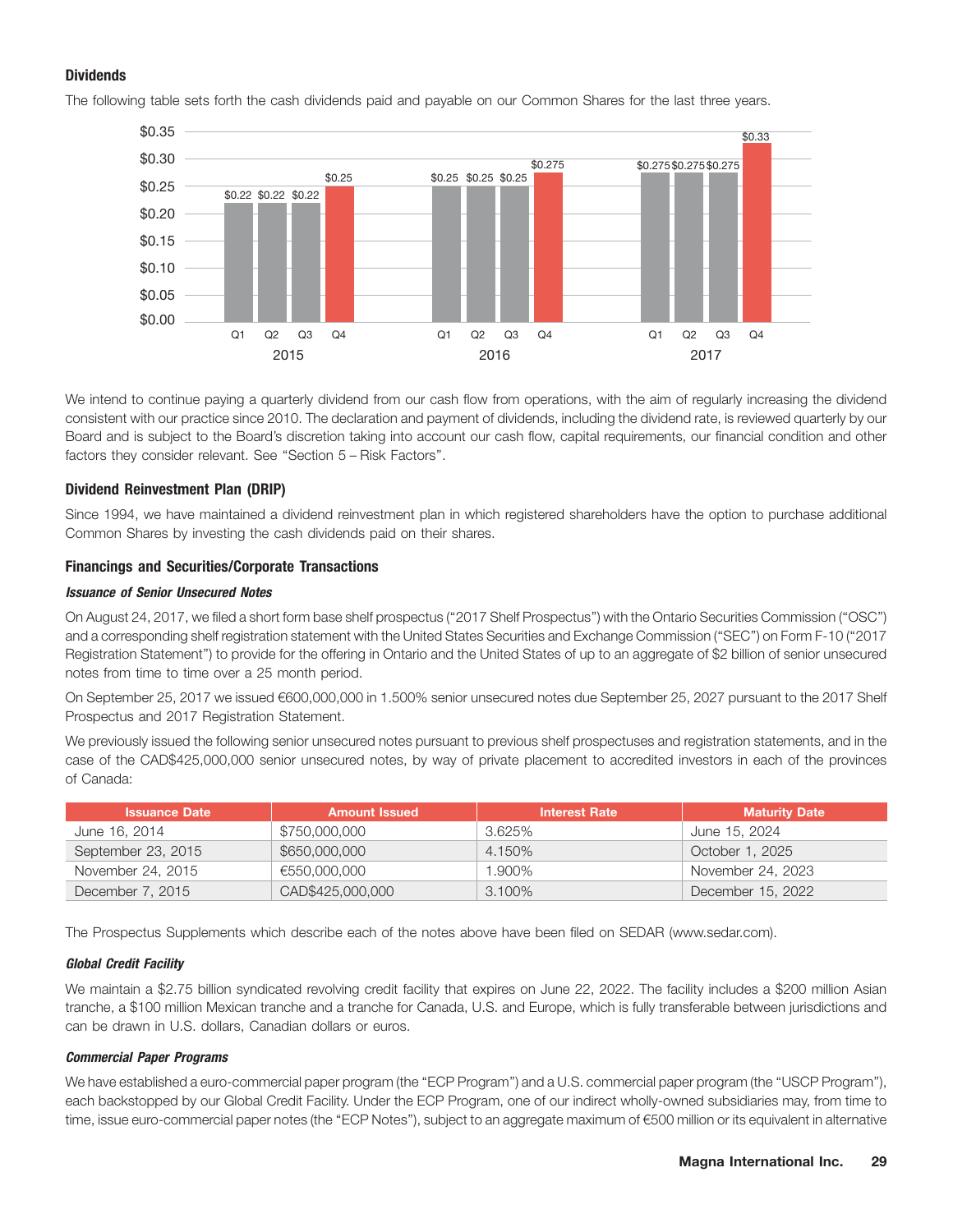currencies. Under the USCP Program, we may, from time to time, issue commercial paper notes (the ''US Notes''), subject to an aggregate maximum of \$500 million or its equivalent in alternative currencies. As at December 31, 2017, we have issued  $\epsilon$ 150 million and \$70 million under the ECP Program and USCP Program, respectively.

#### *Normal Course Issuer Bid*

On November 13, 2017, the Toronto Stock Exchange (''TSX'') accepted our Notice of Intention (the ''Notice'') to Make a Normal Course Issuer Bid relating to the purchase of up to 35,800,000 Magna Common Shares (the ''2018 Bid''), representing approximately 10% of our ''public float'' of Common Shares. The primary purposes of the 2018 Bid are purchases for cancellation, as well as purchases to fund our stock-based compensation awards or programs and/or our obligations to our deferred profit sharing plans. The 2018 Bid commenced on November 15, 2017 and will terminate no later than November 14, 2018.

Purchases of Common Shares under the 2018 Bid are made on the TSX or the NYSE at the prevailing market price at the time of purchase and in accordance with the rules and policies of the TSX or in compliance with Rule 10b-18 under the U.S. Securities Exchange Act of 1934, respectively. Purchases may also be made through other published markets, or by such other means permitted by the TSX, including by private agreement or under a specified share repurchase program, pursuant to an issuer bid exemption order issued by a securities regulatory authority. Purchases made by way of such private agreements or under a specified share repurchase program pursuant to an issuer bid exemption order are at a discount to the prevailing market price and are included in the aggregate number of Common Shares purchased under the 2018 Bid.

We have purchased the following Common Shares pursuant to the 2018 Bid as at March 23, 2018, and under our previous normal course issuer bid which commenced on November 15, 2016 and terminated on November 14, 2017 (''2017 Bid''):

|                                                                                                                       | 2018 Bid  | 2017 Bid   |
|-----------------------------------------------------------------------------------------------------------------------|-----------|------------|
| Shares purchased and cancelled                                                                                        | 3.393.767 | 24,680,154 |
| Shares purchased and retained for stock-based compensation awards or programs and/or<br>deferred profit sharing plans |           | 587.047    |
| Total                                                                                                                 | 3.393.767 | 25,267,201 |

Notes:

(1) 1,079,400 Common Shares were purchased pursuant to a specified share repurchase program with an arm's length, third-party seller at a discount to prevailing market prices pursuant to an issuer bid exemption order issued to us by the OSC on March 17, 2017.

(2) 1,867,100 Common Shares were purchased pursuant to two specified share repurchase programs with two arm's length, third-party sellers at a discount to prevailing market prices pursuant to issuer bid exemption orders issued to us by the OSC on November 21, 2017.

#### *Ratings*

As of the date of this AIF, we have been assigned the ratings in the table below:

| <b>Credit Rating Agency</b>                          | <b>Issuer</b><br><b>Rating</b> | <b>Senior Debt</b><br><b>Rating</b> | <b>Short-Term</b><br><b>Debt Rating</b> | Outlook/<br><b>Trend</b> |
|------------------------------------------------------|--------------------------------|-------------------------------------|-----------------------------------------|--------------------------|
| Dominion Bond Rating Service ("DBRS") <sup>(1)</sup> | A (low)                        | A (low)                             | $R-1$ (low)                             | Stable                   |
| Moody's Investor Services (Moody's) <sup>(2)</sup>   | AЗ                             | A <sub>3</sub>                      | $P-2$                                   | Stable                   |
| Standard & Poor's (S&P) <sup>(3)</sup>               | $A-$                           | $A-$                                | A-2                                     | <b>Stable</b>            |

Notes:

(1) DBRS's issuer and senior debt ratings are based on its long-term rating scale that ranges from ''AAA'' to ''D'' which represents the range from an issuer with the highest credit quality to one that has filed under bankruptcy, insolvency or winding up legislation or failed to satisfy an obligation after exhausting grace periods. A rating in the "A" rating category is in the third highest category of the relevant scale of eight major categories and is considered by DBRS to be of good credit quality, with substantial capacity for payment of financial obligations. "High" and "low" grades are used to indicate the relative standing of credit within a particular rating category. The absence of one of these designations indicates a rating which is in the middle of the category, excluding the AAA and D categories for which the "high", "middle" or "low" designations are not used. The DBRS rating trends provide guidance in respect of DBRS' opinion regarding the outlook for the rating in question, with rating trends falling into one of three categories – ''Positive'', ''Stable'' or ''Negative''. The rating trend indicates the direction in which DBRS considers the rating is headed should present tendencies continue, or in some cases, unless challenges are addressed. A ''Positive'' or ''Negative'' does not necessarily indicate a ratings change is imminent, but rather the trend represents an indication that there is a greater likelihood that the rating could change in the future than would be the case if a ''Stable'' trend was assigned.

DBRS's short-term debt rating is based on its commercial paper and short-term debt rating scale that ranges from "R-1 (high)" to "D" which represents the range from an issuer with the highest credit quality to one that has filed under bankruptcy, insolvency or winding up legislation or failed to satisfy an obligation after exhausting grace periods. A rating in the ''R-1 (low)'' category represents the third highest category of the relevant scale of ten major categories and is considered by DBRS to be of good credit quality, with substantial capacity for payment of financial obligations.

(2) Moody's senior unsecured issuer rating is an opinion as to our future relative creditworthiness. The credit rating is based on a rating scale that, for global automotive suppliers, ranges from "Aaa" to "C", which represents the range from those obligations with minimal credit risk to those obligations that are in default with little prospect of recovery. Issuer's in the "A" rating category are in the third highest category of the relevant scale of nine major categories and are considered by Moody's to be subject to low credit risk. The determination of the overall rating assigned to a global automotive supplier is based on an assessment of an issuer's performance in four broad weighted categories which are further broken down into 13 weighted sub-factors each of which maps to a specific letter rating in the range above. The indicated rating category for each sub-factor (i.e., Aaa, Aa, etc.) is then converted into a numeric value, which is then multiplied by the weight for that sub-factor with the results then totaled to produce a composite weighted-factor score, that is itself then mapped back to an alphanumeric rating based on the ratings range from Aaa to C. Moody's appends the numerical modifiers 1, 2, or 3 to each generic rating classification from Aa through Caa. The modifiers 1, 2 and 3 indicate that the obligation ranks in the higher end, mid-range or lower end of its generic rating category, respectively. The Moody's rating outlook is an opinion regarding the likely direction of an issuer's rating over the medium term, and fall into one of four categories: Positive, Negative, Stable or Developing.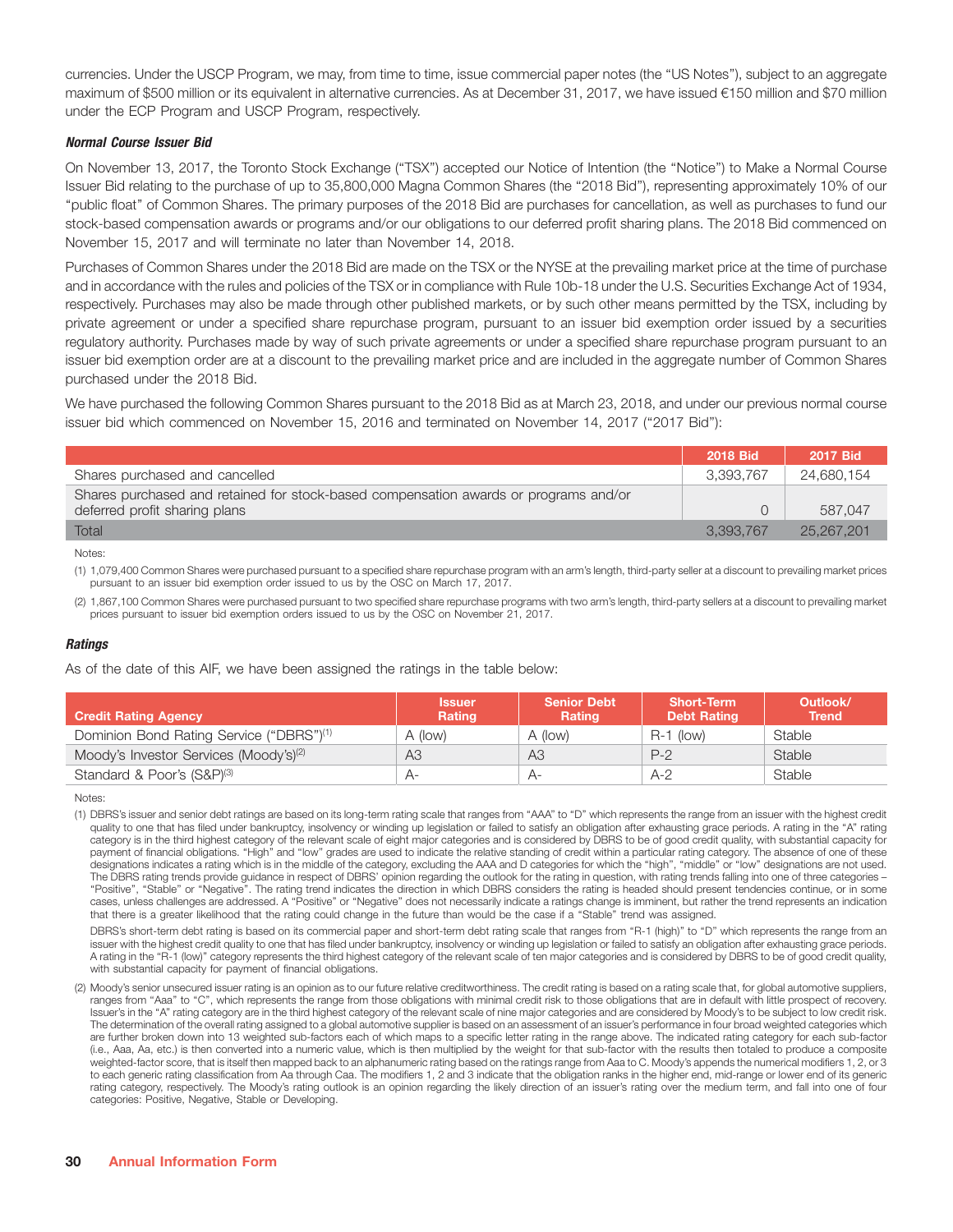(3) S&P's issuer credit rating is a current opinion of our overall financial capacity (i.e. credit worthiness) to pay our financial obligations in full and on time. This credit rating is based on a rating scale that ranges from ''AAA'' to ''D'', which represents the range from extremely strong capacity to meet financial obligations to a failure to pay one or more financial obligations when it came due. An issuer with a long-term issuer rating in the "A" rating category is in the third highest category of the relevant scale of ten major categories and is considered by Standard & Poor's to have a strong capacity to meet its financial commitments but is somewhat more susceptible to the adverse effects of changes in circumstances and economic conditions than issuers in higher-rated categories. The ratings from "AA" to "CCC" may be modified by the addition of a plus (+) or minus (-) sign to show relative standing within the major rating categories. The lack of one of these designations indicates a rating that is in the middle of the category. The S&P rating outlook assesses the potential direction of a credit rating over the intermediate term (typically six months to two years), but is not necessarily a precursor to a rating change. A ''Stable'' outlook rating means the rating is not likely to change.

Credit ratings are intended to provide investors with an independent measure of the credit quality of debt and securities. The credit ratings assigned to us or our senior debt by the rating agencies are not recommendations to purchase, hold or sell our debt or securities, since such ratings do not address market price or suitability for a particular investor. There is no assurance that any rating will remain in effect for any given period of time or that any rating will not be revised or withdrawn entirely by a rating agency in the future, if in its judgement, circumstances warrant. We have made customary payments to each of DBRS, Moody's and S&P in respect of the ratings assigned to us during the last two years and expect to continue to do so. In addition, we made payments to Moody's and S&P in connection with the confirmation of our ratings in respect of the issuance of our Senior Notes and continued issuance of our ECP Program and USP Program.

## **9. DIRECTORS & EXECUTIVE OFFICERS**

## **DIRECTORS**

Our Board currently consists of the following members:

| <b>Name &amp; Municipality of Residence</b>                 | <b>Director Since</b> | <b>Principal Occupation</b>                                                        |
|-------------------------------------------------------------|-----------------------|------------------------------------------------------------------------------------|
| Scott B. Bonham <sup>(1)</sup><br>California, U.S.A.        | May 10, 2012          | Corporate Director and Co-Founder, Intentional Capital                             |
| Peter G. Bowie<br>Ontario, Canada                           | May 10, 2012          | Corporate Director                                                                 |
| Mary S. Chan<br>New Jersey, U.S.A.                          | August 10, 2017       | Managing Partner of VectolQ LLP and Corporate Director                             |
| Lady Barbara Judge<br>London, England                       | September 20, 2007    | Corporate Director                                                                 |
| Dr. Kurt J. Lauk <sup>(2)</sup><br>Stuttgart, Germany       | May 4, 2011           | Co-Founder & President, Globe CP GmbH                                              |
| Cynthia A. Niekamp<br>Michigan, U.S.A.                      | May 8, 2014           | Corporate Director                                                                 |
| William A. Ruh<br>California, U.S.A.                        | May 11, 2017          | Chief Executive Officer, Senior VP and Chief Digital Officer,<br><b>GE</b> Digital |
| Dr. Indira V. Samarasekera<br>British Columbia, Canada      | May 8, 2014           | Senior Advisor, Bennett Jones LLP and Corporate Director                           |
| Donald J. Walker<br>Ontario, Canada                         | November 7, 2005      | Chief Executive Officer of Magna                                                   |
| Lawrence D. Worrall<br>Ontario, Canada                      | November 7, 2005      | Corporate Director                                                                 |
| William L. Young <sup>(3)(4)</sup><br>Massachusetts, U.S.A. | May 4, 2011           | Corporate Director                                                                 |

Notes:

(1) Effective January 1, 2018, Mr. Bonham entered into a consulting arrangement with a subsidiary of Magna under which he will provide venture capital and technology advisory services to Magna.

(2) Dr. Lauk was a director of Papierfabrik Scheuffelen GmbH, a private company, when it filed for bankruptcy protection under German law on July 17, 2008.

(3) Chairman of the Board.

(4) Mr. Young was:

• a director of American Fiber & Yarns and Recycled Paper Greetings, both of which were private companies, when they filed voluntary petitions for bankruptcy protection under Chapter 11 of the U.S. Bankruptcy Code on September 23, 2008 and January 2, 2009, respectively; and

• a director of Pharmetics (2011) Inc., a private company, until he resigned in connection with the sale of Pharmetics in September 2017. Approximately five months after the sale, in February 2018, Pharmetics filed a Notice of Intention to Make a Proposal under the Bankruptcy and Insolvency Act (Canada).

All of our directors were elected to their present terms of office by our shareholders at our Annual Meeting of Shareholders held on May 11, 2017, except Mrs. Chan who was appointed to the Board on August 10, 2017. The term of office for each director expires at the conclusion of the next annual meeting of our shareholders. No executive committee of the Board has been constituted.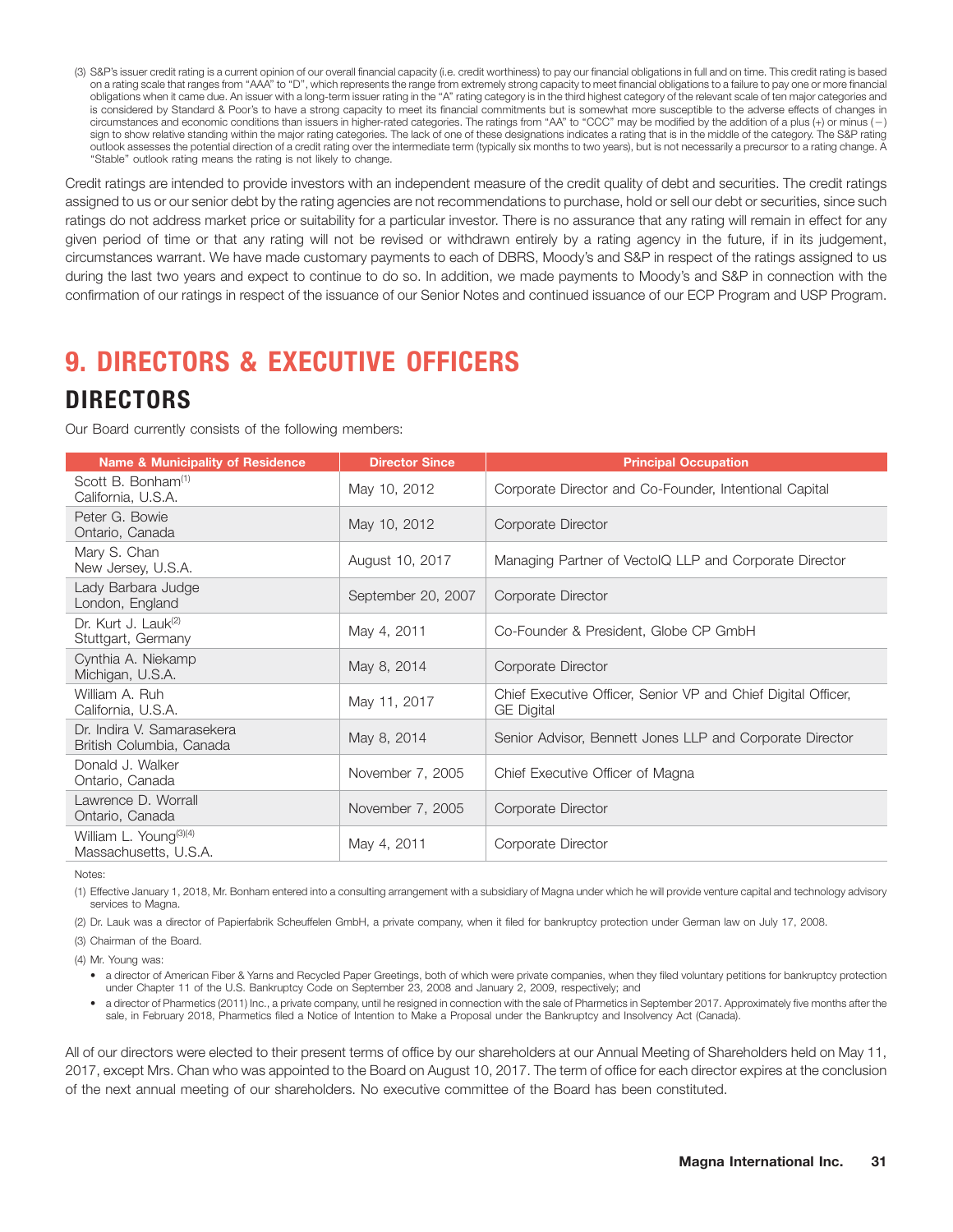All of the directors have held the principal occupations identified above (or another position with the same employer) for not less than five years, except as follows:

- Mr. Bonham was a Venture Partner of GGV Capital from 2011 to June 2015, a venture capital firm he co-founded in 2000;
- Ms. Niekamp was Senior Vice-President, Automotive Coatings, PPG Industries, Inc. from July 2010 to March 2016; and
- Ms. Samarasekera was President & Vice-Chancellor of the University of Alberta from July 2005 to July 2015.

All of our directors, with the exception of Mr. Walker, our CEO, and Mr. Bonham, a non-independent, non-executive director, have been determined by our Board to be ''independent directors'' within the meaning of such term under applicable law.

#### **Board Committees**

A copy of our Audit Committee Charter is available on our website (www.magna.com) under ''Corporate Governance'' and has been filed on SEDAR (www.sedar.com) and on EDGAR (www.sec.gov/edgar) and is incorporated by reference into this AIF. Additional information about our Audit Committee is contained under ''Corporate Governance – Report of the Audit Committee'' in our Circular for our Meeting, which is incorporated by reference into this Annual Information Form.

The Board has approved a new Committee structure which will take effect on April 1, 2018, which includes: continuation of our Audit Committee and CGCNC; establishment of a Technology Committee; and ''sunset'' of the EROC effective March 31, 2018. Membership of these Committees as of April 1, 2018, will be as follows:

| <b>Name</b>                | <b>Audit Committee</b> | <b>Corporate Governance,</b><br><b>Compensation &amp;</b><br><b>Nominating Committee</b> | <b>Technology Committee</b> |
|----------------------------|------------------------|------------------------------------------------------------------------------------------|-----------------------------|
|                            |                        |                                                                                          |                             |
| Peter G. Bowie             |                        |                                                                                          |                             |
| Mary S. Chan               |                        |                                                                                          |                             |
| Lady Barbara Judge         |                        |                                                                                          |                             |
| Dr. Kurt J. Lauk           |                        |                                                                                          | $_{\odot}$                  |
| Cynthia A. Niekamp         |                        |                                                                                          |                             |
| William A. Ruh             |                        |                                                                                          |                             |
| Dr. Indira V. Samarasekera |                        | $\bullet$                                                                                |                             |
| Lawrence D. Worrall        | $\circledcirc$         |                                                                                          |                             |
| William L. Young           |                        | $_{\odot}$                                                                               |                             |

• Committee Member (C) Committee Chair

Note: Mr. Bonham resigned as a member of the Audit Committee and EROC effective December 31st, 2017 prior to entering into a consulting arrangement with a subsidiary of the Company effective as of January 1, 2018 and, accordingly, does not serve on any Board Committees.

Additional details regarding the new Committee structure can be found in the Circular, which is incorporated by reference into this AIF.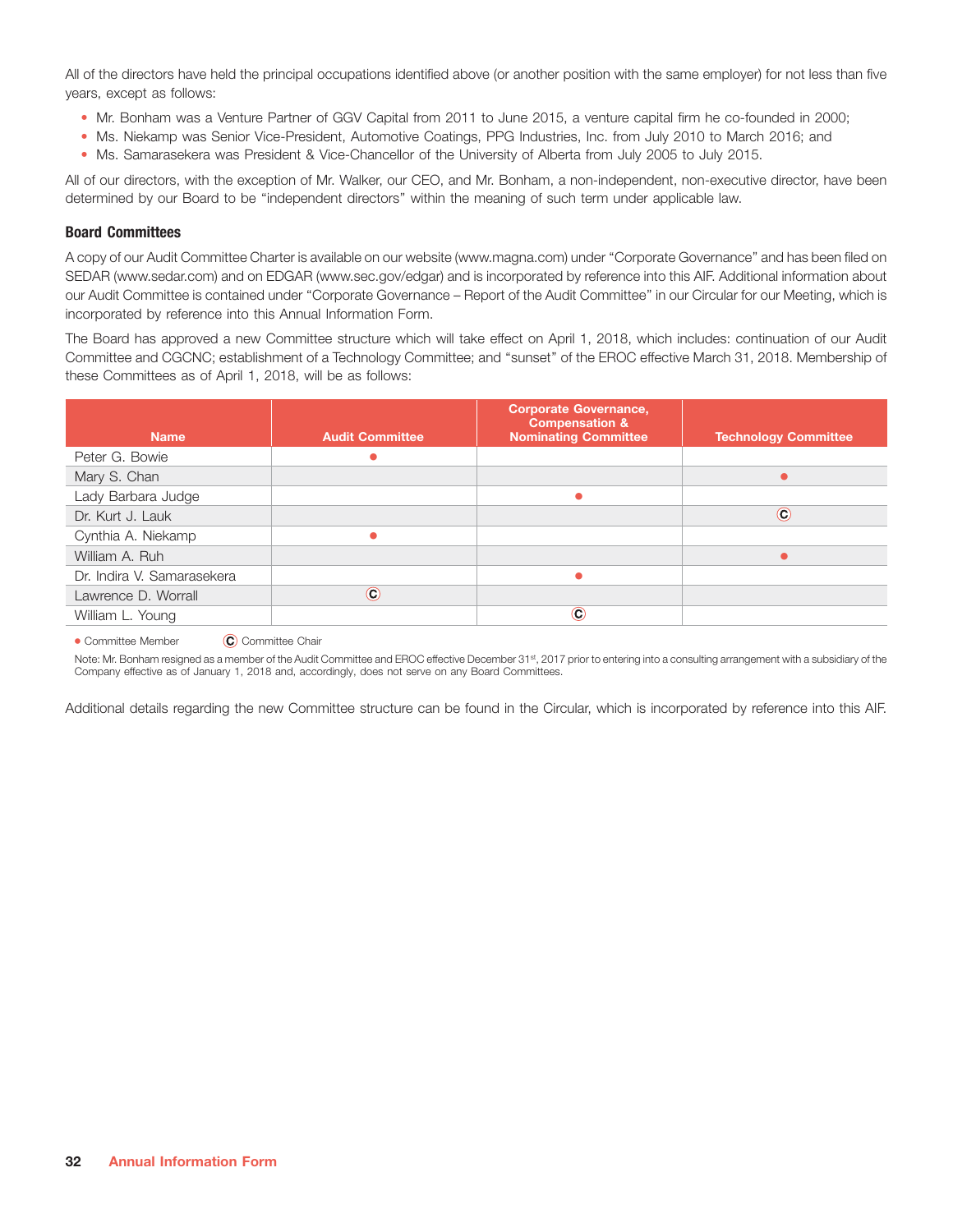## **EXECUTIVE OFFICERS**

Our executive officers currently consist of the following persons:

| <b>Name &amp; Municipality of Residence</b>        | <b>Principal Occupation</b>                                                  |
|----------------------------------------------------|------------------------------------------------------------------------------|
| Donald J. Walker                                   | Chief Executive Officer (since November 2010; previously Co-CEO since        |
| Ontario, Canada                                    | April 2005)                                                                  |
| Vincent J. Galifi                                  | Executive Vice-President (since September 1996) and Chief Financial Officer  |
| Ontario, Canada                                    | (since December 1997)                                                        |
| Jeffrey O. Palmer                                  | Executive Vice-President (since January 2001) and Chief Legal Officer (since |
| Ontario, Canada                                    | January 2008) <sup>(1)</sup>                                                 |
| <b>Guenther Apfalter</b><br>Upper Austria, Austria | President, Magna Europe (since February 2011)                                |
| Seetarama Kotagiri<br>Michigan, U.S.A.             | Executive Vice-President and Chief Technology Officer (since January 2014)   |
| Marc J. Neeb                                       | Executive Vice-President (since January 2003) and Chief Human Resources      |
| Ontario, Canada                                    | Officer (since January 2014)                                                 |
| Francis C. Seguin                                  | Executive Vice-President, Corporate Projects and Strategy Development        |
| Ontario, Canada                                    | (since February 2016)                                                        |
| Tommy J. Skudutis<br>Ontario, Canada               | Chief Operating Officer (since May 2007)                                     |
| James J. Tobin, Sr.                                | Chief Marketing Officer (since May 2010) and President, Magna Asia (since    |
| Michigan, U.S.A.                                   | February 2012)                                                               |

(1) Mr. Palmer is retiring effective as of July 31, 2018.

To the extent that our executive officers have not held the offices identified above for the last five years, they have held the following offices or positions with us and/or have had the following principal occupations during the last five years:

- Mr. Kotagiri who also currently serves as President, Magna Powertrain (since December 2017), was President, Magna Electronics from February 2016 to December 2017, Executive Vice President, Corporate Engineering and R&D from January to December 2013, and Executive Vice President of Global Engineering and R&D of Cosma International from June 2008 to December 2013;
- Mr. Neeb was Executive Vice-President, Global Human Resources from January to December 2013; and
- Mr. Seguin was President of Magna Closures from January 2010 to January 2016.

### **Beneficial Ownership of Securities**

All our directors and executive officers (as a group 19 persons) owned beneficially or exercised control or direction over 3,741,732 Common Shares representing approximately 1.0% of the class, as at March 23, 2018. Our issued and outstanding Common Shares are held as follows:

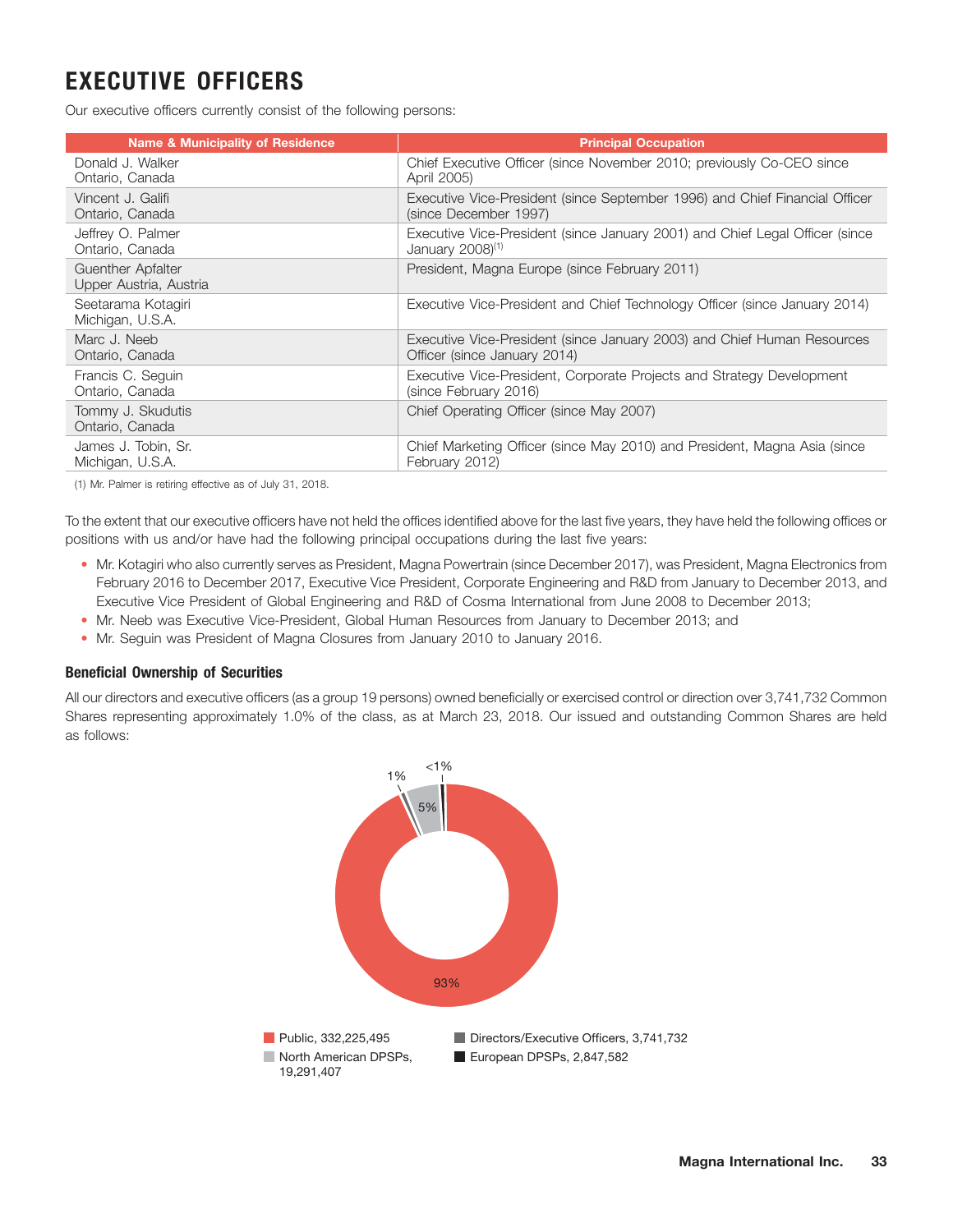## **10. LEGAL PROCEEDINGS**

#### **KS Centoco**

Magna reached a settlement agreement with the plaintiffs in the KS Centoco Ltd. (''KS Centoco'') legal proceedings in September 2017. Under the settlement agreement, Magna relinquished its 23% equity interest in KS Centoco and paid CAD\$25 million in exchange for a full and final release of all claims.

#### **Antitrust Investigation**

In September 2014, the Conselho Administrativo de Defesa Economica, Brazil's Federal competition authority, attended at one of the Company's operating divisions in Brazil to obtain information in connection with an ongoing antitrust investigation relating to suppliers of automotive door latches and related products. Proceedings of this nature can often continue for several years. At this time, management is unable to predict the duration or outcome of the Brazilian investigation.

The Company's policy is to comply with all applicable laws, including antitrust and competition laws. The Company has completed its previously announced global review focused on antitrust risk and does not currently anticipate any material liabilities in connection with the review.

In the event of an antitrust violation, Magna could be subject to fines, penalties, restitution settlements and civil, administrative or criminal legal proceedings and other consequences, including reputational damage.

#### **Other**

In the ordinary course of business activities, we may become contingently liable for litigation and claims with customers, suppliers, former employees and other parties. In addition, we may be, or could become, liable to incur environmental remediation costs to bring environmental contamination levels back within acceptable legal limits. On an ongoing basis, we assess the likelihood of any adverse judgments or outcomes to these matters, as well as potential ranges of probable costs and losses.

A determination of the provision required, if any, for these contingencies is made after analysis of each individual issue. The required provision may change in the future due to new developments in each matter or changes in approach, such as a change in settlement strategy in dealing with these matters.

#### **Warranty, Product Liability and Recall Costs**

In certain circumstances, we are at risk for warranty costs, including product liability and recall costs. Due to the nature of the costs, we make our best estimate of the expected future costs, however, the ultimate amount of such costs could be materially different. We continue to experience increased customer pressure to assume greater warranty responsibility. Currently, under most customer agreements, we only account for existing or probable claims. Under certain complete vehicle engineering and assembly contracts, and with respect to certain powertrain systems programs, we record an estimate of future warranty-related costs based on the terms of the specific customer agreements and the specific customer's, or our own, warranty experience.

## **11. OTHER INFORMATION**

#### **Additional Information**

Our Circular contains the following additional information:

- our directors' and named executive officers' remuneration and indebtedness;
- our voting securities and their principal holders; and
- securities authorized for issuance under our equity-based compensation plans.

Additional financial information about us is provided in our consolidated financial statements as at and for the two-year period ended December 31, 2017 and in our MD&A. These documents and additional information about us may be found on SEDAR, at www.sedar.com, on EDGAR at www.sec.gov/edgar and on our website, at www.magna.com.

#### **Interests of Management & Others in Material Transactions**

Reference is made to ''Interests of Management and Other Insiders in Certain Transactions'' in our Circular for our Meeting, which is incorporated by reference into this AIF.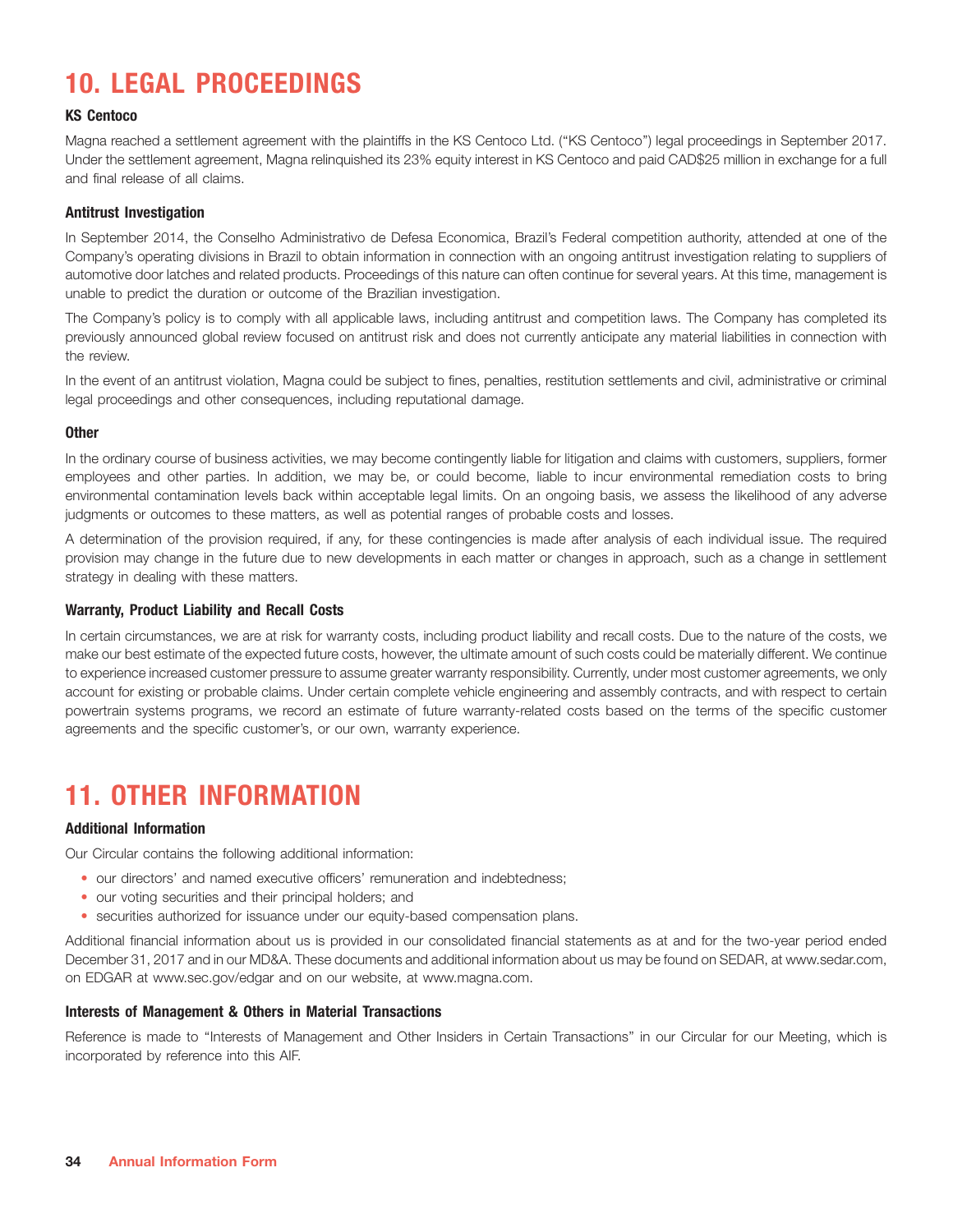### **Transfer Agent & Registrar**

The transfer agent and registrar for our Common Shares is Computershare Trust Company of Canada, at its principal offices in Toronto, Ontario. The co-transfer agent and co-registrar for our Common Shares in the United States is Computershare Trust Company, N.A., at its offices in Canton, Massachusetts.

### **Interests of Experts**

Our independent auditor for the 2017 fiscal year is Deloitte LLP. Deloitte LLP is independent within the meaning of the Rules of Professional Conduct of the Chartered Professional Accountants of Ontario, and the applicable rules and regulations adopted by the SEC and the Public Company Accounting Oversight Board (United States) (PCAOB). Additional information regarding the fees paid to our independent auditors is contained under ''Meeting Information – Business of the Meeting'' in our Circular, which is incorporated by reference into this AIF.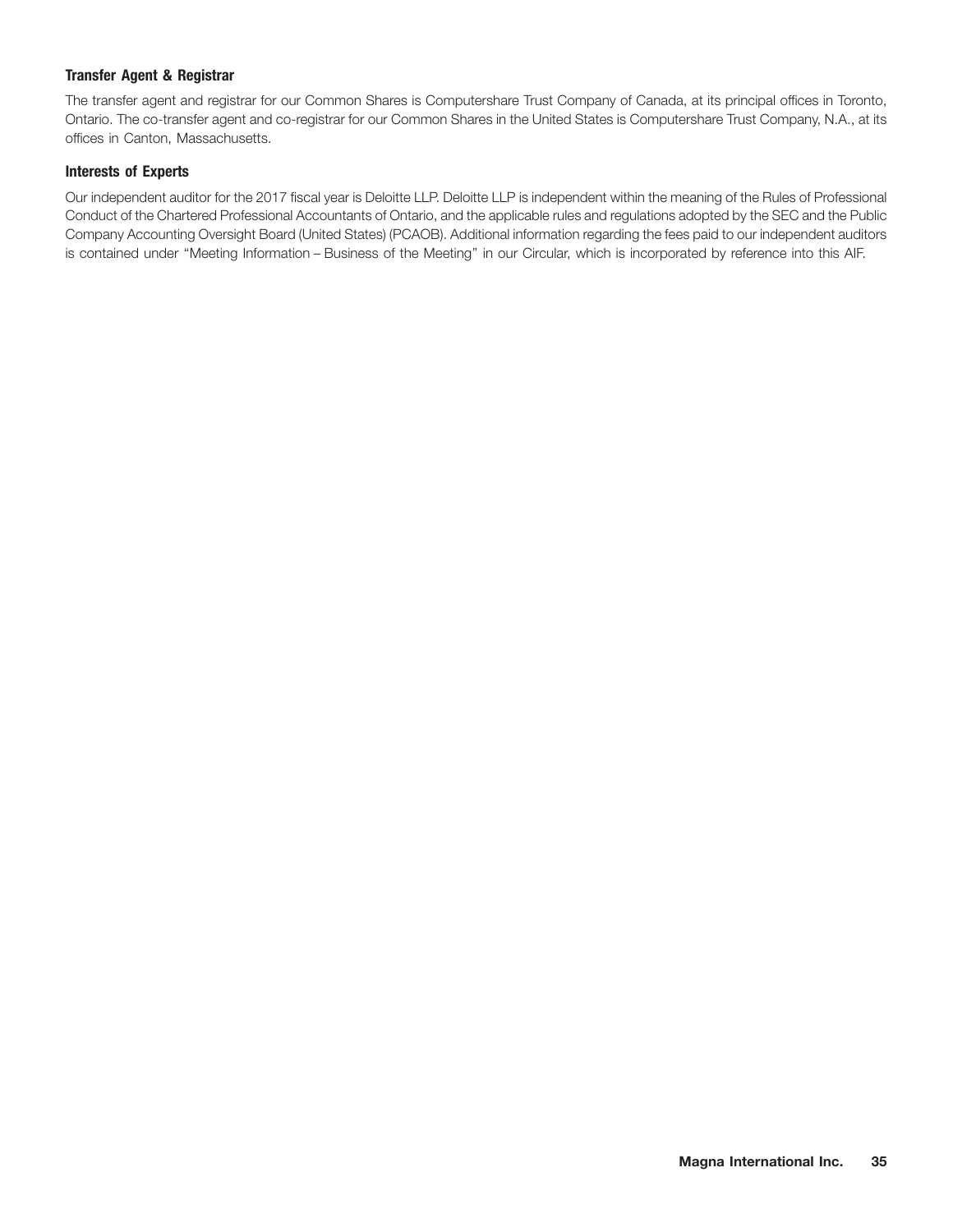## **SCHEDULES**

## **SCHEDULE A SUBSIDIARIES AND INVESTMENTS IN AFFILIATED COMPANIES**

### **Subsidiaries**

A list of our principal subsidiaries and each of their jurisdictions of incorporation as of December 31, 2017 is set out below. Our legal structure (including that of our subsidiaries) is not necessarily indicative of our operational structure.

| Subsidiary <sup>(1)(2)</sup>                | <b>Voting</b><br><b>Securities</b> | <b>Jurisdiction of</b><br><b>Incorporation</b> |
|---------------------------------------------|------------------------------------|------------------------------------------------|
| 175 Holdings ULC                            | 100%                               | Alberta                                        |
| Magna US Holding, Inc.                      |                                    | Delaware                                       |
| Cosma International of America, Inc.        | 100%                               | Michigan                                       |
| Intier Automotive of America, Inc.          | 100%                               | Delaware                                       |
| Intier Automotive of America Holdings, Inc. | 100%                               | Delaware                                       |
| Magna Seating of America, Inc.              | 100%                               | Delaware                                       |
| Magna Exteriors Holdings, Inc.              | 100%                               | Delaware                                       |
| Magna Exteriors of America, Inc.            | 100%                               | Delaware                                       |
| Magna Mirrors of America, Inc.              | 100%                               | Michigan                                       |
| 1305290 Ontario Inc.                        | 100%                               | Ontario                                        |
| Magna International Investments S.A.        |                                    | Luxembourg                                     |
| Magna International Automotive Holding GmbH | 100%                               | Austria                                        |
| Magna Automotive Europe GmbH                | 100%                               | Austria                                        |
| Magna Automotive Holding AG                 |                                    | Austria                                        |
| Magna Metalforming AG                       |                                    | Austria                                        |
| Magna Steyr AG & Co. KG                     |                                    | Austria                                        |
| Magna Steyr Fahrzeugtechnik AG & Co. KG     |                                    | Austria                                        |
| Magna Powertrain GmbH                       |                                    | Austria                                        |
| Getrag PT GmbH                              | 100%                               | Germany                                        |
| New Magna Investments N.V.                  | 100%                               | Belgium                                        |
| Magna Automotive Holding (Germany) GmbH     |                                    | Germany                                        |
| Magna Exteriors Inc.                        |                                    | Ontario                                        |
| Magna International (Hong Kong) Limited     |                                    | Hong Kong                                      |
| Magna Powertrain Inc.                       | 100%                               | Ontario                                        |
| Magna Seating Inc.                          | 100%                               | Ontario                                        |

Notes:

(1) The table shows the percentages of the votes attached to all voting securities and of each class of non-voting securities, owned by us or over which control or direction is exercised by us. Parent/subsidiary relationships are identified by indentations. Percentages represent the total equity interest in a subsidiary, which is not necessarily indicative of percentage voting control.

(2) Subsidiaries not shown each represent less than 10% of our total consolidated revenues and total consolidated assets (although not all subsidiaries shown necessarily each represent more than 10% of our total consolidated assets and total consolidated sales) and, if considered in aggregate as a single subsidiary, represent less than 20% of our total consolidated revenues and total consolidated assets.

#### **Investments in Affiliated Companies**

Our principal investments in affiliated companies are the following:

| <b>Joint Venture</b>                   | <b>Magna Equity</b><br>Ownership %(1)             | Partner(s)                                                 | <b>Reporting Segment</b> |
|----------------------------------------|---------------------------------------------------|------------------------------------------------------------|--------------------------|
| Litens Automotive Partnership          | 76.7%<br>(non-controlling<br>50% voting interest) | Current and retired members of senior<br>Litens management | Power & Vision           |
| Getrag Ford Transmission GmbH          | 50.0%                                             | Ford Motor Co.                                             | Power & Vision           |
| Getrag (Jiangxi) Transmission Co., Ltd | $66.7\%^{(2)}$                                    | Jiangling Motor Company Group                              | Power & Vision           |
| Dongfeng Getrag Transmission Co. Ltd   | 50.0%                                             | Dongfeng Motor Group Company                               | Power & Vision           |
| HAPM Magna Seating Systems             | 49.9%                                             | Hubei Aviation Precision<br>Machinery Co., Ltd.            | <b>Seating Systems</b>   |

Notes:

(1) Direct and/or indirect ownership interest.

(2) As reflected in our audited consolidated financial statements for the year ended December 31, 2017. Represents a 50% economic interest.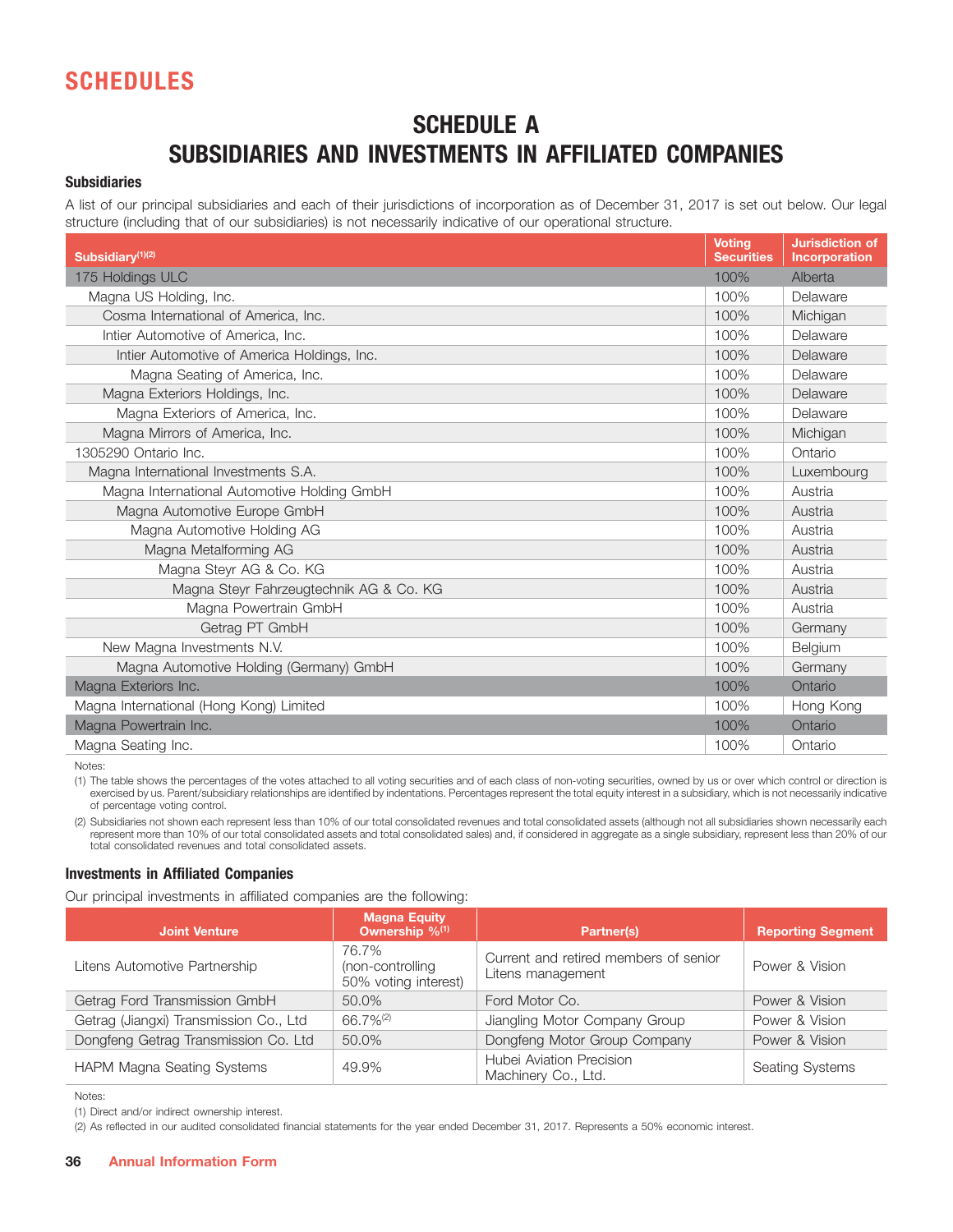## **SCHEDULE B ACQUISITIONS AND DIVESTITURES**

We have completed a number of acquisitions, divestitures, financings and securities/corporate transactions in the last three fiscal years, including those listed below. None of these acquisitions constitutes a ''significant acquisition'' within the meaning of such term in National Instrument 51-102 – Continuous Disclosure Obligations of the Canadian Securities Administrators. Additional information about the acquisitions and/or divestitures listed below can be found in Note 6 of our consolidated financial statements as at and for the two-year period ended December 31, 2017, and Note 7 of our consolidated financial statements as at and for the two-year period ended December 31, 2016.

### **ACQUISITIONS**

| Year | <b>Acquisition</b>                              |  |  |  |
|------|-------------------------------------------------|--|--|--|
| 2017 | <b>None</b>                                     |  |  |  |
| 2016 | BÖCO Boddecker & Co. GmbH & Co. KG              |  |  |  |
|      | Telemotive AG                                   |  |  |  |
|      | Getrag Group of Companies                       |  |  |  |
| 2015 | Chongging Xinggiaorui (Partnership Arrangement) |  |  |  |
|      | Stadco Automotive Ltd.                          |  |  |  |
|      | Philips & Lite-On Digital Solutions             |  |  |  |

### **DIVESTITURES**

| Year | <b>Divestiture</b>                                      |
|------|---------------------------------------------------------|
| 2017 | Minority interest in Shin Young Co., Ltd. joint venture |
| 2016 | <b>None</b>                                             |
| 2015 | Interiors operations (excluding our Seating operations) |
|      | Battery pack business                                   |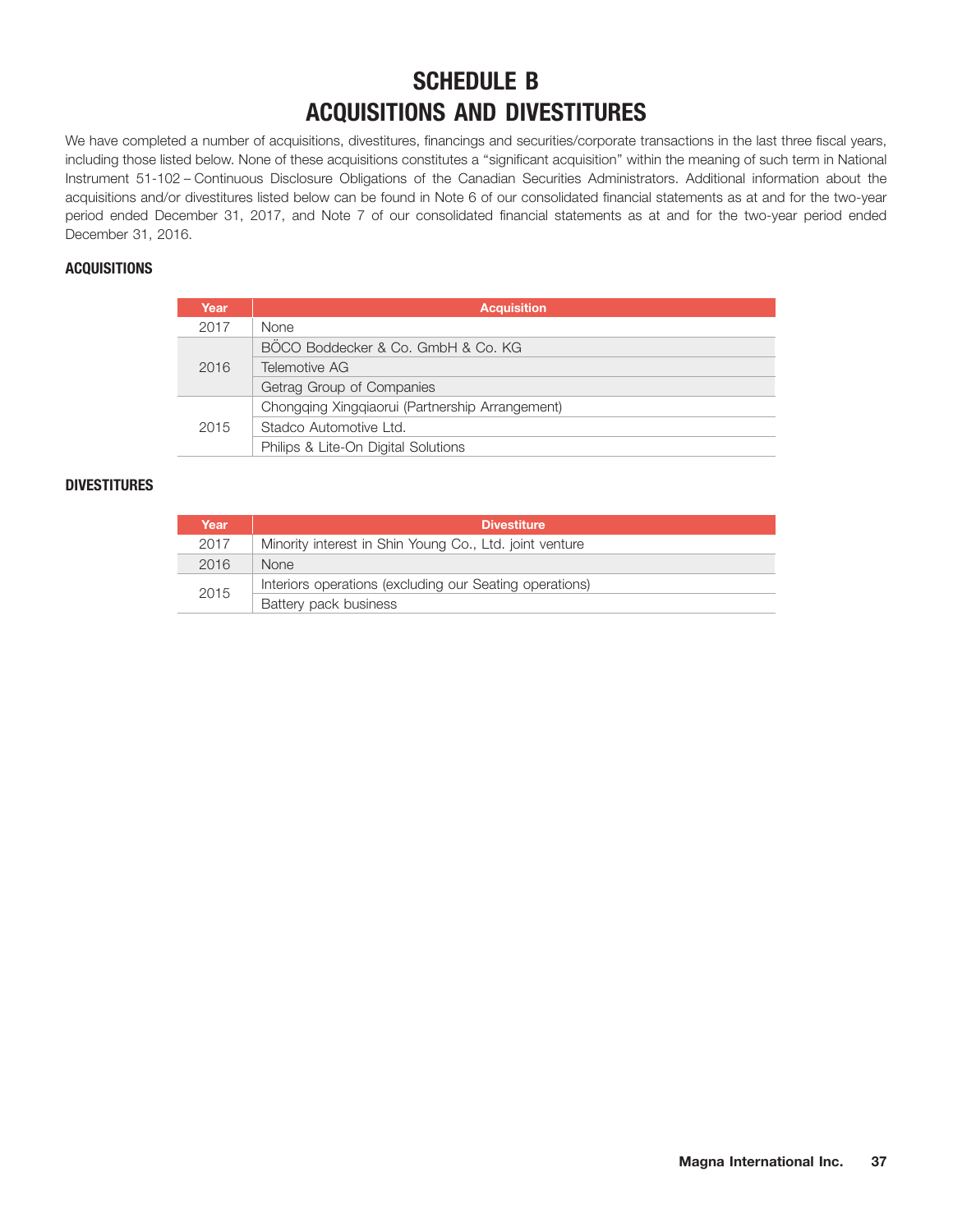## **SCHEDULE C MARKET FOR SECURITIES**

Our Common Shares are listed and posted for trading on the TSX under the trading symbol ''MG'', and on the New York Stock Exchange under the trading symbol "MGA".

The high and low sale prices and volume of shares traded for our Common Shares, as reported by the TSX and NYSE, respectively, for the months during the year ended December 31, 2017 were as follows:

| <b>Month</b> | <b>TSX (High)</b><br>(C\$) | <b>TSX Low</b><br>(C\$) | <b>TSX</b><br><b>Volume</b> | <b>NYSE High</b><br>(S) | <b>NYSE Low</b><br>$\left(5\right)$ | <b>NYSE</b><br><b>Volume</b> |
|--------------|----------------------------|-------------------------|-----------------------------|-------------------------|-------------------------------------|------------------------------|
| January      | 60.73                      | 55.41                   | 16.446.390                  | 45.80                   | 41.84                               | 25,620,446                   |
| February     | 60.78                      | 55.36                   | 16,309,850                  | 46.18                   | 42.26                               | 25, 185, 261                 |
| March        | 59.49                      | 56.22                   | 18,222,094                  | 44.72                   | 41.96                               | 25,077,943                   |
| April        | 57.60                      | 52.63                   | 18.189.610                  | 43.15                   | 39.50                               | 29.930.781                   |
| May          | 62.94                      | 55.83                   | 24,301,087                  | 46.18                   | 40.71                               | 38,896,713                   |
| June         | 62.80                      | 57.12                   | 25.111.826                  | 46.60                   | 43.18                               | 37, 177, 382                 |
| July         | 62.24                      | 58.92                   | 14.875.196                  | 48.90                   | 45.73                               | 24.498.223                   |
| August       | 61.58                      | 57.47                   | 20.498.515                  | 48.58                   | 45.37                               | 35,982,564                   |
| September    | 67.06                      | 58.49                   | 21.865.279                  | 53.74                   | 47.66                               | 27,734,573                   |
| October      | 71.22                      | 66.09                   | 18,552,798                  | 55.76                   | 52.73                               | 24,360,017                   |
| November     | 72.50                      | 65.52                   | 17,756,310                  | 56.18                   | 51.54                               | 20.057.009                   |
| December     | 74.29                      | 69.90                   | 16.486.682                  | 58.07                   | 54.80                               | 14.543.508                   |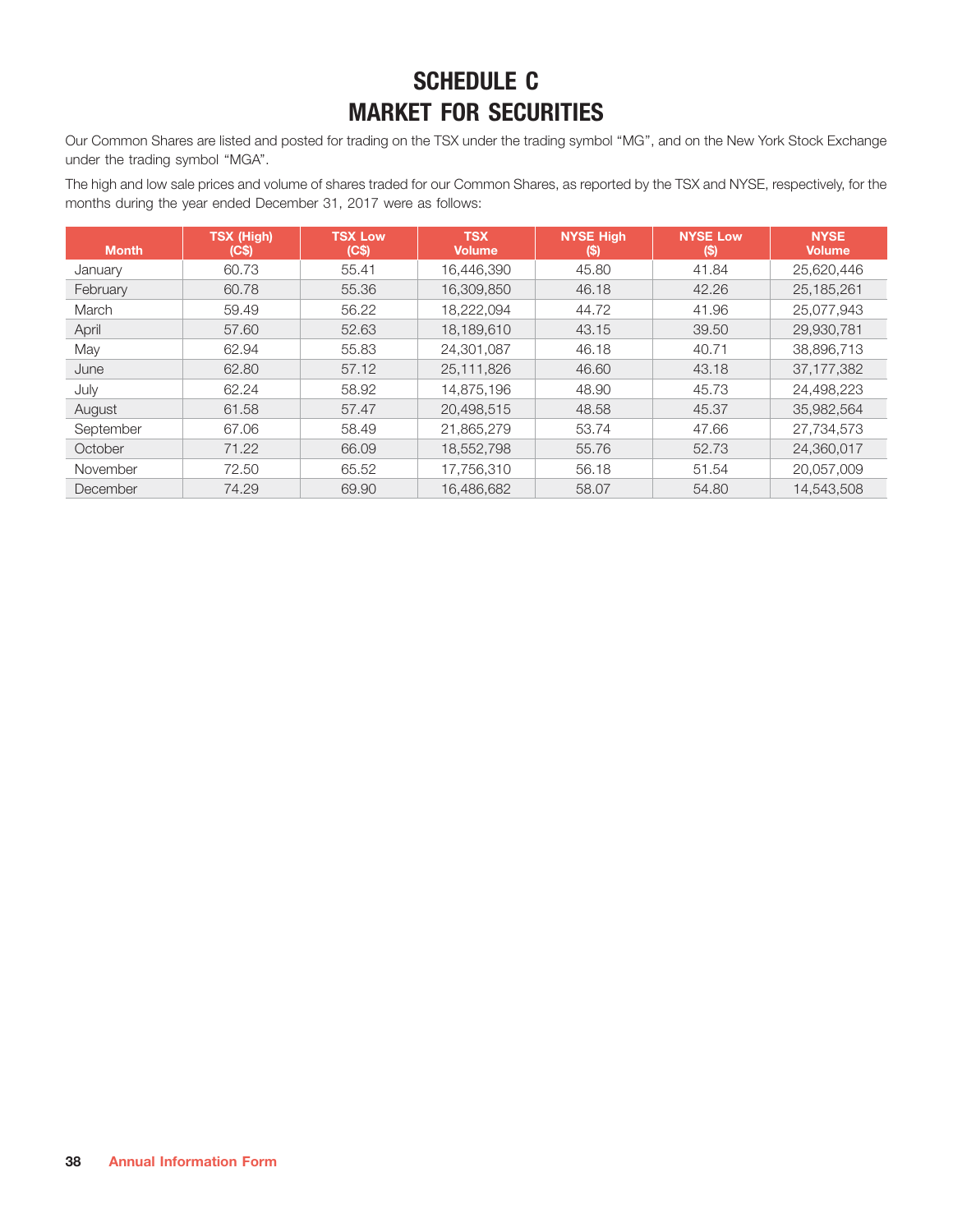# **SUSTAINABILITY REPORT 2017**

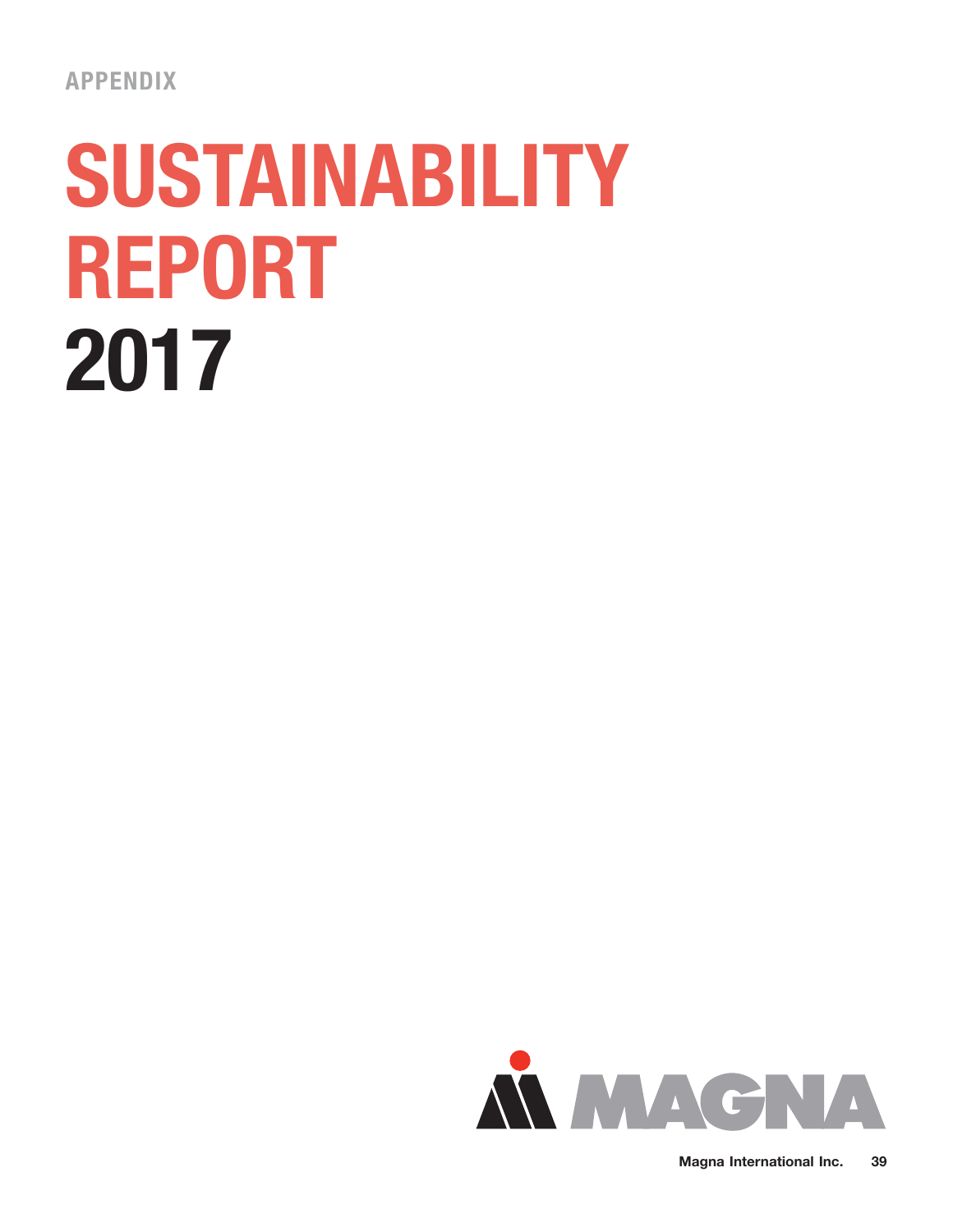Sustainability influences the way we run our business, operate our facilities and contribute to communities around the world. We strive to conduct business in ways that respect the rights of stakeholders, including shareholders, employees, customers and the communities in which we operate. At its essence, we are committed to being a responsible corporate citizen and have backed our commitment with concrete actions in five core areas.



## **ENVIRONMENTAL RESPONSIBILITY & STEWARDSHIP**





### **Our Commitment to Health, Safety and the Environment**

We strive to be an industry leader in health, safety and environmental practices in all our operations through technological innovation and process efficiencies to minimize the impact of our operations on the environment and to provide safe and healthful working conditions. In furtherance of this objective, our Health, Safety and Environmental Policy ("HSE Policy") commits us to, among other things:

- complying with, and exceeding where reasonably possible, all applicable health, safety and environmental laws, regulations and conforming with our internal standards based on generally accepted environmental practices and industry codes of practice;
- regularly evaluating and monitoring past and present business activities impacting on health, safety and environmental matters;
- improving the efficient use of natural resources, including energy and water;
- minimizing waste streams and emissions,
- implementing effective recycling in manufacturing operations, in each case, through the use of locally set continuous improvement targets;
- utilizing innovative design and engineering to reduce the environmental impact of our products during vehicle operation and at end of life;
- ensuring that a systematic review program is implemented and monitored at all times for each of our operations, with a goal of continuous improvement in health, safety and environmental matters; and
- reporting to the Board at least annually.

The full text of our HSE Policy is located on our website (www.magna.com) under ''Corporate Governance''.

### **Environmental Compliance**

We are subject to a wide range of environmental laws and regulations relating to emissions, soil and ground water quality, wastewater discharge, waste management and storage of hazardous substances. Magna has developed a strong global environmental compliance program that provides regular assessment of environmental performance. This environmental compliance program consists of regular third party and internal audits or inspections of our facilities for compliance with local regulations, our internal corporate standards and industry best practices. The results of our environmental program were reported to and are overseen by the EROC for periods up to March 30, 2018, and will be reported to and overseen by the CGCNC commencing April 1, 2018.

General environmental awareness training is provided to employees by facilities management and our environmental department, including as part of ISO 14001 certification compliance. In addition, our environmental department holds regular conferences with representatives from our manufacturing facilities to reinforce our commitment to environmental responsibility, keep our local and regional teams informed of changing regulations and to share best practices with respect to environmental compliance and sustainability initiatives.

We are also subject to environmental laws requiring investigation and clean-up of environmental contamination. To minimize the potential for our operations to cause significant impacts to soil or groundwater, we implement a number of best practices in the operation and construction of our facilities, including: sealing surfaces where fluid chemicals can accumulate; secondary containment methods; providing spill awareness and response training and equipment to employees; and conducting regular facility inspections.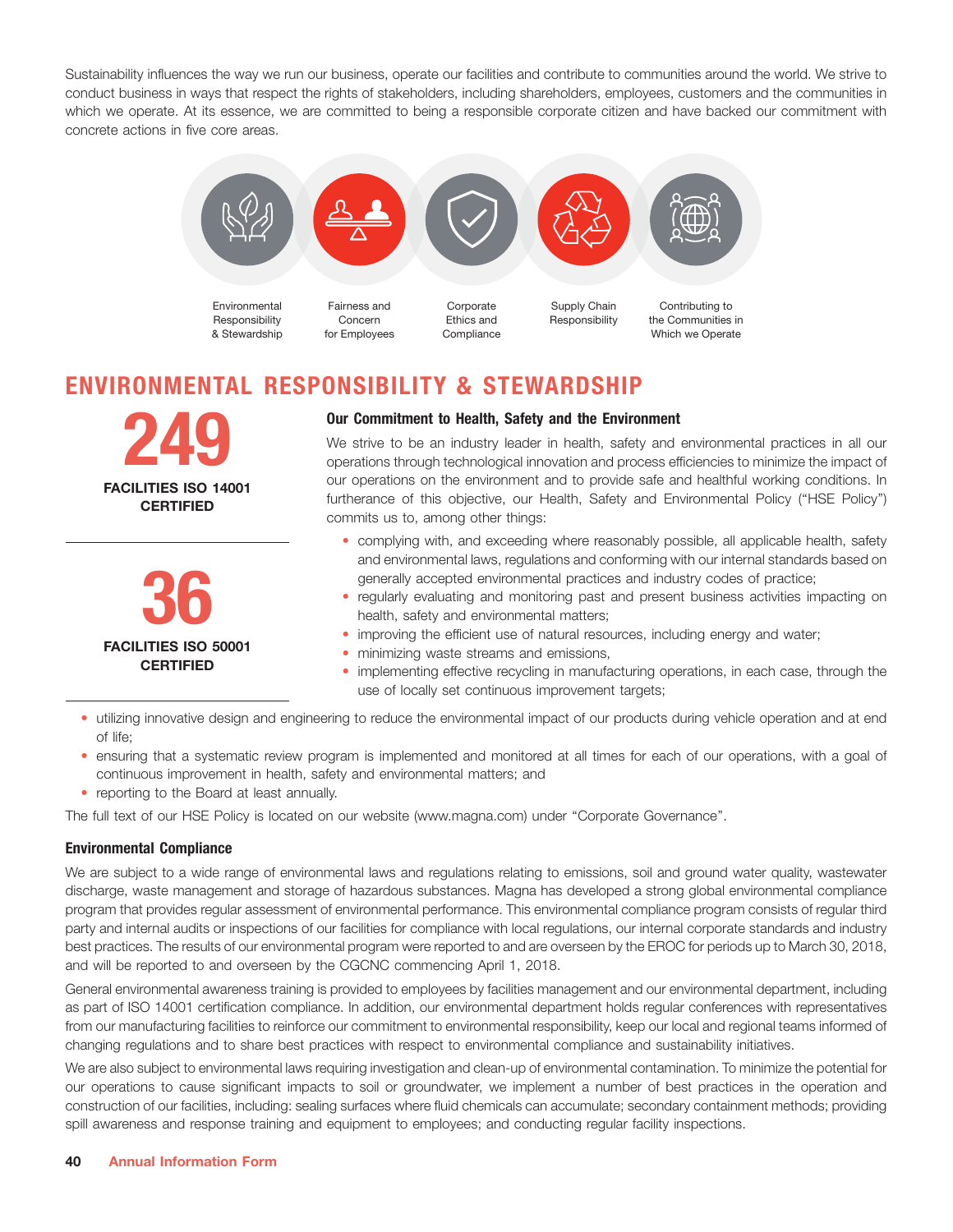To date, the aggregate costs incurred in complying with environmental laws and regulations, including the costs of clean-up and remediation, have not had a material adverse effect on us. In 2017, we spent approximately \$1 million on environmental clean-up and remediation costs and currently estimate similar or slightly higher expenditures for 2018.

### **Responding to Climate Change Opportunities and Risks**

Climate change – the alteration of long-term weather patterns and increasing frequency of extreme weather events – presents both opportunities and challenges for OEMs and suppliers in the automotive industry. We seek to realize the opportunities and address these risks in several ways, including sustainability-focused innovation, minimizing the impact of our operations, CO<sub>2</sub> reduction through lean logistics, and climate risk mitigation for our property portfolio.

#### *Sustainability-Focused Innovation*

We develop technologies that help our OEM customers bring to market vehicles which meet or exceed consumer expectations regarding fuel consumption and greenhouse gas (GHG) emissions. Our contribution in this regard is through:

- use of advanced and lightweight materials;
- components and systems with reduced mass, through use of advanced/lightweight materials, innovative multi-material joining processes, increased use of electronics and reduced number of parts;
- solutions to help optimize internal combustion engines; and
- innovative powertrain products, such as hybrid and fully electric drivetrains, as well as electrified accessory systems.

Examples of our activities to develop sustainable products are discussed in ''Section 4 – Our Business Strategy'' and ''Section 7 – Innovation and Research & Development – Innovations; and Innovation Awards''.

#### *Minimizing the Impact of Our Operations*

We strive to improve the efficiency of our manufacturing operations, including through the energy, water and waste reduction efforts discussed below under ''Energy, Water and Waste Reduction''. Our operations are not major GHG emitters and generally do not exceed local GHG reporting thresholds, with the exception of a manufacturing site in Europe and two sites in Canada each of which participate in local cap & trade regulatory programs. Accordingly, we do not currently anticipate that current or future regulatory targets for GHG reduction or future GHG emission caps would have a material impact on our overall operations.

#### *Reducing CO2 through Lean Logistics Management*

Magna has implemented a ''lean approach'' that incorporates sustainability considerations in materials management and logistics. These sustainable lean logistics initiatives aim to achieve synergies and efficiencies that not only reduce cost, but also our environmental impact, including by reducing CO<sub>2</sub> emissions, energy use, water consumption and waste.

We conduct analyses at our facilities and those of certain sub-suppliers to determine complete processing times from the initial supplier stage to the final customer delivery stage. Weekly deliveries, internal warehouse procedures, interim transporting, external warehousing and monthly deliveries to customers are areas of particular focus. In addition, we use integrated extra-logistics and intra-logistics software that enables supply chain optimization. This ''value stream mapping'' and analysis allows us to simplify our logistics processes and determine ways to reduce our  $CO<sub>2</sub>$  emissions.

#### *Property Risk Mitigation*

Extreme weather events such as floods, windstorms, earthquakes and other natural weather hazards may cause catastrophic destruction to our or our sub-suppliers' facilities, which could in turn disrupt our production and/or prevent us from supplying products to our customers. Given the diversity of climates to which we are exposed in our operations across 28 countries globally, we maintain a global property risk control program that includes risk assessment and mitigation strategies to address, where practical, physical risks related to applicable extreme weather events. The program, which includes risk engineering with support from a third party property risk engineering consulting firm, includes the following and other elements to enhance the resiliency of our facilities and minimize the risk of disruption to our operations from extreme weather events: pre-screening of facility site selection; acquisition risk assessments; facility construction design review and recommendations; and training and education. In addition, the program extends the risk assessment by identifying and evaluating potential exposures to our direct supply chain (including natural hazards) which could disrupt business operations. Where such supply chain exposures are identified, a more detailed assessment may be performed to better understand the supply chain risk, including further on-site assessment, where practicable.

#### *Reporting*

We participate in the Carbon Disclosure Project, a not-for-profit project designed to provide investors with information relating to corporate GHG emissions, water use and perceived corporate risk due to climate change. In addition, Magna provides sustainability reporting directly to our customers. These assessments are supplier requirements and typically follow common reporting templates approved by automotive industry associations in North America (Automotive Industry Action Group) and Europe (CSR Europe/Drive Sustainability).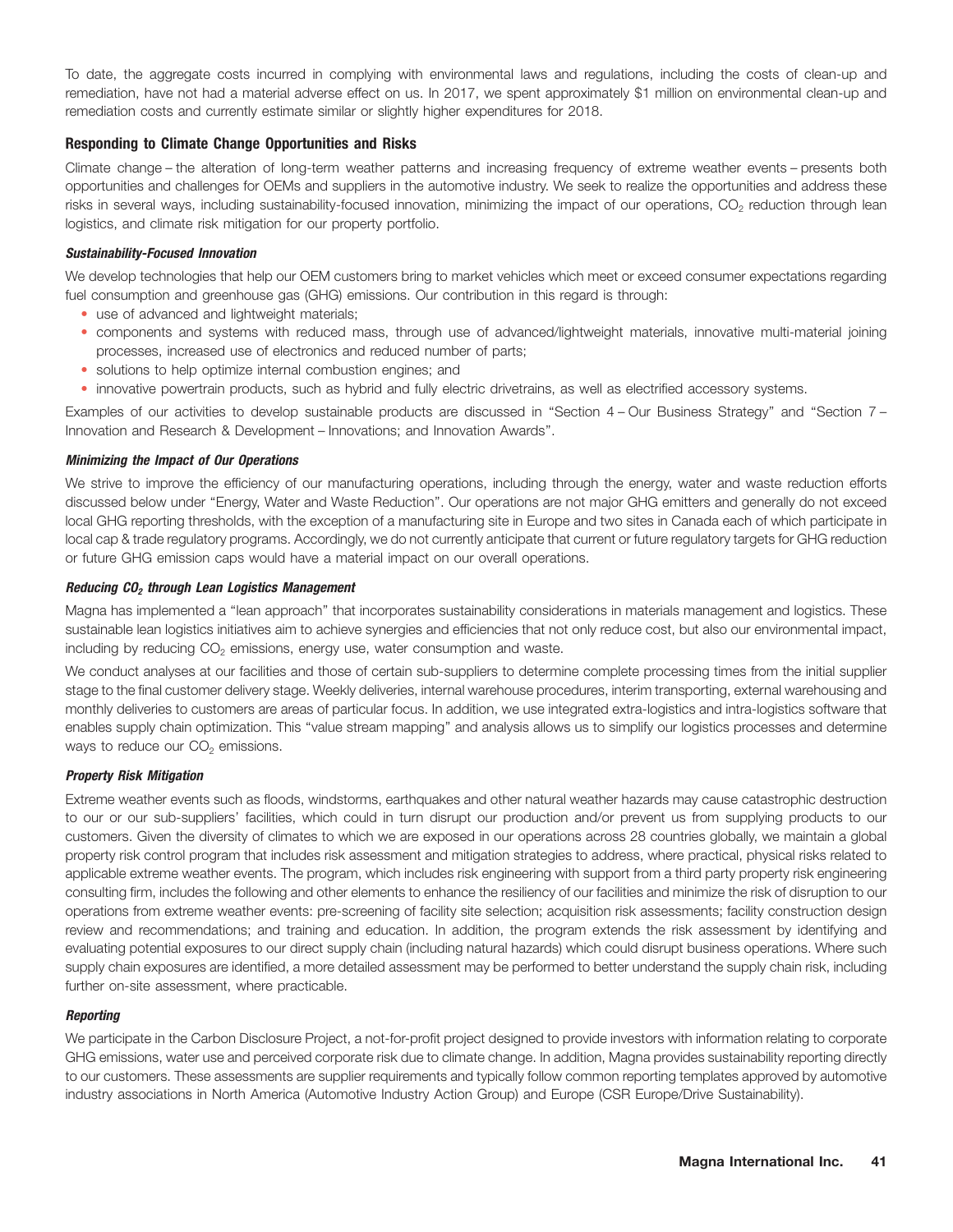### **Hazardous Waste and Industrial Emissions**

We operate a number of manufacturing facilities that use environmentally-sensitive processes and hazardous materials. We believe that all of these operations meet, in all material respects, applicable governmental standards for waste handling and emissions. Some of our facilities have in the past and may in the future receive a notice of violation or similar communication from local regulators during routine reviews. We have in the past and will continue in the future to address any such notices promptly.

#### **Energy Efficiency, Water and Waste Reduction**

We aim to achieve efficiencies in and minimize waste from our manufacturing operations by focusing on increasing energy efficiency, as well as reducing water consumption and waste generation.

#### *Energy Efficiency*

Our efforts to reduce energy consumption and operate facilities on a more energy efficient basis forms part of our formal MAFACT program – the primary operational assessment audit tool used to support our World Class Manufacturing initiative.

The MAFACT program establishes minimum standards for achieving operational efficiencies, and allows Divisions to benchmark their activities against other Divisions in Magna. In order to achieve a baseline MAFACT Energy efficiency ranking, the Division must, at the very least, establish structured energy teams comprised of the Division general manager or assistant general manager and key functional personnel within the Division and also demonstrate that such teams meet at least monthly. In order to achieve a higher ranking, Divisions must demonstrate progressive actions including evidence that the Division has implemented at least two energy reduction initiatives.

The activities of the Divisional energy teams are also supported at the corporate level, including through: training courses designed to promote strategies for reduced energy use; regular communication through newsletters; an internal energy savings collaboration site which allows Divisions to view implemented projects, associated costs and savings and implementation recommendations; and energy "champions" who identify and promote energy reduction initiatives.

Some of the incremental changes made by our Divisions to their facilities and processes to reduce our energy consumption and improve energy efficiency include:

- to achieve energy-savings during production downtimes; and energy efficient lighting retrofits; • specific equipment start-up/shut-down/idling procedures
- compressed air leak Identification and repair initiatives; The use of solar panels at certain facilities;
- over-delivery; areas; areas; areas; areas; areas; areas; areas; areas; areas; areas; areas; areas; areas; areas; areas; areas; areas; areas; areas; areas; areas; areas; areas; areas; areas; areas; areas; areas; areas; area • use of ceiling fans to blend air temperatures and prevent heat
- improved performance and energy reduction; and and • computer-controlled utility and HVAC systems to allow for
- monitoring of electrical panel efficiency;
- · door upgrades to reduce heat loss;
- high efficiency chiller and compressor upgrades; we we operate.
- integration of air economizers and heat recovery units into HVAC systems;
- software-managed and occupancy-sensor-controlled lighting
- 
- recovery of waste heat from certain processes for use in other
- installation of variable frequency drives on motors and pumps;
- participation in energy savings and incentives programs offered by utilities providers in many jurisdictions in which

Our complete vehicle assembly plant in Graz, Austria, was awarded the Green Award – City of Graz, Austria Ecological Project for Integrated Environmental Protection (ECOPROFIT) for reductions in waste, chemicals, water and energy use.

#### *Water Consumption*

We collect global water use data to: understand the volume of water used in our business; identify facilities with high water use; benchmarking of water use at comparable facilities; and identification of water reduction opportunities. Some of our Divisions have undertaken initiatives to reduce water usage, such as use of recycled water in the manufacturing process. In water stressed regions such as Mexico, some of our facilities are also implementing water reduction and re-use activities such as the used of treated wastewater for irrigation of green areas on site.

#### *Waste Reduction and Recycling*

Waste reduction and scrap elimination are important considerations in our manufacturing activities, including as part of our efforts to achieve World Class Manufacturing objectives in our facilities globally. One example of our waste reduction efforts is our ''packaging and packing'' initiative which aims to replace disposable packaging with reusable packaging for our parts, as well as redesigning product packaging to more efficiently use space when transporting products to our customers; reducing the number of trips needed.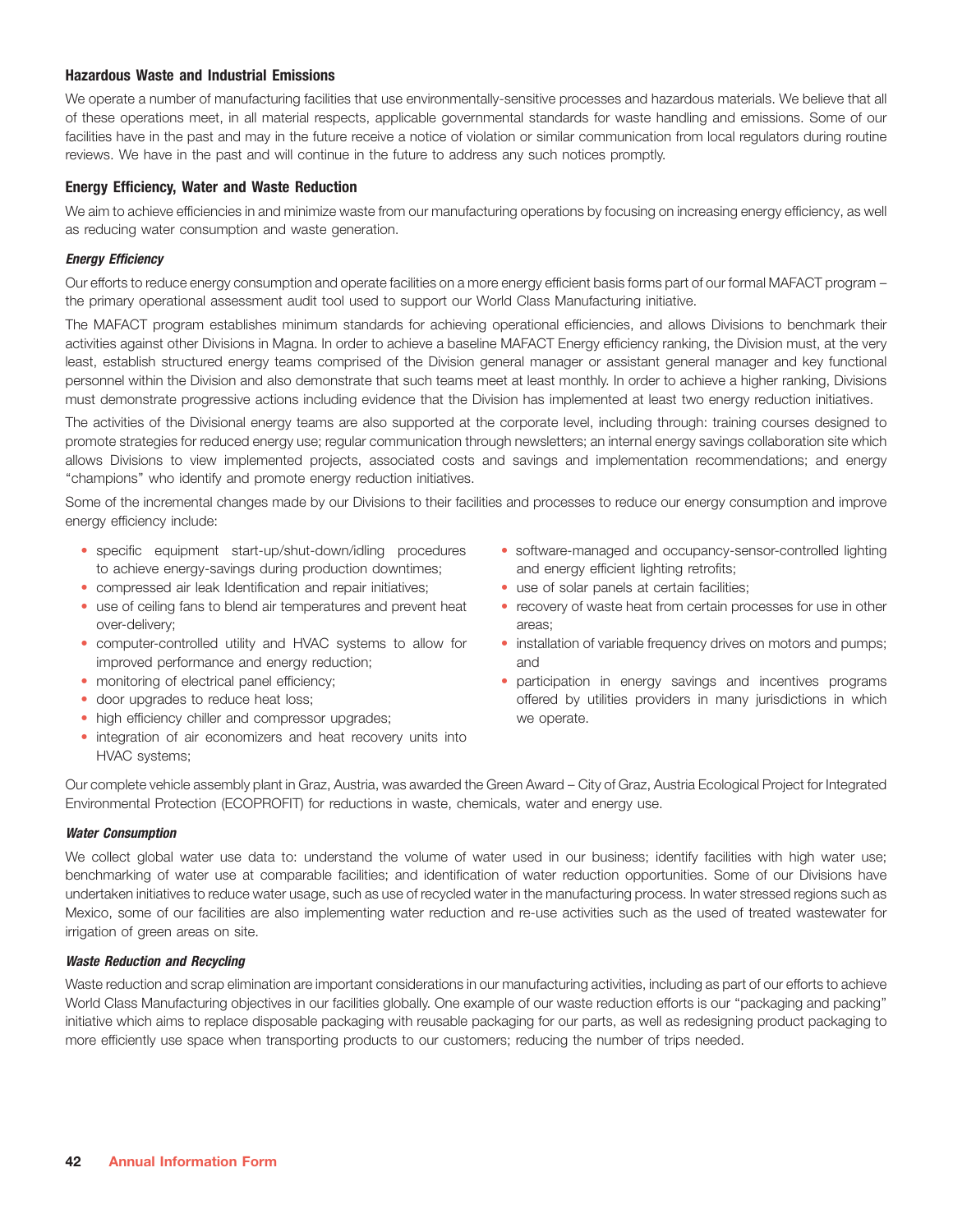## **FAIRNESS AND CONCERN FOR EMPLOYEES**









**Our Commitment to Our Employees**

We are committed to an operating philosophy based on fairness and concern for people. This philosophy is part of our ''Fair Enterprise'' culture in which employees and management share the responsibility to help ensure our success. Our Employee's Charter, a foundational document in our business, sets out this philosophy through the following principles:

- Job Security Being competitive by making a better product for a better price is the best way to enhance job security. We are committed to working together with our employees to help protect their job security, including through job counselling, training and employee assistance programs to our employees;
- A Safe and Healthful Workplace We strive to provide our employees with a working environment that is safe and healthful;
- Fair Treatment We offer equal opportunities based on an individual's qualifications and performance, free from discrimination or favouritism;
- Competitive Wages and Benefits We provide our employees with information which enables them to compare their total compensation, including wages and benefits, with those earned by employees of direct competitors and local companies with which an employee's Division competes for labour. If total compensation is not competitive, it will be adjusted;
- Employee Equity and Profit Participation We believe that our employees should share in our financial success. Accordingly, 10% of our annual pre-tax profits before profit sharing are shared among participating employees in the form of cash and Magna equity, helping to create an ''owner's mindset'' among employees and aligning them with shareholders.
- Communication and Information Through regular monthly meetings between management and employees, continuous improvement meetings and through various publications and videos, we provide our employees with information so that they know what is going on in the company and in the industry. We also conduct employee opinion surveys to help ensure employee involvement and feedback; and •
- Employee Hotline Should any of our employees have a problem, or feel the foregoing principles are not being met, we encourage them to contact our confidential and anonymous employee hotline to register their complaints (''Magna Hotline''). The Magna Hotline is committed to investigating and resolving all concerns or complaints and must report the outcome to our Global Human Resources Department.

### **Leadership Development and Succession Program**

A key element to the success of our business remains our ability to attract, retain and develop skilled personnel to match the pace of our global growth. We have implemented and continue to enhance our Leadership Development and Succession program to help identify, train and develop future leaders with the skills and expertise needed to manage a complex, global business.

### **Respecting Employee Rights**

We are committed to providing working conditions and standards that promote dignified and respectful treatment of all of our employees, globally. Our Global Working Conditions, together with our Code of Conduct and Ethics (''Code'') prohibit the use of child, underage, slave or forced labour.

Our Global Working Conditions also articulate our belief that workers have the right to associate freely and join labour unions or workers' councils in accordance with applicable laws. Employees at: four of our Canadian Divisions are covered by national collective agreements between Magna and Unifor; seven of our Divisions in the United States are represented by the International Union, United Automobile, Aerospace and Agricultural Implement Workers of America (UAW); a number of our Divisions in Mexico and the United Kingdom are currently covered by collective bargaining agreements with various unions in these jurisdictions; and a number of our Divisions in continental Europe are covered by national industry-wide agreements relating to compensation and employment conditions and are also members of in-house employees' associations, works councils and/or trade unions.

#### **Fairness Committees and Employee Advocates**

In furtherance of our commitment to fairness, as demonstrated in our Employee's Charter, we have established Fairness Committees in most of our North American and in many of our European manufacturing facilities which enable employees at such facilities to have many of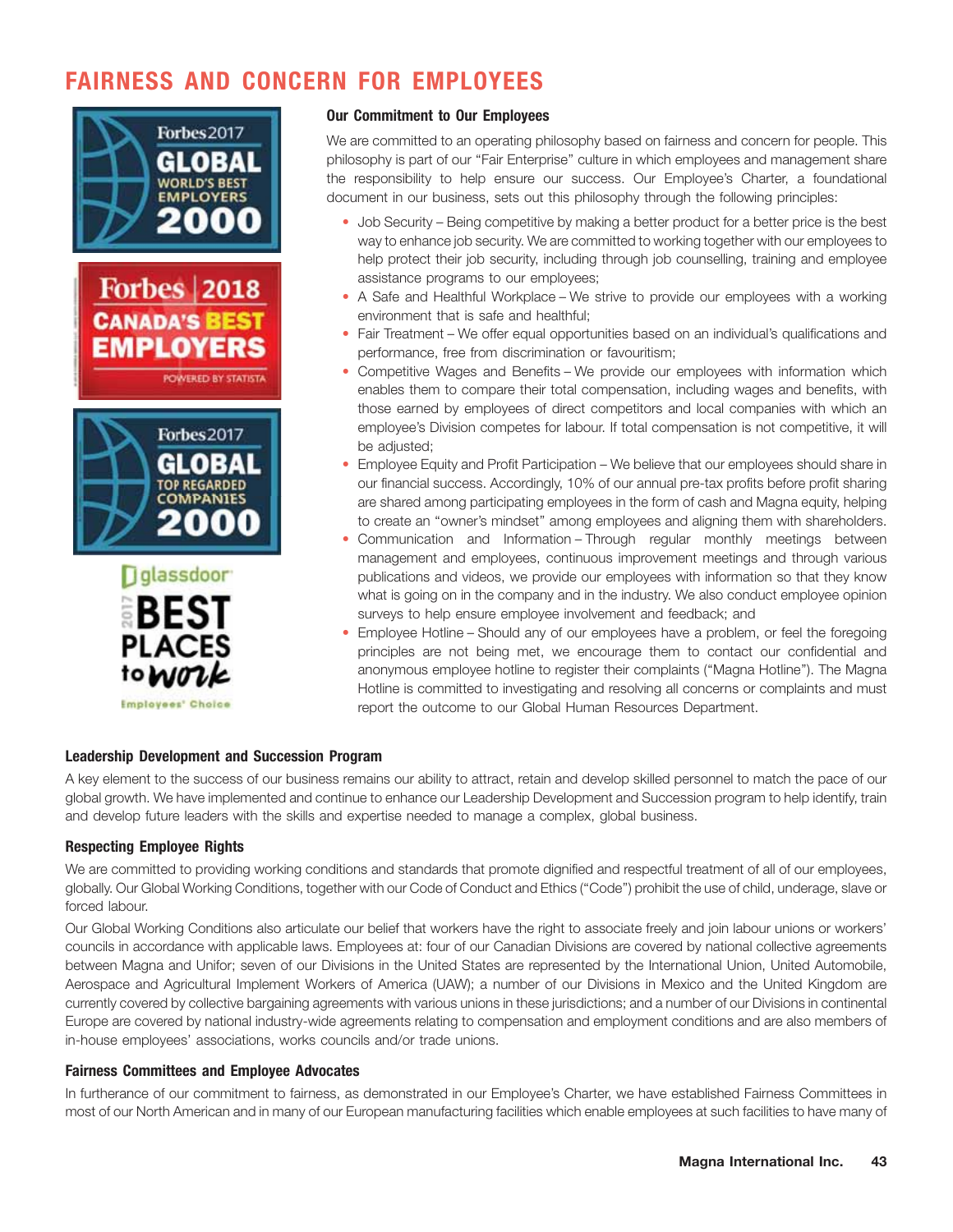their concerns resolved by a committee comprised of both management and employees. Most of our North American manufacturing facilities also have an Employee Advocate who works with our employees and management to help ensure that any concerns that arise in the workplace are addressed quickly and in accordance with our Employee's Charter and Operational Principles.

### **Diversity**

Diversity is important to us and we continually strive to create an inclusive work environment at Magna. We believe the principle of fair treatment in our Employee's Charter – one which we reinforce through employee meetings, training and communications – has been a key element in fostering diversity at Magna. Any employee who believes that we are not living up to any of the principles in the Employee's Charter, including the principle of fair treatment, can seek redress.

#### *Gender Diversity*

We aim to promote gender and cultural diversity in our talent attraction and recruitment processes. For example, we participate as a corporate member of a number of initiatives, associations and non-profit organizations dedicated to mentoring and advancing career development and inclusiveness for women, including the Women's Executive Network, Catalyst, Inc. and Inforum. In recent years, we have also sponsored over 40 diverse student teams globally to support the development of the next generation of talent in Science, Technology, Engineering and Mathematics (STEM), including programs that engage and encourage young women to enter into STEM.

Currently, 4% of our corporate officers are female. Recognizing that this level of gender representation is not sufficient, we have worked with Catalyst to develop an action plan to increase gender diversity in our organization. As part of this initiative, we have committed to take the following steps over the next three years:

- increasing senior leadership's support and accountability for gender diversity initiatives and agenda in a highly visible manner;
- helping leaders learn to reduce unconscious biases;
- analyzing our recruitment strategies and interview practices for hidden biases;
- reviewing and improving our flexible work-life policies;
- developing and sponsoring highly-qualified, but under-represented female talent;
- tracking data and creating an annual scorecard to measure progress; and
- reviewing and refreshing our action plan to drive continuous progress.

### **Occupational Health and Safety**

### *Safe and Healthful Working Environment*

Our employees are a key factor in our success and protection of their health and well-being is important to us. We have long articulated our commitment to providing a safe and healthful work environment for our employees and visitors to our facilities, as reflected in our Employee's Charter and demonstrated through the programs discussed below.

#### *Health and Safety Standards and Compliance*

Our commitment to providing a safe and healthful work environment is fulfilled through a regular program of health and safety audits and inspections of our global facilities, covering health, safety, industrial-hygiene, industrial ergonomics and emergency preparedness policies and action plans. Audits are designed to address documentation requirements, while inspections assess physical hazards. Audits and inspections are conducted on-site and followed with a report requiring the facility to develop an action plan to address deficiencies or best practices that is reviewed by senior operating Group management quarterly.

The compliance program incorporates international and regional standards, including: OHSAS 18001, Canadian Standards Association (CSA), American National Standards Institute (ANSI), Conformité Européenne (CE), as well as country-specific standards. Audits and inspections are conducted by specialists with knowledge of Magna's standards and country-specific requirements. Legislative changes, accident trends and changes to industry standards are incorporated into the program as part of the annual review of the program and updates of audit requirements conducted every three years. The results of our health and safety audits and inspections are reported to and overseen by the CGCNC.

Our health and safety department holds regular conferences with representatives of our manufacturing facilities to reinforce our commitment to providing a safe and healthful work environment and share best practices with respect to occupational health and safety. To the extent an employee believes we have not fulfilled our promise to provide a safe and healthful working environment, he or she has numerous avenues to elevate the concern, including our Magna Hotline.

#### *Ergonomics Program*

Utilizing international and regional standards, including best practices, our Divisions incorporate a management system approach to control risk, achieve legislative compliance and reduce accidents. Each Division incorporates different committees including joint health and safety, ergonomic and focus groups to prioritize and implement practices to address and control location-specific hazards. A key program for supporting employee well-being is our ergonomics program which aims to reduce the risk of musculoskeletal injuries. Managed by the Division's ergonomic committee and with the support and guidance of corporate ergonomists, the program regularly evaluates each Division's performance against a set of established criteria.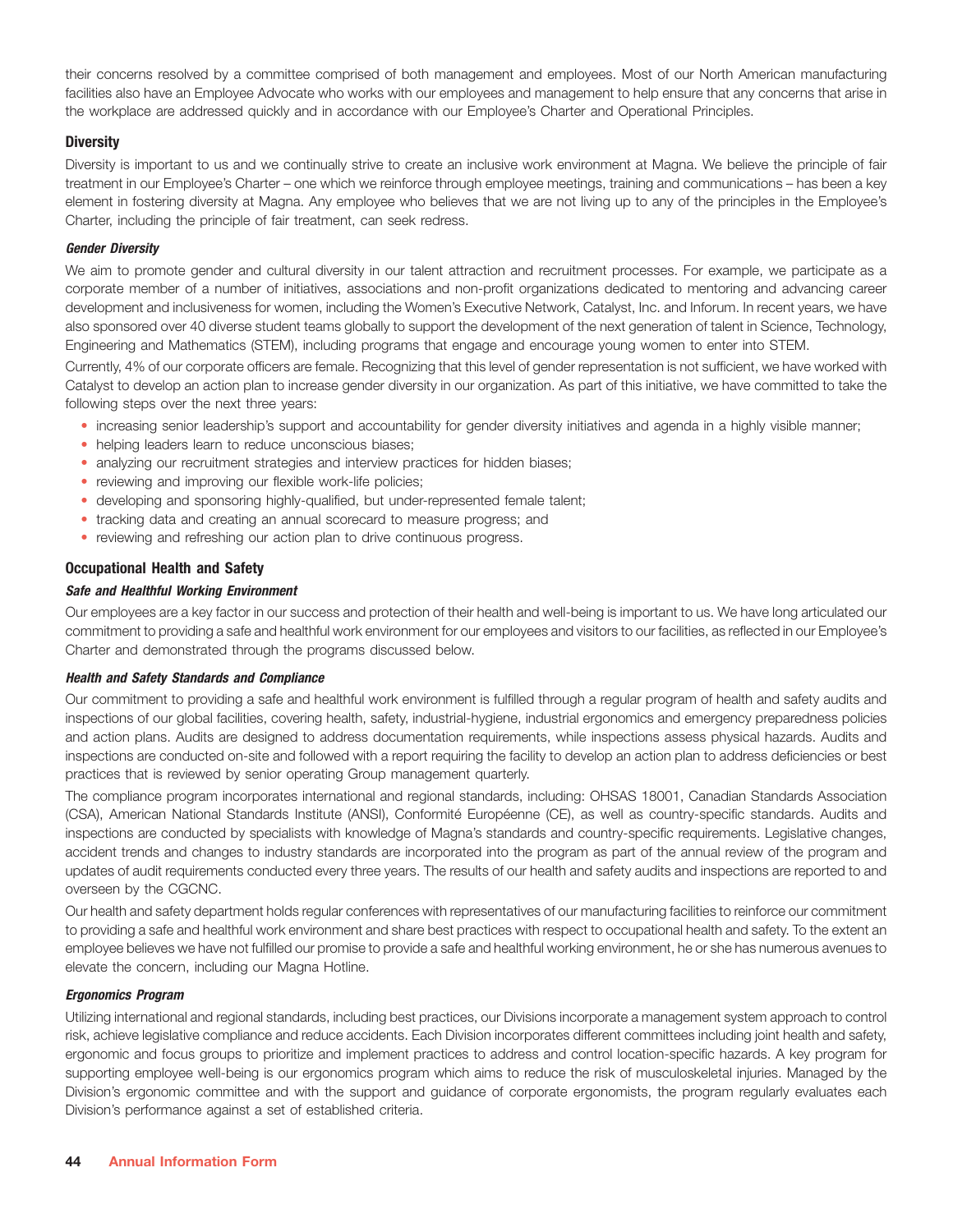## **CORPORATE ETHICS AND COMPLIANCE**

### **Our Commitment to Ethics and Legal Compliance**

### *Code*

We are committed to conducting business in a legal and ethical manner globally. Our Chief Executive Officer, Executive Management, and our operating Group management, have communicated and consistently reinforced our clear and unequivocal compliance expectations through all levels of our organization. Our Code, which applies equally to all of our directors, executive officers and employees, articulates our compliance-oriented values and our expectations generally. It also establishes our standards of conduct in a number of specific areas, including:

- employment practices and employee rights;
- respect for human rights;
- compliance with law, generally;
- conducting business with integrity, fairness and respect;
- fair dealing, including prohibition on giving or receiving bribes;
- accurate financial reporting;
- standards of conduct for senior financial officers;
- prohibition on insider trading and derivative monetization transactions;
- timely public disclosure of material information;
- compliance with antitrust and competition laws;
- environmental responsibility;
- occupational health and safety;
- management of conflicts of interest;
- protection of employees' confidential information; and
- compliance with our corporate policies.

The Code is disclosed on the corporate governance section of our website (www.magna.com) and posted on our employee intranet in 24 different languages. The Code is reviewed regularly and proposed amendments must be approved by our Board. We have also supplemented the requirements of the Code through the adoption of policies covering: bribery and improper payments; tooling practices; gifts and entertainment; anti-retaliation; careful communication; conflicts of interest and antitrust and competition.

#### *Ethics and Legal Compliance Program*

In order to help our employees understand the values, standards and principles underlying our Code, we have implemented an ethics and legal compliance program (''ELC Program''), which is overseen by the Audit Committee, and includes both live and online training. We have also developed specialized compliance training modules which target specific functional audiences and high-risk regions. In addition to providing training on legal compliance and ethics topics generally, these specialized programs are designed to be interactive and incorporate real-life scenarios and exercises, which we believe amplifies our compliance expectations and resonates more powerfully with participants.

Our ELC Program aims to assist employees in understanding the values, standards and principles underlying the Code, as well as the application of such values, standards and principles to real-life situations. The global implementation of the program is supervised by the Magna Compliance Council, a body that includes key corporate officers representing our finance, legal, human resources, operations, internal audit, sales and marketing and ethics & compliance function. The Compliance Council is tasked with, among other things, providing overall direction for our compliance program, approving key initiatives and ensuring that the required elements of our compliance program are being carried out globally by our cross-functional operating group Compliance Committees. These operating group Compliance Committees are supported by cross-functional regional Compliance Committees.

#### *Whistle-blower Hotline*

We maintain a confidential and anonymous whistle-blower hotline which is overseen by our Audit Committee. The hotline is available for employees and other stakeholders such as customers and suppliers to make submissions 24 hours per day, seven days a week, in over 20 languages, by phone or online (www.magnagbl.com). Submissions are received and tracked by an independent third party service provider. Reports to the hotline are reviewed by our Internal Audit and Corporate Legal departments and, when appropriate, an investigation is conducted. The Vice-President, Internal Audit together with our Corporate Legal department supervises all hotline-related investigations. Our Investigations Oversight Committee, a sub-committee of the Compliance Council, reviews such investigations on a quarterly basis to ensure consistency of discipline. The Audit Committee receives quarterly presentations regarding hotline activity and details of submissions are discussed by the head of Internal Audit with the Audit Committee. We have also recently launched an internal site for employee self-disclosure of any conflict of interest and to report expenditures on government officials.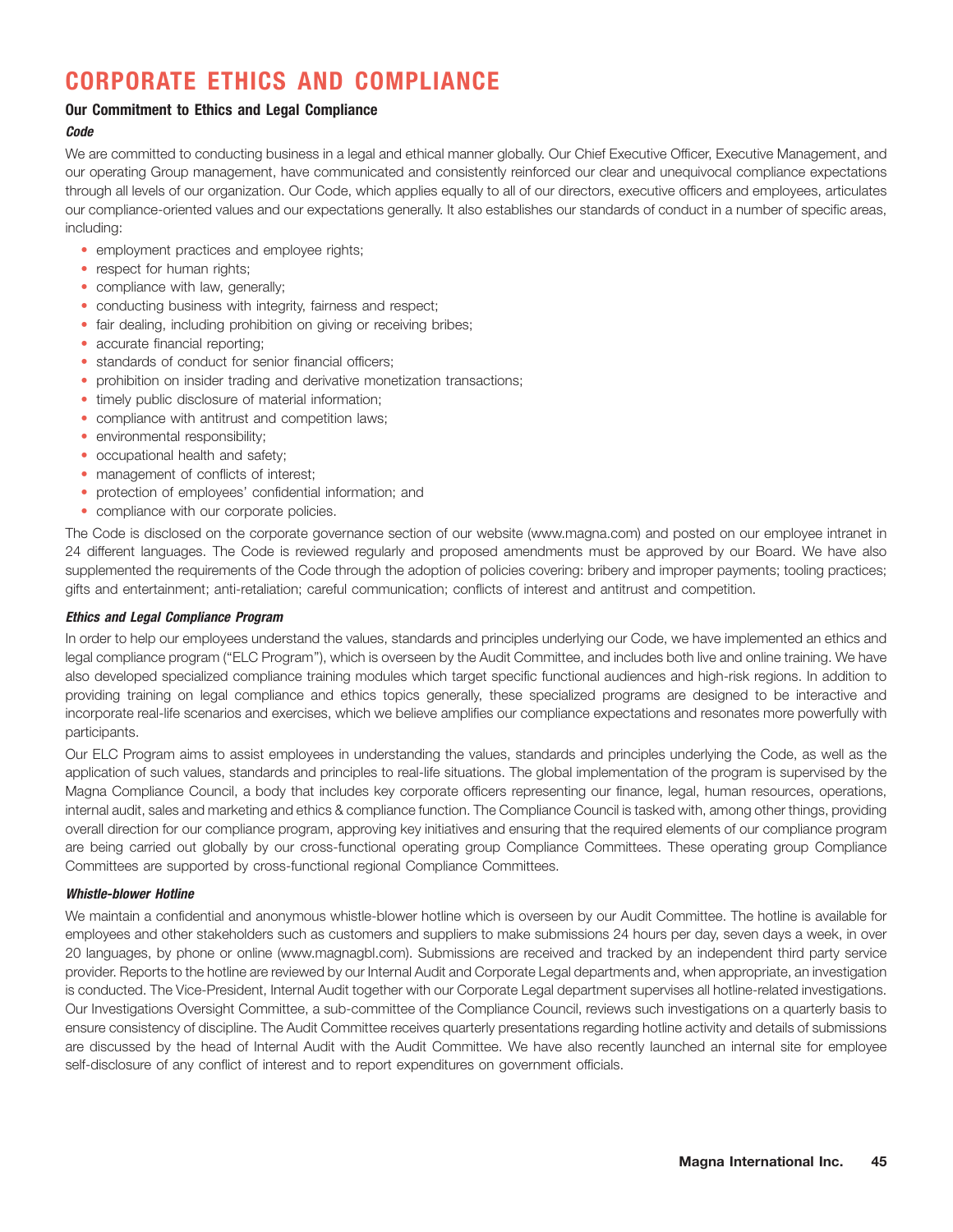### **Data and Cyber Security/Privacy**

### *Cyber Security*

Our enterprise cyber security strategy aligns with industry, customer and recognized standards, including the National Institute of Standards and Technology. This strategy includes cyber security risk assessments, continuous monitoring of networks and other information sources for threats to the organization and incident response plans/processes. Magna's centralized enterprise cyber security policies, compliance measures and training and awareness programs. Cyber security accountability is centralized for shared global telecom and computer infrastructure. We also have a centralized, common repository of critical IT systems across the entire IT platform, which includes risk exposures and security controls. We monitor and test our IT systems and seek to ensure our infrastructure receives appropriate upgrades and remediation in a timely manner. In addition to these centralized initiatives, our decentralized operating model requires decentralized cyber security accountability at our Divisions and operating Groups with respect to local plant infrastructures and risk/security issues inherent in certain products and services.

We re-evaluate and refine our cyber security initiatives, driven by three key considerations: being better able to fend off external attacks (including ransomware and malware); ensuring high profile visibility for cyber security requirements from many of our customers and emerging governmental rules and regulations regarding privacy (such as GDPR discussed below), which directly affect cyber security requirements. Our selection process for third party (e.g. Cloud-based) services includes a due diligence approach that seeks to align such services with our overall approach to cyber security. Our Audit Committee has risk oversight responsibility for our enterprise IT/information systems and cyber security program and receives periodic reports regarding the program at quarterly meetings.

#### *Privacy*

Magna is committed to preserving the privacy of all of its stakeholders in accordance with applicable law. Our Code articulates our approach to the privacy of our employees and protecting their personal information. Specifically, we will only collect, use and disclose personal information for legitimate business or employment purposes or if required by law. In addition, like any other asset, confidential information, which includes trade secrets and proprietary information is a valuable part of our business and we aim to safeguard it.

In addition to our general privacy and confidentiality commitments, we recently established a working group and launched a comprehensive review of our privacy policy to ensure compliance with the newly adopted EU General Data Protection Regulation (''GDPR''). The privacy policy sets out data protection principles, responsibilities of data controllers and processors, circumstances under which personal data can be transferred, rights of data subjects and actions that must be taken in case of data breach. In addition, we will be implementing a training program to address the new data privacy policy and procedures to all EU employees and those employees outside of the EU who are handling personal data of EU residents, including how data/data breaches have to be handled. The privacy policy will also be accompanied by a variety of formal and comprehensive procedures, which are currently being developed by our Compliance Council.

## **SUPPLY CHAIN RESPONSIBILITY**

### **Our Expectations of Our Suppliers**

We have introduced a Supplier Code of Conduct and Ethics (''Supplier Code'') which outlines the principles we apply internally at Magna through our Code, as well as expectations we have for every company that supplies goods or services to Magna, relating to, among other things:

- ethical business conduct, such as compliance with antitrust/competition, anti-corruption/bribery and export controls laws; conflict minerals reporting; avoidance and reporting of conflicts of interest; and protection of Magna intellectual property and confidential information;
- employee rights, including: respect for human rights; acceptable working conditions; prohibitions on harassment and discrimination; and occupational health and safety; and
- environmental responsibility and compliance.

The Supplier Code forms an integral part of our overall contractual relationship with our suppliers. We expect the standards set out in the Supplier Code to be met by our suppliers, even in jurisdictions where meeting such standards may not be considered part of the usual business culture and a failure to do so can result in the termination by Magna of the supply relationship. The full text of our Supplier Code is available on our website (www.magna.com) under ''World Class Manufacturing – Our Suppliers''.

We continue to support and participate in industry efforts to develop common standards relating to business ethics, environmental standards, working conditions and employee rights. We will continue to engage with our suppliers to raise awareness of the importance of sustainability in our supply chain.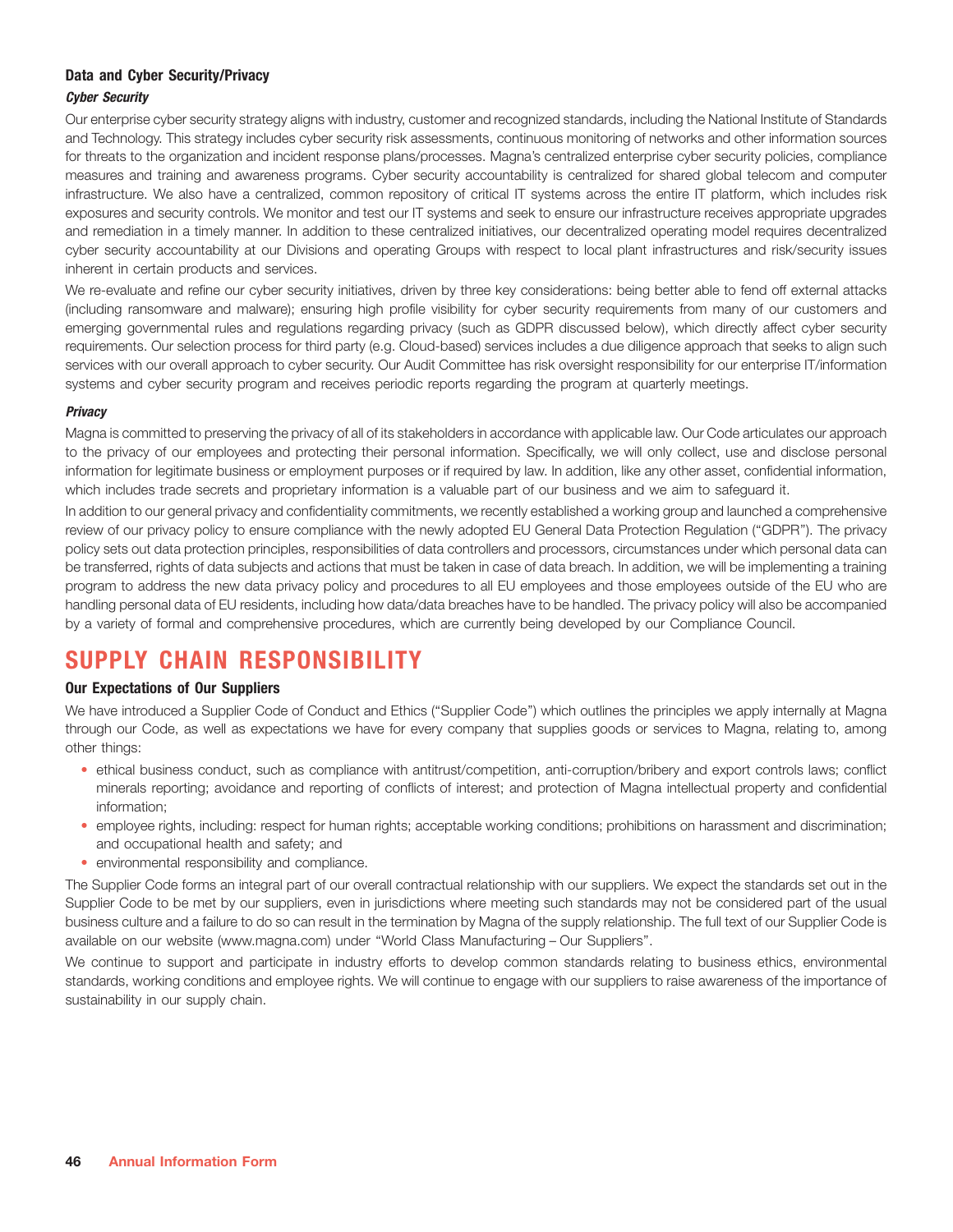### **Global Working Conditions in our Supply Chain**

We expect that our supply chain will adhere to our Global Working Conditions and our Supplier Code, which prohibit the use of child, underage, slave or forced labour. Our Global Working Conditions are an integral part of our supplier package and a failure by any of our suppliers to comply with its terms can result in the termination by Magna of the supply relationship.

## **Supply Chain Management**

### *General*

Magna's supply chain management group focuses on a number of elements that we believe are integral to world class supply chain management, such as: common global key performance indicators (KPIs); specific roles and responsibilities; processes and standards; global training; and risk management.

The global KPIs we use are focused on purchasing savings, supplier ratings, supplier quality measurements and supplier diversity. All four of these KPIs are standardized globally. We also maintain a strong financial and commercial risk management process focused on supplier quality and financial risk. We use sourcing boards to help ensure compliance with our internal standards when we place new business within our supply base. In order to promote awareness of the key elements of our supply chain risk management program, including the requirements in our Supplier Code, we provide a four-module global training program on an ongoing basis to our over 1000 buyers.

#### *Supplier Audits*

From a risk management standpoint, we audit all new production suppliers in order to assess their overall quality, financial health and compliance with our Supplier Code. During each supplier quality audit, we score our suppliers based on business ethics and practices, human rights, social responsibilities and environmental standards. Suppliers must also be able to demonstrate that they will be able to comply and adhere to applicable workplace Health and Safety practices.

#### *Supplier Diversity*

To support those supplier diversity efforts which form part of our supply chain management program, we participate as a corporate member of several industry-recognized suppler diversity organizations, as well as a number of supplier diversity advocacy events, conferences, and procurement fairs, including several organized by our OEM customers. We are proud to have received awards for our supplier diversity efforts from two of our customers, GM and Toyota in past years.

#### *Conflict Minerals Reporting*

Consistent with the approach taken by our customers, suppliers and other fellow members of the Automotive Industry Action Group with respect to ''conflict minerals'', we are engaged in an annual process of determining whether any products which we make or buy contain such ''conflict minerals''. Our latest conflict minerals report is available on our website www.magna.com and on the SEC's EDGAR website (www.sec.gov/edgar). We continue to work with our suppliers to increase awareness, and accuracy, of ''conflict minerals'' reporting requirements and, through our membership in the Responsible Minerals Initiative (RMI) (formerly the Conflict Free Sourcing Initiative), support continuing cross-industry efforts to identify and validate conflict-free smelters and refiners.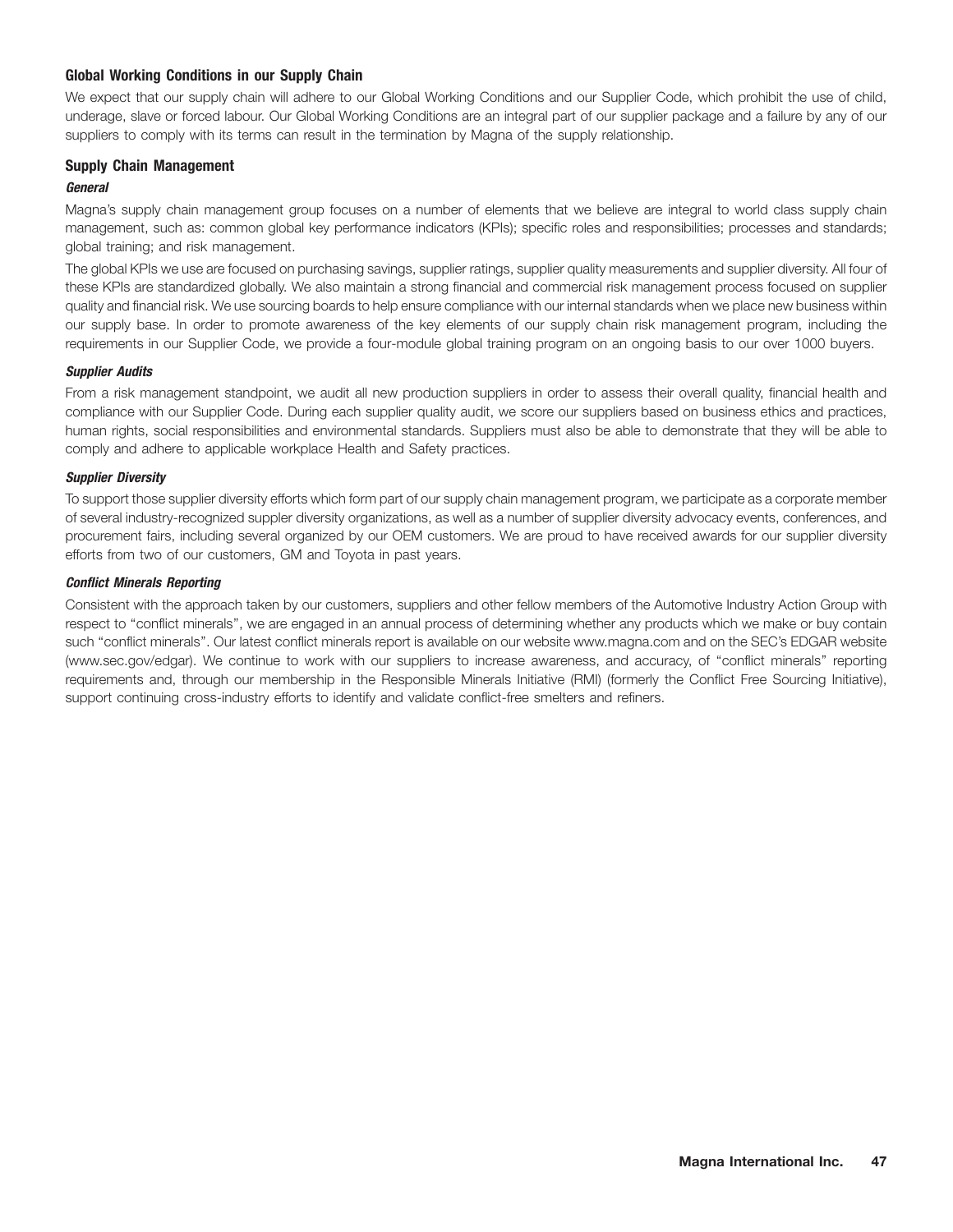## **CONTRIBUTING TO COMMUNITIES IN WHICH WE OPERATE**

### **Our Commitment to Our Communities and Society**

Magna recognizes that sustainability goes beyond our processes and products and we believe it is important to give back to the communities in which we are based.

### *Corporate Giving*

We have a long history of supporting many global social and charitable causes, primarily in the communities around the world in which our employees live and work.

Most of our donations and sponsorships are focused primarily on:

- Employee and Community Health and Wellness;
- Technical and Vocational Training/Education;
- Disaster Relief and Refugee Aid;
- Culture; and
- Youth Sports.

#### *Magna Support for Employee Volunteerism*

We also encourage and support our employees who devote their time, energy and passion to making a positive contribution to their workplace and communities through direct giving, special events, fundraising and volunteer work.

Concern for others is a cornerstone principle of our culture and we are proud of the efforts of our employees around the world to give back to their communities. In order to further support and enhance employee fundraising efforts, we maintain a Magna Matching Program, which matches donations to qualified, non-profit initiatives, up to specified amounts. Matched donations are required to be compatible with Magna's basic criteria for corporate giving. Over the past year, Magna has matched the funds raised by Magna employees in more than 40 projects globally, including Magna employees' participation with World Vision's *Global 6K for Water* to help set up new clean water sources in Africa, India and Haiti.